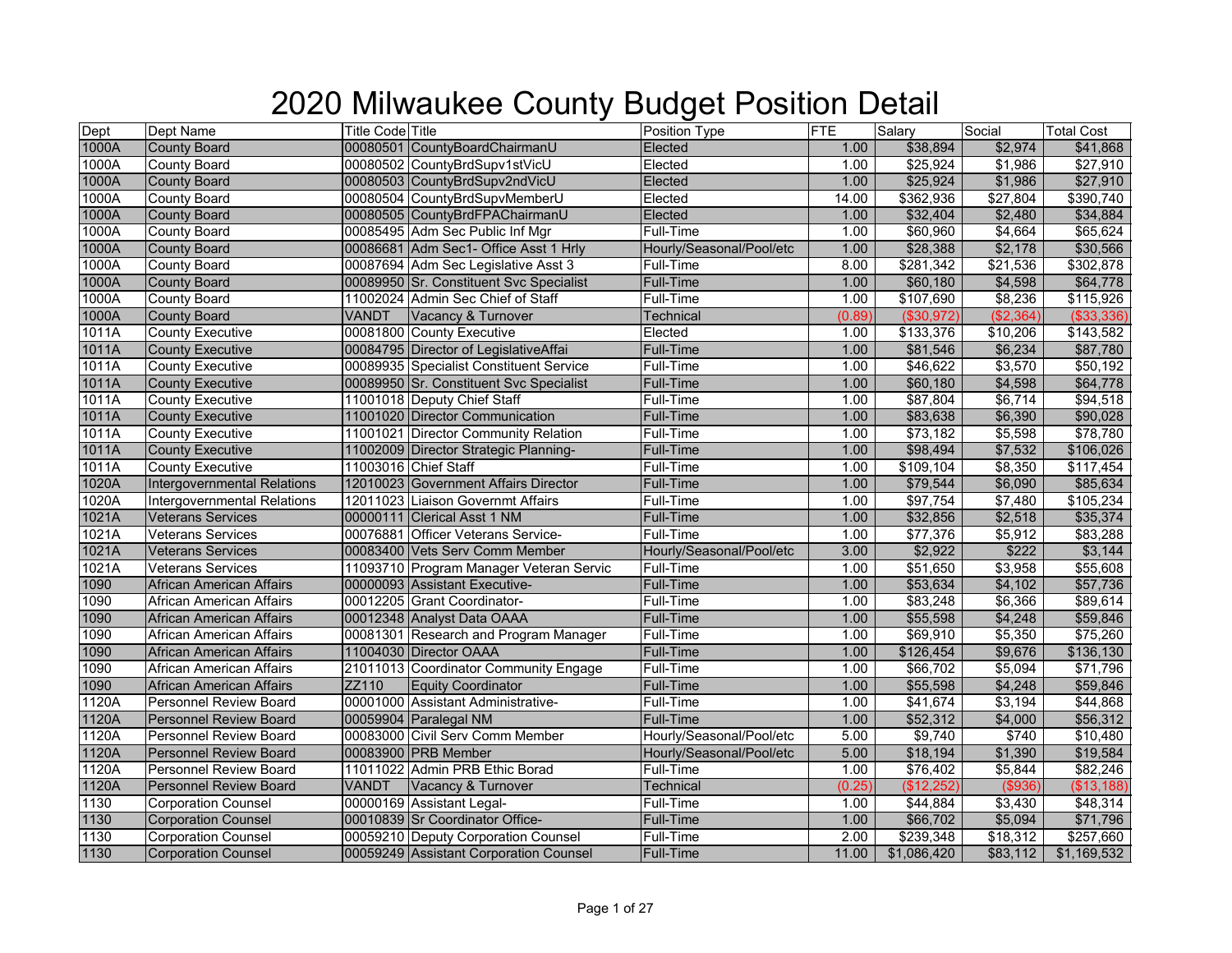| Dept | Dept Name                  | <b>Title Code</b> Title |                                         | <b>Position Type</b> | <b>FTE</b> | Salary      | Social     | <b>Total Cost</b> |
|------|----------------------------|-------------------------|-----------------------------------------|----------------------|------------|-------------|------------|-------------------|
| 1130 | <b>Corporation Counsel</b> | 00059900 Paralegal-     |                                         | Full-Time            | 7.00       | \$393,072   | \$30,060   | \$423,132         |
| 1130 | <b>Corporation Counsel</b> |                         | 11006009 Chief Corp Counsel             | <b>Full-Time</b>     | 1.00       | \$147,520   | \$10,735   | \$158,255         |
| 1140 | <b>Human Resources</b>     |                         | 00000014 Receptionist-                  | Full-Time            | 1.00       | \$34,402    | \$2,624    | \$37,026          |
| 1140 | <b>Human Resources</b>     |                         | 00000019 Mgmt Asst - Human Res          | Full-Time            | 6.00       | \$257,140   | \$19,650   | \$276,790         |
| 1140 | <b>Human Resources</b>     |                         | 00000032 Clerical Spec HR (NR)          | Full-Time            | 1.00       | \$35,844    | \$2,742    | \$38,586          |
| 1140 | <b>Human Resources</b>     |                         | 00000035 Clerical Spec HR - ERS (NR)    | Full-Time            | 1.00       | \$35,844    | \$2,742    | \$38,586          |
| 1140 | <b>Human Resources</b>     |                         | 00000106 Assistant Administrative HR    | Full-Time            | 1.00       | \$44,884    | \$3,430    | \$48,314          |
| 1140 | <b>Human Resources</b>     |                         | 00000110 Analyst Retirement             | <b>Full-Time</b>     | 4.00       | \$195,686   | \$14,966   | \$210,652         |
| 1140 | <b>Human Resources</b>     |                         | 00000119 Assistant Employment           | Full-Time            | 2.00       | \$88,362    | \$6,764    | \$95,126          |
| 1140 | <b>Human Resources</b>     |                         | 00000300 Coordinator Employee Training  | Full-Time            | 1.00       | \$49,442    | \$3,780    | \$53,222          |
| 1140 | Human Resources            |                         | 00000701 Sr Assistant Executive-        | Full-Time            | 1.00       | \$60,960    | \$4,664    | \$65,624          |
| 1140 | <b>Human Resources</b>     |                         | 00001991 Coordinator Office Admin       | <b>Full-Time</b>     | 1.00       | \$44,884    | \$3,430    | \$48,314          |
| 1140 | <b>Human Resources</b>     |                         | 00004701 Sr Analyst FinancialRetiremnt- | Full-Time            | 1.00       | \$83,248    | \$6,366    | \$89,614          |
| 1140 | <b>Human Resources</b>     |                         | 00004706 Analyst Financial Retirement   | <b>Full-Time</b>     | 1.00       | \$60,960    | \$4,664    | \$65,624          |
| 1140 | <b>Human Resources</b>     |                         | 00004888 Manager Info System Retirement | Full-Time            | 1.00       | \$66,702    | \$5,094    | \$71,796          |
| 1140 | <b>Human Resources</b>     |                         | 00004896 Coordinator Wellness           | <b>Full-Time</b>     | 1.00       | \$69,910    | \$5,350    | \$75,260          |
| 1140 | Human Resources            |                         | 00004927 Mgr Benefits and HR Metrics    | Full-Time            | 1.00       | \$87,078    | \$6,662    | \$93,740          |
| 1140 | <b>Human Resources</b>     |                         | 00004963 Manager Training Development-  | <b>Full-Time</b>     | 1.00       | \$79,428    | \$6,076    | \$85,504          |
| 1140 | <b>Human Resources</b>     |                         | 00004965 Specialist Devel and Training  | Full-Time            | 1.00       | \$66,702    | \$5,094    | \$71,796          |
| 1140 | <b>Human Resources</b>     |                         | 00005662 Sr Analyst Pension-            | Full-Time            | 1.00       | \$76,272    | \$5,832    | \$82,104          |
| 1140 | <b>Human Resources</b>     |                         | 00005663 Analyst Data Quality Retire    | <b>Full-Time</b>     | 1.00       | \$53,634    | \$4,102    | \$57,736          |
| 1140 | <b>Human Resources</b>     |                         | 00005664 Communication Specialist RPS   | Full-Time            | 1.00       | \$50,456    | \$3,858    | \$54,314          |
| 1140 | <b>Human Resources</b>     |                         | 00005737 Manager HR Operations          | Full-Time            | 1.00       | \$69,910    | \$5,350    | \$75,260          |
| 1140 | <b>Human Resources</b>     |                         | 00005760 Human Res Analyst 2 - Emp Ben  | Full-Time            | 2.00       | \$105,898   | \$8,104    | \$114,002         |
| 1140 | <b>Human Resources</b>     |                         | 00005769 Coordinator Diversity Inclsn   | Full-Time            | 1.00       | \$83,248    | \$6,366    | \$89,614          |
| 1140 | <b>Human Resources</b>     |                         | 00005771 Recruitment Analyst            | <b>Full-Time</b>     | 4.00       | \$201,144   | \$15,380   | \$216,524         |
| 1140 | Human Resources            |                         | 00005781 Lead Compensation Analyst      | <b>Full-Time</b>     | 1.00       | \$83,248    | \$6,366    | \$89,614          |
| 1140 | <b>Human Resources</b>     |                         | 00005786 Assistant Compensation/HRIS    | <b>Full-Time</b>     | 1.00       | \$40,208    | \$3,078    | \$43,286          |
| 1140 | <b>Human Resources</b>     |                         | 00005788 Specialist HR Systems/Comp     | <b>Full-Time</b>     | 2.00       | \$104,274   | \$7,976    | \$112,250         |
| 1140 | <b>Human Resources</b>     |                         | 00076637 Human Res Business Partner     | <b>Full-Time</b>     | 8.00       | \$587,776   | \$44,992   | \$632,768         |
| 1140 | <b>Human Resources</b>     |                         | 00086553 Coordinator LMS Training-      | <b>Full-Time</b>     | 1.00       | \$60,180    | \$4,598    | \$64,778          |
| 1140 | <b>Human Resources</b>     |                         | 00089931 Director Retire Plan Services  | <b>Full-Time</b>     | 1.00       | \$130,156   | \$9,950    | \$140,106         |
| 1140 | Human Resources            |                         | 11002010 Chief Human Resources Officer- | <b>Full-Time</b>     | 1.00       | \$134,910   | \$10,324   | \$145,234         |
| 1140 | <b>Human Resources</b>     |                         | 11002011 Director Employee Relations-   | Full-Time            | 1.00       | \$131,456   | \$10,062   | \$141,518         |
| 1140 | <b>Human Resources</b>     |                         | 11004034 Dir HR Ops and Tal Acq         | Full-Time            | 1.00       | \$131,456   | \$10,062   | \$141,518         |
| 1140 | <b>Human Resources</b>     |                         | 11005050 Director of Comp and HRIS      | <b>Full-Time</b>     | 1.00       | \$131,456   | \$10,062   | \$141,518         |
| 1140 | <b>Human Resources</b>     |                         | 11005051 Director of Benefits           | Full-Time            | 1.00       | \$130,936   | \$10,014   | \$140,950         |
| 1140 | <b>Human Resources</b>     |                         | 12010015 Mangr Human Resources          | <b>Full-Time</b>     | 3.00       | \$249,744   | \$19,098   | \$268,842         |
| 1140 | Human Resources            |                         | 12010017 Mgr Recruitment                | Full-Time            | 1.00       | \$94,674    | \$7,246    | \$101,920         |
| 1140 | <b>Human Resources</b>     |                         | 12011018 Manager Retire Services        | Full-Time            | 1.00       | \$91,312    | \$6,986    | \$98,298          |
| 1140 | <b>Human Resources</b>     |                         | 21009030 Manager Progr Leave ADA Compl  | <b>Full-Time</b>     | 1.00       | \$69,246    | \$5,298    | \$74,544          |
| 1140 | <b>Human Resources</b>     | <b>VANDT</b>            | Vacancy & Turnover                      | Technical            | (2.68)     | (\$174,888) | (\$13,392) | (\$188,280)       |
| 1140 | Human Resources            | ZZ105                   | Employee Engagement Coordinato          | Full-Time            | 1.00       | \$90,844    | \$6,948    | \$97,792          |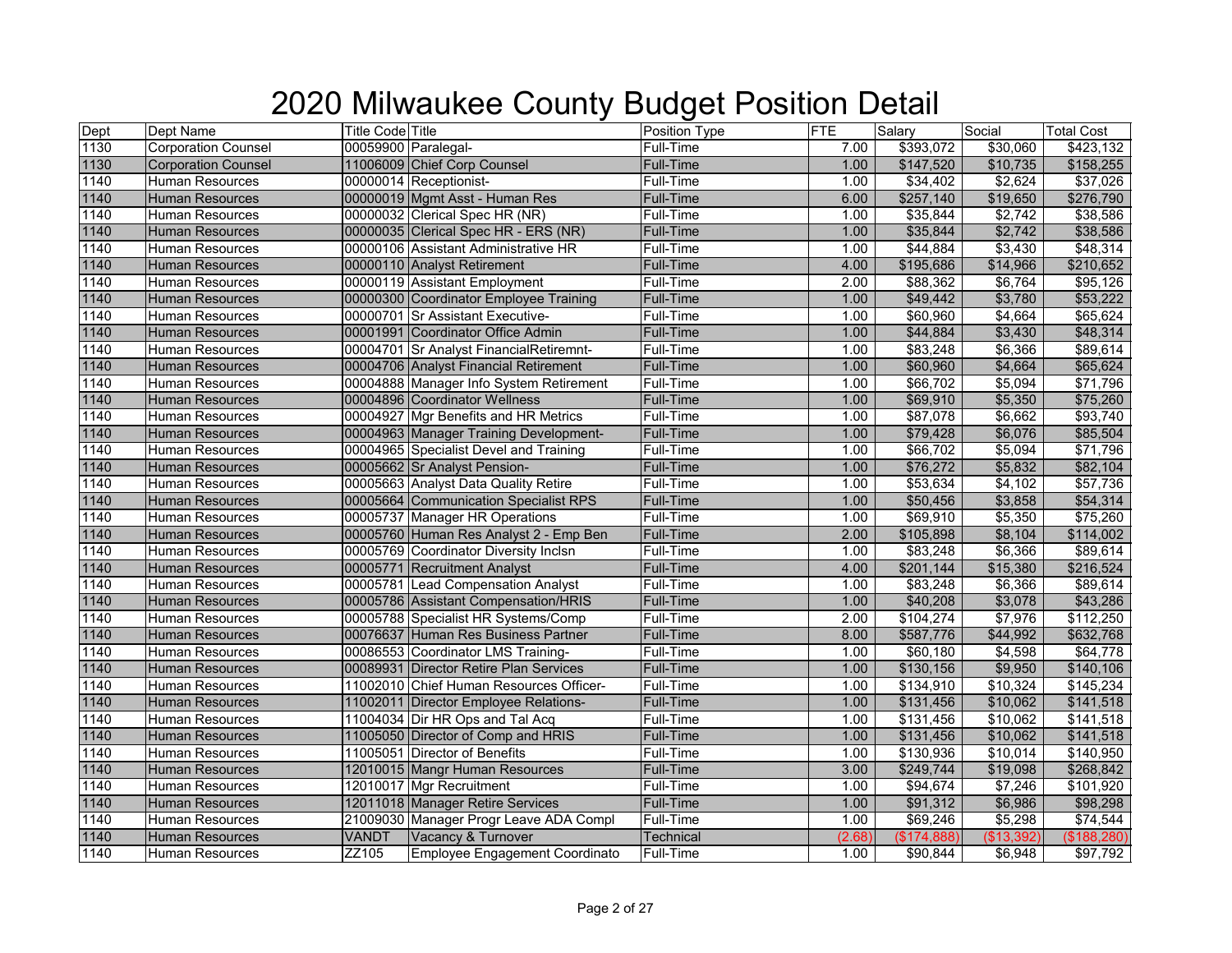| Dept | Dept Name                    | <b>Title Code Title</b>                 | Position Type            | <b>FTE</b> | Salary    | Social          | <b>Total Cost</b> |
|------|------------------------------|-----------------------------------------|--------------------------|------------|-----------|-----------------|-------------------|
| 1150 | <b>DAS - Risk Management</b> | 00005894 Manager Loss Control           | Full-Time                | 1.00       | \$87,078  | \$6,662         | \$93,740          |
| 1150 | DAS - Risk Management        | 00018409 Program Safety Manager         | <b>Full-Time</b>         | 1.00       | \$79,428  | \$6,076         | \$85,504          |
| 1150 | DAS - Risk Management        | 00086508 Specialist Safety              | <b>Full-Time</b>         | 3.00       | \$168,104 | \$12,858        | \$180,962         |
| 1150 | DAS - Risk Management        | 11004029 Director Risk Mngmt            | Full-Time                | 1.00       | \$108,466 | \$8,298         | \$116,764         |
| 1150 | <b>DAS - Risk Management</b> | 21011011 Mgr Program Claims U           | <b>Full-Time</b>         | 1.00       | \$76,272  | \$5,832         | \$82,104          |
| 1151 | DAS - General Fund           | 00000004 Office Supp Asst 1             | Full-Time                | 1.00       | \$29,364  | $\sqrt{$2,246}$ | \$31,610          |
| 1151 | <b>DAS - General Fund</b>    | 00000010 Analyst Business Systems       | <b>Full-Time</b>         | 1.00       | \$69,910  | \$5,350         | \$75,260          |
| 1151 | <b>DAS - General Fund</b>    | 00000014 Receptionist-                  | <b>Full-Time</b>         | 1.00       | \$40,076  | \$3,066         | \$43,142          |
| 1151 | DAS - General Fund           | 00000089 Admin Spec - Procurement       | Full-Time                | 1.00       | \$47,740  | \$3,650         | \$51,390          |
| 1151 | DAS - General Fund           | 00000125 Office Supp Asst 2 NM          | Full-Time                | 1.00       | \$36,012  | \$2,754         | \$38,766          |
| 1151 | DAS - General Fund           | 00000462 Clerk Records Management       | <b>Full-Time</b>         | 1.00       | \$41,986  | \$3,208         | \$45,194          |
| 1151 | DAS - General Fund           | 00000701 Sr Assistant Executive-        | Full-Time                | 1.00       | \$63,858  | \$4,882         | \$68,740          |
| 1151 | <b>DAS - General Fund</b>    | 00000702 Coordinator Administrative-    | <b>Full-Time</b>         | 1.00       | \$53,806  | \$4,118         | \$57,924          |
| 1151 | DAS - General Fund           | 00000704 Administrator Budget Systems   | Full-Time                | 1.00       | \$62,598  | \$4,790         | \$67,388          |
| 1151 | DAS - General Fund           | 00001001 Assistant Administrative P     | <b>Full-Time</b>         | 3.00       | \$133,832 | \$10,238        | \$144,070         |
| 1151 | DAS - General Fund           | 00004203 Associate Accountant-          | <b>Full-Time</b>         | 2.00       | \$91,556  | \$7,008         | \$98,564          |
| 1151 | DAS - General Fund           | 00004364 Analyst Fiscal and Budget      | <b>Full-Time</b>         | 2.00       | \$113,170 | \$8,652         | \$121,822         |
| 1151 | DAS - General Fund           | 00004413 Sr Analyst Fiscal and Budget   | Full-Time                | 2.00       | \$134,222 | \$10,270        | \$144,492         |
| 1151 | <b>DAS - General Fund</b>    | 00004964 Mgr Analysis and Strategy CBDP | <b>Full-Time</b>         | 1.00       | \$73,064  | \$5,596         | \$78,660          |
| 1151 | DAS - General Fund           | 00005851 Buyer 2                        | Full-Time                | 2.00       | \$104,326 | \$7,976         | \$112,302         |
| 1151 | DAS - General Fund           | 00006625 Disribution Assistant-         | <b>Full-Time</b>         | 2.00       | \$71,000  | \$5,430         | \$76,430          |
| 1151 | DAS - General Fund           | 00006626 Stores And Distrib Asst 1      | Full-Time                | 2.00       | \$74,376  | \$5,688         | \$80,064          |
| 1151 | DAS - General Fund           | 00008606 Principal Architect-           | Full-Time                | 1.00       | \$103,560 | \$7,922         | \$111,482         |
| 1151 | DAS - General Fund           | 00008611 Principal Engineer Civil-      | Full-Time                | 1.00       | \$109,924 | \$8,414         | \$118,338         |
| 1151 | DAS - General Fund           | 00009419 Coordinator Budget Capital     | Full-Time                | 1.00       | \$109,924 | \$8,414         | \$118,338         |
| 1151 | DAS - General Fund           | 00010842 Sr Analyst GIS-                | Full-Time                | 1.00       | \$74,766  | \$5,716         | \$80,482          |
| 1151 | <b>DAS - General Fund</b>    | 00010858 GIS Technician                 | <b>Full-Time</b>         | 1.00       | \$39,818  | \$3,040         | \$42,858          |
| 1151 | DAS - General Fund           | 00010859 GIS Intern                     | Hourly/Seasonal/Pool/etc | 1.00       | \$23,726  | \$1,808         | \$25,534          |
| 1151 | DAS - General Fund           | 00011271 Specialist Facilities Mgmt     | Full-Time                | 1.00       | \$57,896  | \$4,430         | \$62,326          |
| 1151 | DAS - General Fund           | 00012221 Sr Analyst Budget and Mgmt-    | Full-Time                | 2.00       | \$130,560 | \$9,976         | \$140,536         |
| 1151 | DAS - General Fund           | 00012223 Analyst Budget and Mgmt        | <b>Full-Time</b>         | 2.00       | \$120,360 | \$9,196         | \$129,556         |
| 1151 | DAS - General Fund           | 00012225 Operating Budget Manager       | <b>Full-Time</b>         | 1.00       | \$90,844  | \$6,948         | \$97,792          |
| 1151 | DAS - General Fund           | 00012226 PSB Analyst Continous Improvem | <b>Full-Time</b>         | 1.00       | \$60,950  | \$4,664         | \$65,614          |
| 1151 | DAS - General Fund           | 00012246 Manager Financial CBO-         | Full-Time                | 2.00       | \$166,506 | \$12,738        | \$179,244         |
| 1151 | DAS - General Fund           | 00012917 Analyst Procurement Compliance | <b>Full-Time</b>         | 1.00       | \$58,714  | \$4,494         | \$63,208          |
| 1151 | DAS - General Fund           | 00012918 Analyst Analysis and Strategy  | <b>Full-Time</b>         | 1.00       | \$64,038  | \$4,898         | \$68,936          |
| 1151 | DAS - General Fund           | 00013542 Facilities Grounds Worker 1 NM | <b>Full-Time</b>         | 13.00      | \$503,460 | \$38,482        | \$541,942         |
| 1151 | DAS - General Fund           | 00013622 Lead Facilities Grounds Worker | <b>Full-Time</b>         | 3.00       | \$138,426 | \$10,584        | \$149,010         |
| 1151 | DAS - General Fund           | 00013623 Facilities Grounds Worker 2 NM | <b>Full-Time</b>         | 10.00      | \$435,432 | \$33,302        | \$468,734         |
| 1151 | DAS - General Fund           | 00018222 Analyst GIS-                   | Full-Time                | 3.00       | \$177,442 | \$13,574        | \$191,016         |
| 1151 | DAS - General Fund           | 00020105 Procurement Director           | <b>Full-Time</b>         | 1.00       | \$119,598 | \$9,154         | \$128,752         |
| 1151 | DAS - General Fund           | 00020236 Principal Engineer Airport-    | Full-Time                | 1.00       | \$103,560 | \$7,922         | \$111,482         |
| 1151 | <b>DAS - General Fund</b>    | 00020237 Principal Facilities CA-       | <b>Full-Time</b>         | 1.00       | \$98,506  | \$7,532         | \$106,038         |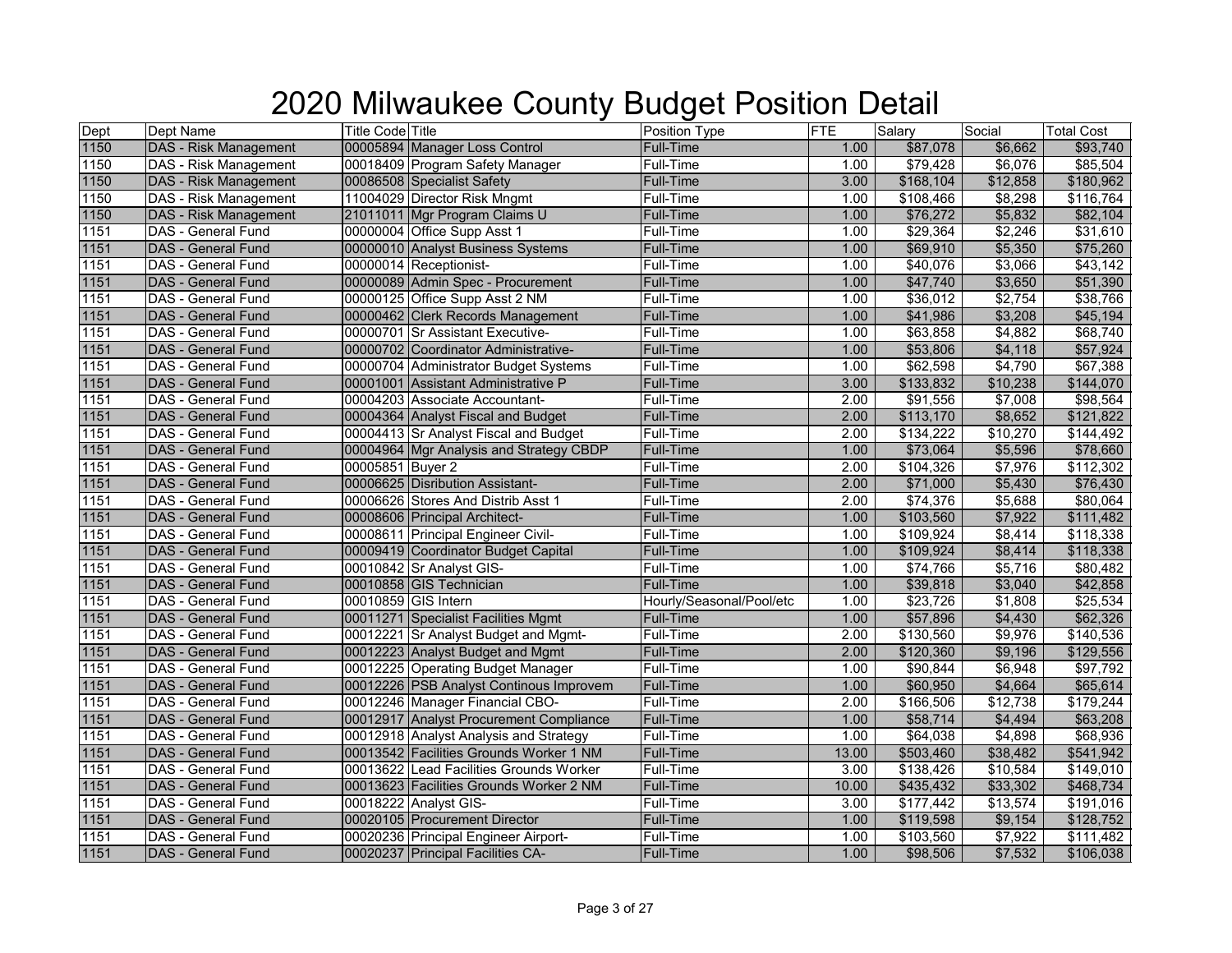| Dept | Dept Name                 | <b>Title Code Title</b>                 | <b>Position Type</b> | <b>FTE</b> | Salary     | Social          | <b>Total Cost</b> |
|------|---------------------------|-----------------------------------------|----------------------|------------|------------|-----------------|-------------------|
| 1151 | DAS - General Fund        | 00020246 Principal Engineer Environmnt- | Full-Time            | 1.00       | \$109,924  | \$8,414         | \$118,338         |
| 1151 | DAS - General Fund        | 00020270 Facilities Grounds Supv        | <b>Full-Time</b>     | 3.00       | \$169,610  | \$12,978        | \$182,588         |
| 1151 | DAS - General Fund        | 00020332 Capital Planning Manager       | Full-Time            | 1.00       | \$76,272   | \$5,832         | \$82,104          |
| 1151 | DAS - General Fund        | 00020400 Mechanical Mtce Supt           | Full-Time            | 1.00       | \$66,702   | \$5,094         | \$71,796          |
| 1151 | DAS - General Fund        | 00020404 Sr. Space Planner              | Full-Time            | 2.00       | \$137,196  | \$10,492        | \$147,688         |
| 1151 | DAS - General Fund        | 00020490 Climate Control Lead           | Full-Time            | 1.00       | \$92,158   | \$7,052         | \$99,210          |
| 1151 | DAS - General Fund        | 00020500 Carpenter                      | Full-Time            | 6.00       | \$439,104  | \$33,588        | \$472,692         |
| 1151 | DAS - General Fund        | 00020700 Carpenter Supv                 | <b>Full-Time</b>     | 1.00       | \$80,506   | \$6,156         | \$86,662          |
| 1151 | DAS - General Fund        | 00021000 Painter Bldgs                  | Full-Time            | 2.00       | \$126,856  | $\sqrt{$9,712}$ | \$136,568         |
| 1151 | <b>DAS</b> - General Fund | 00021560 Painter Supv                   | <b>Full-Time</b>     | 1.00       | \$65,066   | \$4,986         | \$70,052          |
| 1151 | DAS - General Fund        | 00023800 Electrical Mech                | Full-Time            | 7.00       | \$483,448  | \$36,988        | \$520,436         |
| 1151 | DAS - General Fund        | 00023801 Electrical Mech Dot            | <b>Full-Time</b>     | 1.00       | \$69,064   | \$5,284         | \$74,348          |
| 1151 | DAS - General Fund        | 00023803 Electrical Engineer            | Full-Time            | 1.00       | \$80,104   | \$6,120         | \$86,224          |
| 1151 | DAS - General Fund        | 00024000 Electrical Mech Supv           | <b>Full-Time</b>     | 1.00       | \$76,014   | \$5,818         | \$81,832          |
| 1151 | DAS - General Fund        | 00024500 Sheet Metal Worker             | Full-Time            | 2.00       | \$162,884  | \$12,468        | \$175,352         |
| 1151 | <b>DAS - General Fund</b> | 00025300 Plumber                        | <b>Full-Time</b>     | 4.00       | \$327,688  | \$25,048        | \$352,736         |
| 1151 | DAS - General Fund        | 00025400 Plumber Supv                   | Full-Time            | 2.00       | \$183,504  | \$14,028        | \$197,532         |
| 1151 | DAS - General Fund        | 00026400 Machinist-                     | <b>Full-Time</b>     | 3.00       | \$188,532  | \$14,418        | \$202,950         |
| 1151 | DAS - General Fund        | 00026410 Machinist Lead-                | Full-Time            | 1.00       | \$68,104   | \$5,210         | \$73,314          |
| 1151 | DAS - General Fund        | 00026500 Refrigeration Mech             | Full-Time            | 2.00       | \$167,532  | \$12,828        | \$180,360         |
| 1151 | DAS - General Fund        | 00027250 Steamfitter Supv               | Full-Time            | 1.00       | \$96,338   | \$7,376         | \$103,714         |
| 1151 | <b>DAS - General Fund</b> | 00027270 Steamfitter Welder             | <b>Full-Time</b>     | 2.00       | \$167,532  | \$12,828        | \$180,360         |
| 1151 | DAS - General Fund        | 00027281 Inspector Mechanical Systems   | Full-Time            | 1.00       | \$83,766   | \$6,414         | \$90,180          |
| 1151 | DAS - General Fund        | 00030801 Heating and Ventilating Spclst | <b>Full-Time</b>     | 1.00       | \$51,650   | \$3,958         | \$55,608          |
| 1151 | DAS - General Fund        | 00035364 Sr Architect-                  | Full-Time            | 2.00       | \$184,324  | \$14,102        | \$198,426         |
| 1151 | DAS - General Fund        | 00035365 Architect                      | Full-Time            | 2.00       | \$160,208  | \$12,240        | \$172,448         |
| 1151 | DAS - General Fund        | 00035366 Property Assess Program Mngr   | <b>Full-Time</b>     | 1.00       | \$90,844   | \$6,948         | \$97,792          |
| 1151 | DAS - General Fund        | 00035601 Writer Specification-          | <b>Full-Time</b>     | 1.00       | \$76,634   | \$5,868         | \$82,502          |
| 1151 | DAS - General Fund        | 00035721 Engnrng Tech Surveyor NM       | <b>Full-Time</b>     | 1.00       | \$76,634   | \$5,868         | \$82,502          |
| 1151 | DAS - General Fund        | 00035731 Designer Architectural         | <b>Full-Time</b>     | 1.00       | \$60,352   | \$4,612         | \$64,964          |
| 1151 | DAS - General Fund        | 00035741 Coordinator Construction       | Full-Time            | 5.00       | \$349,556  | \$26,750        | \$376,306         |
| 1151 | DAS - General Fund        | 00035751 Engineer NM                    | Full-Time            | 6.00       | \$461,944  | \$35,324        | \$497,268         |
| 1151 | DAS - General Fund        | 00035771 Manager GIS-                   | Full-Time            | 1.00       | \$79,428   | \$6,076         | \$85,504          |
| 1151 | DAS - General Fund        | 00035811 Sr Engineer Mechanical-        | <b>Full-Time</b>     | 1.00       | \$95,064   | \$7,274         | \$102,338         |
| 1151 | DAS - General Fund        | 00035841 Sr Engineer Civil-             | Full-Time            | 2.00       | \$190, 128 | \$14,548        | \$204,676         |
| 1151 | DAS - General Fund        | 00035852 Sr Engineer Environment-       | <b>Full-Time</b>     | 1.00       | \$93,130   | \$7,128         | \$100,258         |
| 1151 | DAS - General Fund        | 00035871 Sr Engineer Electrical-        | Full-Time            | 2.00       | \$194,038  | \$14,856        | \$208,894         |
| 1151 | DAS - General Fund        | 00035872 Sr Engineer Construction-      | Full-Time            | 2.00       | \$188,194  | \$14,402        | \$202,596         |
| 1151 | DAS - General Fund        | 00035881 Engineer Administrative        | Full-Time            | 1.00       | \$89,260   | \$6,830         | \$96,090          |
| 1151 | <b>DAS - General Fund</b> | 00036251 Operations and Admin Manager   | <b>Full-Time</b>     | 1.00       | \$73,064   | \$5,596         | \$78,660          |
| 1151 | DAS - General Fund        | 00040046 Manager Environment Compl-     | Full-Time            | 1.00       | \$79,792   | \$6,104         | \$85,896          |
| 1151 | DAS - General Fund        | 00040251 Coordinator Maint Services     | <b>Full-Time</b>     | 1.00       | \$60,180   | \$4,598         | \$64,778          |
| 1151 | DAS - General Fund        | 00040450 Park Maint Wrkr Mudmix         | <b>Full-Time</b>     | 1.00       | \$57,818   | \$4,426         | \$62,244          |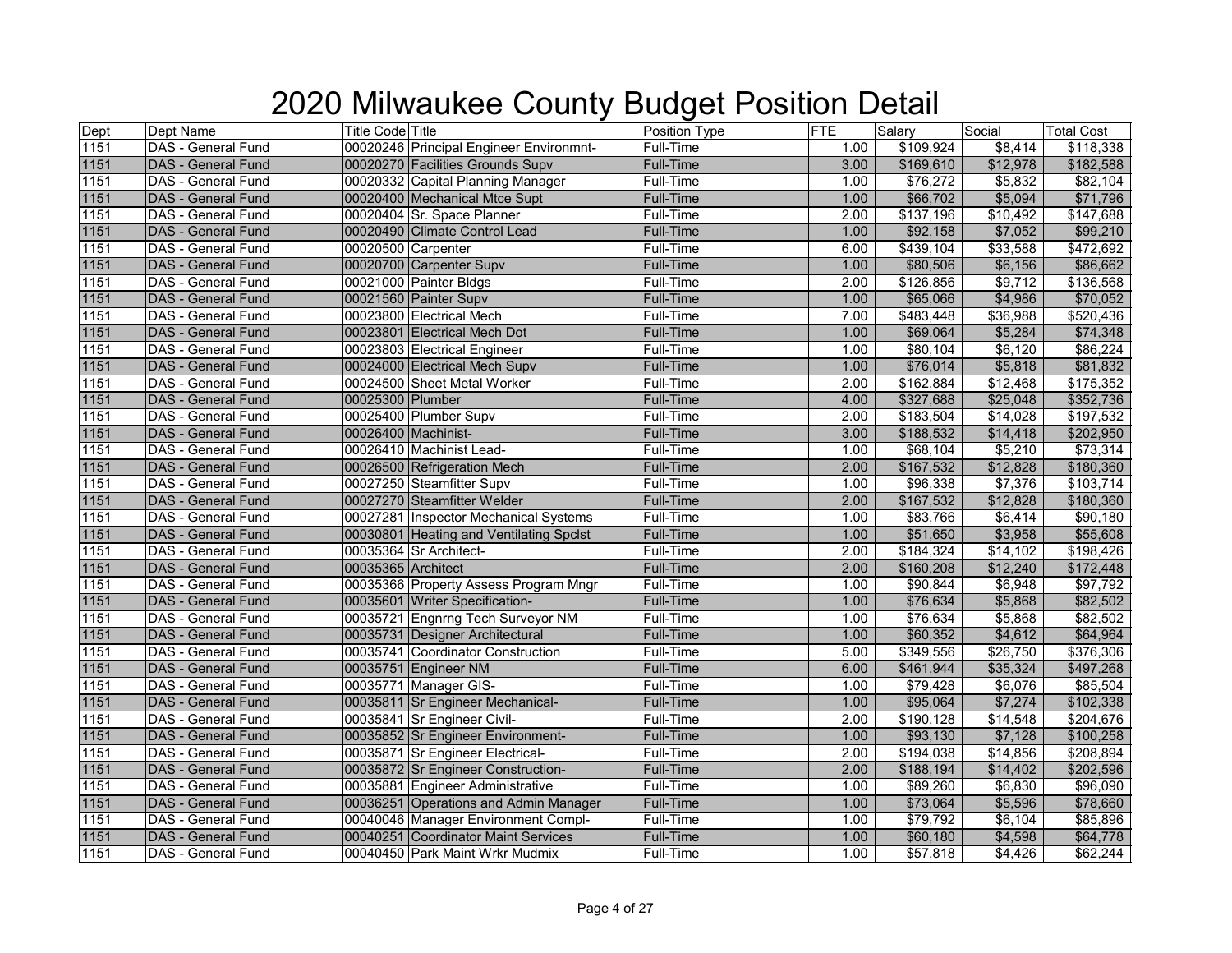| Dept | Dept Name                 | <b>Title Code Title</b>       |                                         | Position Type    | <b>FTE</b> | Salary        | Social        | <b>Total Cost</b> |
|------|---------------------------|-------------------------------|-----------------------------------------|------------------|------------|---------------|---------------|-------------------|
| 1151 | <b>DAS - General Fund</b> |                               | 00041530 Disabilities Recreation Mgr    | <b>Full-Time</b> | 1.00       | \$55,846      | \$4,272       | \$60,118          |
| 1151 | DAS - General Fund        |                               | 00055729 Analyst Construction Compli    | Full-Time        | 1.00       | \$58,714      | \$4,494       | \$63,208          |
| 1151 | DAS - General Fund        |                               | 00065882 Manager Grounds Facilities     | <b>Full-Time</b> | 1.00       | \$79,428      | \$6,076       | \$85,504          |
| 1151 | DAS - General Fund        |                               | 00076753 Director Ops and Mtc           | Full-Time        | 1.00       | \$108,022     | \$8,270       | \$116,292         |
| 1151 | <b>DAS - General Fund</b> |                               | 00076765 Mechanical Service Manager     | Full-Time        | 1.00       | \$90,908      | \$6,960       | \$97,868          |
| 1151 | DAS - General Fund        |                               | 00076947 Manager Construction Comp CBDP | <b>Full-Time</b> | 1.00       | \$73,064      | \$5,596       | \$78,660          |
| 1151 | DAS - General Fund        |                               | 00077101 Continuous Improve Mgr         | <b>Full-Time</b> | 1.00       | \$87,078      | \$6,662       | \$93,740          |
| 1151 | DAS - General Fund        |                               | 00084806 Coordinator Graphic Svcs-      | Full-Time        | 1.00       | \$55,856      | \$4,272       | \$60,128          |
| 1151 | DAS - General Fund        |                               | 00086171 Manager Proj EconDev-          | <b>Full-Time</b> | 1.00       | \$79,428      | \$6,076       | \$85,504          |
| 1151 | DAS - General Fund        |                               | 00086173 Manager Procurement Comp CBDP  | Full-Time        | 1.00       | \$73,064      | \$5,596       | \$78,660          |
| 1151 | DAS - General Fund        |                               | 00086175 Assc Manager Proj Econ Dev NM  | <b>Full-Time</b> | 3.00       | \$219,192     | \$16,788      | \$235,980         |
| 1151 | DAS - General Fund        |                               | 00086510 Digital Program Manager        | Full-Time        | 1.00       | \$87,078      | \$6,662       | \$93,740          |
| 1151 | <b>DAS - General Fund</b> |                               | 00089944 Director of Facilities Plan    | Full-Time        | 1.00       | \$103,560     | \$7,922       | \$111,482         |
| 1151 | DAS - General Fund        |                               | 11001022 Director Disability Srvs       | Full-Time        | 1.00       | \$83,104      | \$6,364       | \$89,468          |
| 1151 | DAS - General Fund        | 11001023 Director Sustain     |                                         | <b>Full-Time</b> | 1.00       | \$84,168      | \$6,440       | \$90,608          |
| 1151 | DAS - General Fund        |                               | 11002012 Director Budget and Mgmt       | <b>Full-Time</b> | 1.00       | \$125,210     | \$9,584       | \$134,794         |
| 1151 | DAS - General Fund        |                               | 11002014 Exec Dir Admin Services-       | <b>Full-Time</b> | 1.00       | \$140,430     | \$10,631      | \$151,061         |
| 1151 | DAS - General Fund        |                               | 11002033 Dir Facilities Management      | <b>Full-Time</b> | 1.00       | \$133,272     | \$10,194      | \$143,466         |
| 1151 | <b>DAS</b> - General Fund |                               | 11003013 Director Operations U-         | <b>Full-Time</b> | 1.00       | \$120,000     | \$9,182       | \$129,182         |
| 1151 | DAS - General Fund        |                               | 11005034 Director Architecture Engnr    | Full-Time        | 1.00       | \$120,870     | \$9,248       | \$130,118         |
| 1151 | <b>DAS</b> - General Fund |                               | 11005041 Director Economic Develop      | Full-Time        | 1.00       | \$108,026     | \$8,270       | \$116,296         |
| 1151 | DAS - General Fund        |                               | 11093357 Manager Energy Program         | <b>Full-Time</b> | 1.00       | \$76,272      | \$5,832       | \$82,104          |
| 1151 | DAS - General Fund        |                               | 11094311 Sr. Mgr Operations and Budget  | Full-Time        | 1.00       | \$94,674      | \$7,246       | \$101,920         |
| 1151 | DAS - General Fund        | 21013002 Manag Contracts      |                                         | Full-Time        | 3.00       | \$229,846     | \$17,584      | \$247,430         |
| 1151 | DAS - General Fund        | <b>OTIME</b><br>Overtime      |                                         | <b>Technical</b> | 4.46       | \$299,208     | \$22,896      | \$322,104         |
| 1151 | DAS - General Fund        | VANDT                         | Vacancy & Turnover                      | Technical        | (8.28)     | ( \$556, 440) | $($ \$42,564) | (\$599,004)       |
| 1151 | <b>DAS</b> - General Fund | ZZ088                         | <b>Senior Manager CBDP</b>              | Full-Time        | 1.00       | \$79,428      | \$6,076       | \$85,504          |
| 1151 | DAS - General Fund        | ZZ089                         | Special Project Manager                 | Full-Time        | 1.00       | \$73,026      | \$5,596       | \$78,622          |
| 1160 | DAS - IMSD                |                               | 00000333 IT Manager - Service Desk      | <b>Full-Time</b> | 1.00       | \$94,674      | \$7,246       | \$101,920         |
| 1160 | DAS - IMSD                |                               | 00000337 Manager Business Solutions-    | Full-Time        | 1.00       | \$98,506      | \$7,532       | \$106,038         |
| 1160 | DAS - IMSD                | 00000338 Project Manager IT-  |                                         | <b>Full-Time</b> | 4.00       | \$371,130     | \$28,390      | \$399,520         |
| 1160 | DAS - IMSD                |                               | 00000702 Coordinator Administrative-    | <b>Full-Time</b> | 1.00       | \$48,480      | \$3,704       | \$52,184          |
| 1160 | <b>DAS - IMSD</b>         |                               | 00002750 Analyst Business Develop IT    | <b>Full-Time</b> | 6.00       | \$495,784     | \$37,942      | \$533,726         |
| 1160 | DAS - IMSD                |                               | 00010847 Analyst Appls System IT III    | Full-Time        | 13.00      | \$1,091,772   | \$83,534      | \$1,175,306       |
| 1160 | DAS - IMSD                |                               | 00010848 Analyst Appls System IT II     | <b>Full-Time</b> | 3.00       | \$195,650     | \$14,972      | \$210,622         |
| 1160 | DAS - IMSD                |                               | 00010849 Analyst Appls System IT I      | <b>Full-Time</b> | 3.00       | \$155,158     | \$11,872      | \$167,030         |
| 1160 | DAS - IMSD                | 00021001 Admin Contracts      |                                         | <b>Full-Time</b> | 1.00       | \$79,428      | \$6,076       | \$85,504          |
| 1160 | DAS - IMSD                | 00040399 Specialist POS - Zoo |                                         | <b>Full-Time</b> | 1.00       | \$51,466      | \$3,936       | \$55,402          |
| 1160 | <b>DAS - IMSD</b>         |                               | 00065620 Network Tech Specialist 4      | <b>Full-Time</b> | 1.00       | \$73,972      | \$5,660       | \$79,632          |
| 1160 | DAS - IMSD                |                               | 00065623 Sr. Network Engineer           | Full-Time        | 2.00       | \$177,378     | \$13,572      | \$190,950         |
| 1160 | DAS - IMSD                | 00065624 Systems Engineer     |                                         | <b>Full-Time</b> | 3.00       | \$261,690     | \$20,032      | \$281,722         |
| 1160 | DAS - IMSD                |                               | 00065646 Analyst Technical Document IT  | Full-Time        | 1.00       | \$69,910      | \$5,350       | \$75,260          |
| 1160 | <b>DAS - IMSD</b>         |                               | 00065669 Lead Analyst IT End User       | <b>Full-Time</b> | 1.00       | \$68,856      | \$5,272       | \$74,128          |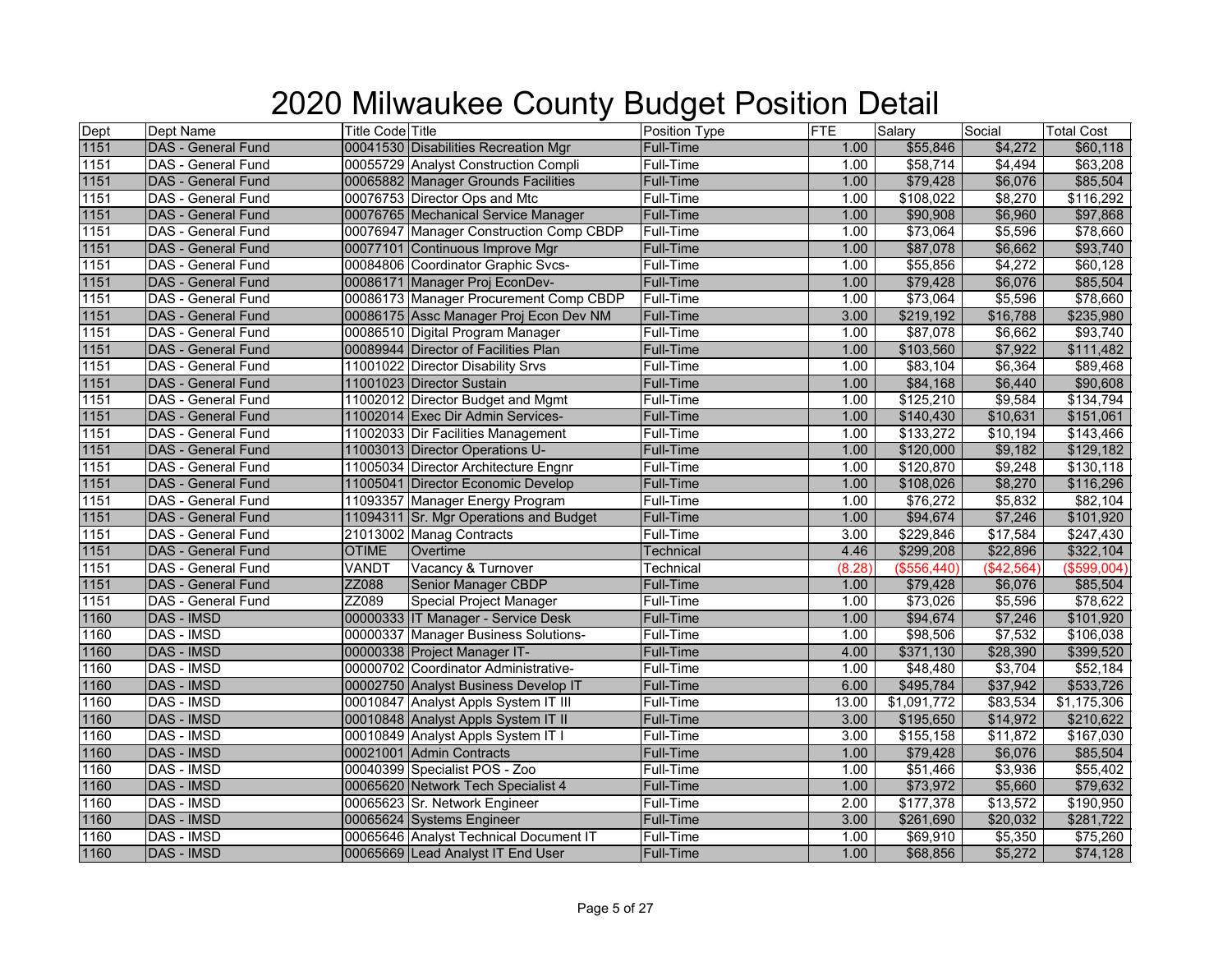| Dept  | Dept Name                        | <b>Title Code Title</b> |                                         | Position Type            | <b>FTE</b>        | Salary        | Social      | <b>Total Cost</b> |
|-------|----------------------------------|-------------------------|-----------------------------------------|--------------------------|-------------------|---------------|-------------|-------------------|
| 1160  | DAS - IMSD                       |                         | 00065682 IT Client Support Specialist 2 | <b>Full-Time</b>         | 2.00              | \$122,166     | \$9,348     | \$131,514         |
| 1160  | DAS - IMSD                       |                         | 00065684 Administrator Database         | Full-Time                | 1.00              | \$98,506      | \$7,532     | \$106,038         |
| 1160  | DAS - IMSD                       |                         | 00065685 <b>I</b> Data Architect        | Full-Time                | 1.00              | \$94,674      | \$7,246     | \$101,920         |
| 1160  | <b>DAS - IMSD</b>                |                         | 00065686 Business Intelligence Analyst  | <b>Full-Time</b>         | 2.00              | \$157,452     | \$12,048    | \$169,500         |
| 1160  | DAS - IMSD                       |                         | 00065687 Application Technical Architec | Full-Time                | 2.00              | \$207,120     | \$15,844    | \$222,964         |
| 1160  | <b>DAS - IMSD</b>                |                         | 00065701 Analyst Security               | Full-Time                | 1.00              | \$90,844      | \$6,948     | \$97,792          |
| 1160  | DAS - IMSD                       |                         | 11002029 Chief Technology Offic         | Full-Time                | 1.00              | \$137,312     | \$10,506    | \$147,818         |
| 1160  | DAS - IMSD                       |                         | 11002031 Dir Applications IT            | Full-Time                | 1.00              | \$137,312     | \$10,506    | \$147,818         |
| 1160  | DAS - IMSD                       |                         | 11002032 Director IT GovernanceStrategy | Full-Time                | 1.00              | \$133,272     | \$10,194    | \$143,466         |
| 1160  | <b>DAS - IMSD</b>                |                         | 11005048 Dir Project Mgmt Office        | <b>Full-Time</b>         | 1.00              | \$137,312     | \$10,506    | \$147,818         |
| 1160  | DAS - IMSD                       |                         | 11008003 Chief Info Officer             | Full-Time                | 1.00              | \$140,404     | \$10,631    | \$151,035         |
| 1160  | <b>DAS - IMSD</b>                |                         | 11093411 VoIP Administrator             | <b>Full-Time</b>         | 2.00              | \$174,092     | \$13,314    | \$187,406         |
| 1160  | DAS - IMSD                       |                         | 11094411 IT Security Engineer           | <b>Full-Time</b>         | 1.00              | \$94,674      | \$7,246     | \$101,920         |
| 1160  | <b>DAS - IMSD</b>                |                         | 12013011 Mgr Network IT                 | <b>Full-Time</b>         | 1.00              | \$108,454     | \$8,300     | \$116,754         |
| 1160  | DAS - IMSD                       |                         | 12013024 Manager Secur Continuity IT    | Full-Time                | 1.00              | \$135,454     | \$10,364    | \$145,818         |
| 1160  | <b>DAS - IMSD</b>                |                         | 12013031 Mgr Data Center IT             | <b>Full-Time</b>         | 1.00              | \$108,454     | \$8,300     | \$116,754         |
| 1160  | DAS - IMSD                       |                         | 12013032 Manager IT Apps                | Full-Time                | 2.00              | \$212,128     | \$16,212    | \$228,340         |
| 1160  | DAS - IMSD                       |                         | 12013033 Manager IT Healthcare Apps     | <b>Full-Time</b>         | 1.00              | \$103,286     | \$7,896     | \$111,182         |
| 1160  | DAS - IMSD                       | 61010008 Intern IT      |                                         | Hourly/Seasonal/Pool/etc | 4.00              | \$99,008      | \$7,584     | \$106,592         |
| 1160  | <b>DAS - IMSD</b>                | VANDT                   | Vacancy & Turnover                      | Technical                | (3.21)            | (\$267,996)   | (\$20,484)  | (\$288,480)       |
| 1160  | DAS - IMSD                       | ZZ085                   | <b>POS Specialist Parks</b>             | Full-Time                | 1.00              | \$49,442      | \$3,780     | \$53,222          |
| 1160  | <b>DAS - IMSD</b>                | ZZ086                   | <b>IT Lead Identity Access Mgmt</b>     | <b>Full-Time</b>         | 1.00              | \$68,856      | \$5,272     | \$74,128          |
| 1160  | DAS - IMSD                       | ZZ103                   | <b>Network Security Engineer</b>        | Full-Time                | 1.00              | \$83,248      | \$6,366     | \$89,614          |
| 1160  | <b>DAS - IMSD</b>                | ZZ104                   | <b>Systems Security Engineer</b>        | <b>Full-Time</b>         | 1.00              | \$79,428      | \$6,076     | \$85,504          |
| 1972A | <b>Wage/Benefit Modification</b> | VANDT                   | Vacancy & Turnover                      | Technical                | (34.04)           | (\$1,858,032) | (\$141,984) | (\$2,000,016)     |
| 2000  | Courts                           |                         | 00000093 Assistant Executive-           | <b>Full-Time</b>         | 2.00              | \$111,196     | \$8,496     | \$119,692         |
| 2000  | Courts                           |                         | 00000175 Supervisor Operations Ct-      | <b>Full-Time</b>         | 5.00              | \$258,250     | \$19,790    | \$278,040         |
| 2000  | Courts                           |                         | 00000800 Sr Assistant Clerical-         | <b>Full-Time</b>         | 68.00             | \$2,367,224   | \$181,184   | \$2,548,408       |
| 2000  | Courts                           |                         | 00001000 Assistant Administrative-      | Full-Time                | 4.00              | \$163,478     | \$12,506    | \$175,984         |
| 2000  | Courts                           |                         | 00001001 Assistant Administrative P     | <b>Full-Time</b>         | 1.00              | \$39,650      | \$3,028     | \$42,678          |
| 2000  | Courts                           |                         | 00001281 Assistant Purchasing-          | Full-Time                | 1.00              | \$35,312      | \$2,702     | \$38,014          |
| 2000  | Courts                           |                         | 00001282 Assistant Legal-               | Full-Time                | 2.00              | \$90,270      | \$6,906     | \$97,176          |
| 2000  | Courts                           |                         | 00002401 Technician Audiovisual-        | Full-Time                | 1.00              | \$44,492      | \$3,402     | \$47,894          |
| 2000  | Courts                           |                         | 00004036 Specialist Court Services-     | <b>Full-Time</b>         | 2.00              | \$81,792      | \$6,260     | \$88,052          |
| 2000  | Courts                           |                         | 00004047 Assistant Accounting-          | Full-Time                | 7.00              | \$278,282     | \$21,276    | \$299,558         |
| 2000  | Courts                           |                         | 00004048 Clerk Court Services-          | <b>Full-Time</b>         | 8.00              | \$294,912     | \$22,590    | \$317,502         |
| 2000  | Courts                           |                         | 00004050 Clerk Cash-                    | Full-Time                | 3.00              | \$92,064      | \$7,050     | \$99,114          |
| 2000  | Courts                           |                         | 00004203 Associate Accountant-          | Full-Time                | 1.00              | \$47,546      | \$3,636     | \$51,182          |
| 2000  | Courts                           |                         | 00004363 Accountant                     | Full-Time                | $\overline{3.00}$ | \$170,742     | \$13,056    | \$183,798         |
| 2000  | Courts                           |                         | 00004431 Supervisor Accounting-         | Full-Time                | 1.00              | \$66,702      | \$5,094     | \$71,796          |
| 2000  | Courts                           |                         | 00008713 Asst Chief Deputy Clrk Div     | Full-Time                | 2.00              | \$156,312     | \$11,962    | \$168,274         |
| 2000  | Courts                           |                         | 00008724 Asst Chief Deputy Clrk CivAdm  | <b>Full-Time</b>         | 1.00              | \$83,248      | \$6,366     | \$89,614          |
| 2000  | Courts                           |                         | 00008735 Asst Chief Deputy Clrk Probat  | <b>Full-Time</b>         | 1.00              | \$73,064      | \$5,596     | \$78,660          |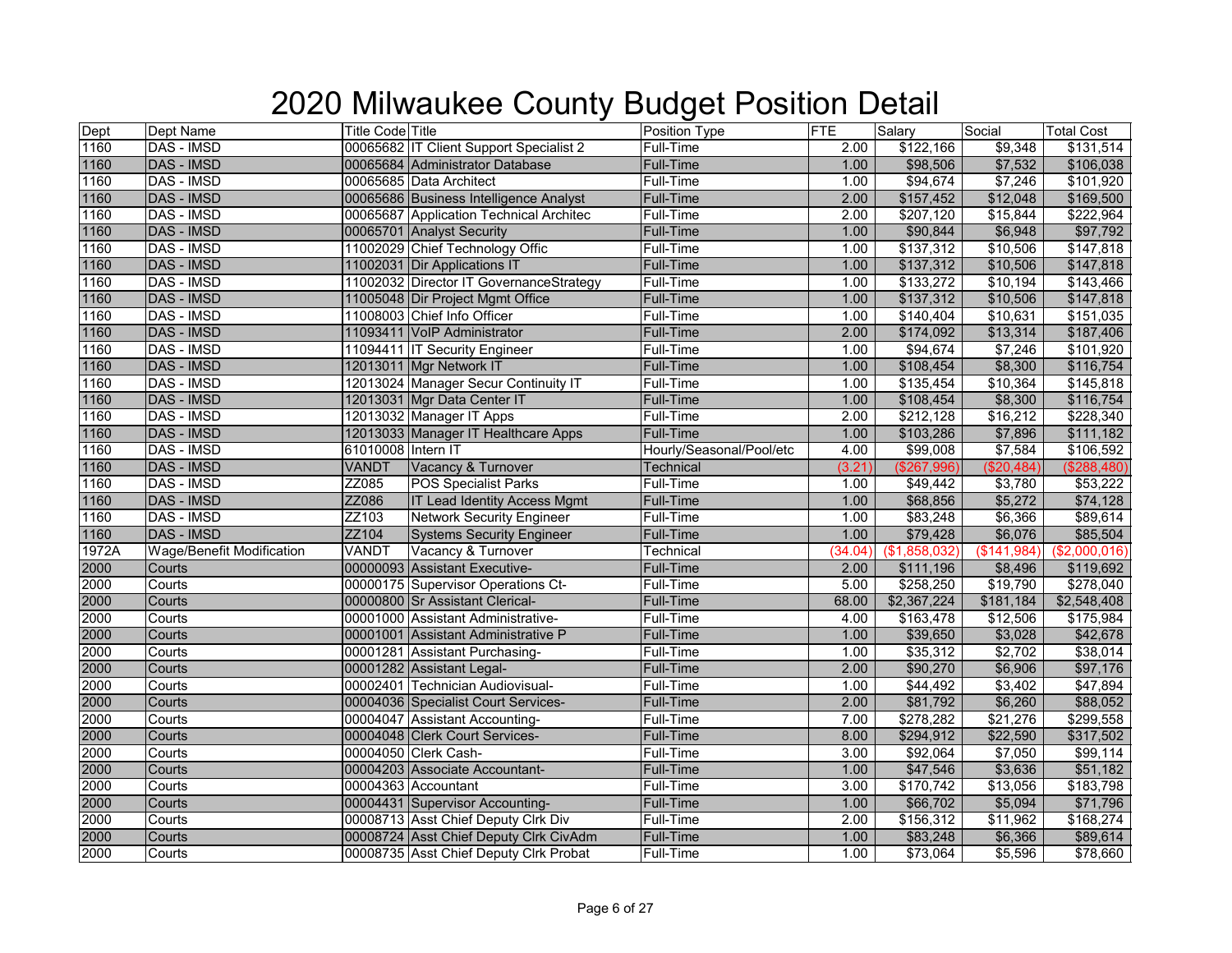| Dept | Dept Name                     | <b>Title Code Title</b> |                                         | Position Type    | FTE     | Salary      | Social        | <b>Total Cost</b> |
|------|-------------------------------|-------------------------|-----------------------------------------|------------------|---------|-------------|---------------|-------------------|
| 2000 | Courts                        |                         | 00008745 Administrator Justice Center   | Full-Time        | 1.00    | \$90,844    | \$6,948       | \$97,792          |
| 2000 | Courts                        |                         | 00008781 Coordinator Court-             | Full-Time        | 5.00    | \$331,650   | \$25,374      | \$357,024         |
| 2000 | Courts                        |                         | 00008782 Deputy Court Clerk             | <b>Full-Time</b> | 96.00   | \$4,874,198 | \$372,780     | \$5,246,978       |
| 2000 | Courts                        |                         | 00009431 Coordinator Interpreter        | Full-Time        | 1.00    | \$66,702    | \$5,094       | \$71,796          |
| 2000 | Courts                        |                         | 00010821 Deputy Administrator Division  | Full-Time        | 6.00    | \$365,760   | \$27,984      | \$393,744         |
| 2000 | Courts                        |                         | 00012223 Analyst Budget and Mgmt        | Full-Time        | 1.00    | \$55,598    | \$4,248       | \$59,846          |
| 2000 | Courts                        |                         | 00012347 Manager Operations Judicial-   | <b>Full-Time</b> | 1.00    | \$87,078    | \$6,662       | \$93,740          |
| 2000 | Courts                        |                         | 00012861 Specialist Clerical Cts-       | Full-Time        | 30.00   | \$1,152,844 | \$88,134      | \$1,240,978       |
| 2000 | Courts                        |                         | 00053286 Interpreter-                   | Full-Time        | 1.00    | \$56,962    | \$4,362       | \$61,324          |
| 2000 | Courts                        |                         | 00059232 Counsel Legal                  | Full-Time        | 5.00    | \$503,312   | \$38,496      | \$541,808         |
| 2000 | Courts                        |                         | 00059501 Deputy Register Probate        | Full-Time        | 2.00    | \$224,872   | \$17,196      | \$242,068         |
| 2000 | Courts                        |                         | 00059602 Commissioner Cir Ct Probate    | Full-Time        | 1.00    | \$122,650   | \$9,390       | \$132,040         |
| 2000 | Courts                        |                         | 00059811 Asst Commissioner Fam Ct       | Full-Time        | 8.00    | \$802,364   | \$61,388      | \$863,752         |
| 2000 | Courts                        |                         | 00059903 Paralegal-                     | Full-Time        | 1.00    | \$56,962    | \$4,362       | \$61,324          |
| 2000 | Courts                        |                         | 00065352 Coordinator Researcher Ct-     | <b>Full-Time</b> | 1.00    | \$68,714    | \$5,260       | \$73,974          |
| 2000 | Courts                        |                         | 00065813 Analyst IT-                    | Full-Time        | 1.00    | \$60,586    | \$4,636       | \$65,222          |
| 2000 | Courts                        |                         | 00066011 Manager Jury Services-         | <b>Full-Time</b> | 1.00    | \$60,960    | \$4,664       | \$65,624          |
| 2000 | Courts                        |                         | 00077271 Commissioner Fam Ct            | Full-Time        | 1.00    | \$131,286   | \$10,050      | \$141,336         |
| 2000 | Courts                        |                         | 00077281 Deputy Commissioner Fam Ct     | Full-Time        | 1.00    | \$129,000   | \$9,870       | \$138,870         |
| 2000 | Courts                        |                         | 00079121 Asst Chief Deputy Clerk Sr Adm | Full-Time        | 1.00    | \$98,482    | \$7,532       | \$106,014         |
| 2000 | Courts                        |                         | 00080200 Clerk Circuit Crt              | Elected          | 1.00    | \$129,118   | \$9,872       | \$138,990         |
| 2000 | Courts                        |                         | 00085052 Commissioner Cir Ct-           | Full-Time        | 10.50   | \$1,166,306 | \$89,260      | \$1,255,566       |
| 2000 | Courts                        |                         | 11004046 Chief Deputy Circuit Court Clr | <b>Full-Time</b> | 1.00    | \$104,326   | \$7,976       | \$112,302         |
| 2000 | Courts                        |                         | 12012049 Sr Mngr Financial              | Full-Time        | 1.00    | \$94,674    | \$7,246       | \$101,920         |
| 2000 | Courts                        |                         | 12013010 Manag IT U                     | <b>Full-Time</b> | 1.00    | \$90,844    | \$6,948       | \$97,792          |
| 2000 | Courts                        |                         | 12014001 Commissioner Presiding Cir Ct  | Full-Time        | 1.00    | \$119,674   | \$9,156       | \$128,830         |
| 2000 | Courts                        | <b>VANDT</b>            | Vacancy & Turnover                      | <b>Technical</b> | (12.43) | (\$645,900) | $($ \$49,308) | (\$695,208)       |
| 2430 | <b>Child Support Services</b> |                         | 00000093 Assistant Executive-           | Full-Time        | 1.00    | \$57,572    | \$4,404       | \$61,976          |
| 2430 | <b>Child Support Services</b> |                         | 00000111 Clerical Asst 1 NM             | Full-Time        | 12.00   | \$416,432   | \$31,872      | \$448,304         |
| 2430 | <b>Child Support Services</b> |                         | 00000112 Clerical Asst 2 NM             | Full-Time        | 2.00    | \$73,648    | \$5,634       | \$79,282          |
| 2430 | <b>Child Support Services</b> |                         | 00000125 Office Supp Asst 2 NM          | <b>Full-Time</b> | 24.00   | \$857,902   | \$65,600      | \$923,502         |
| 2430 | <b>Child Support Services</b> |                         | 00000482 Child Supp Asst                | Full-Time        | 7.00    | \$242,132   | \$18,524      | \$260,656         |
| 2430 | <b>Child Support Services</b> |                         | 00000483 Child Supp Asst BI Sp          | <b>Full-Time</b> | 1.00    | \$32,768    | \$2,508       | \$35,276          |
| 2430 | <b>Child Support Services</b> |                         | 00000800 Sr Assistant Clerical-         | Full-Time        | 2.00    | \$71,336    | \$5,466       | \$76,802          |
| 2430 | <b>Child Support Services</b> |                         | 00001001 Assistant Administrative P     | <b>Full-Time</b> | 2.00    | \$79,302    | \$6,074       | \$85,376          |
| 2430 | <b>Child Support Services</b> |                         | 00004052 Fiscal Asst 1 NM               | Full-Time        | 2.00    | \$62,184    | \$4,756       | \$66,940          |
| 2430 | <b>Child Support Services</b> |                         | 00004053 Fiscal Asst 2 NM               | <b>Full-Time</b> | 12.00   | \$431,056   | \$33,000      | \$464,056         |
| 2430 | <b>Child Support Services</b> |                         | 00004757 Fiscal Coordinator             | Full-Time        | 1.00    | \$60,960    | \$4,664       | \$65,624          |
| 2430 | <b>Child Support Services</b> |                         | 00008660 Comm Programs Grants Mgr       | Full-Time        | 1.00    | \$83,326    | \$6,376       | \$89,702          |
| 2430 | <b>Child Support Services</b> |                         | 00008840 Child Supp Coord               | Full-Time        | 2.00    | \$100,572   | \$7,690       | \$108,262         |
| 2430 | <b>Child Support Services</b> |                         | 00011910 Child Supp Supv                | <b>Full-Time</b> | 6.00    | \$349,318   | \$26,704      | \$376,022         |
| 2430 | <b>Child Support Services</b> |                         | 00011921 Paralegal Spec CSE             | Full-Time        | 1.00    | \$56,962    | \$4,362       | \$61,324          |
| 2430 | <b>Child Support Services</b> |                         | 00012520 Child Supp Specialist          | <b>Full-Time</b> | 14.00   | \$576,242   | \$44,064      | \$620,306         |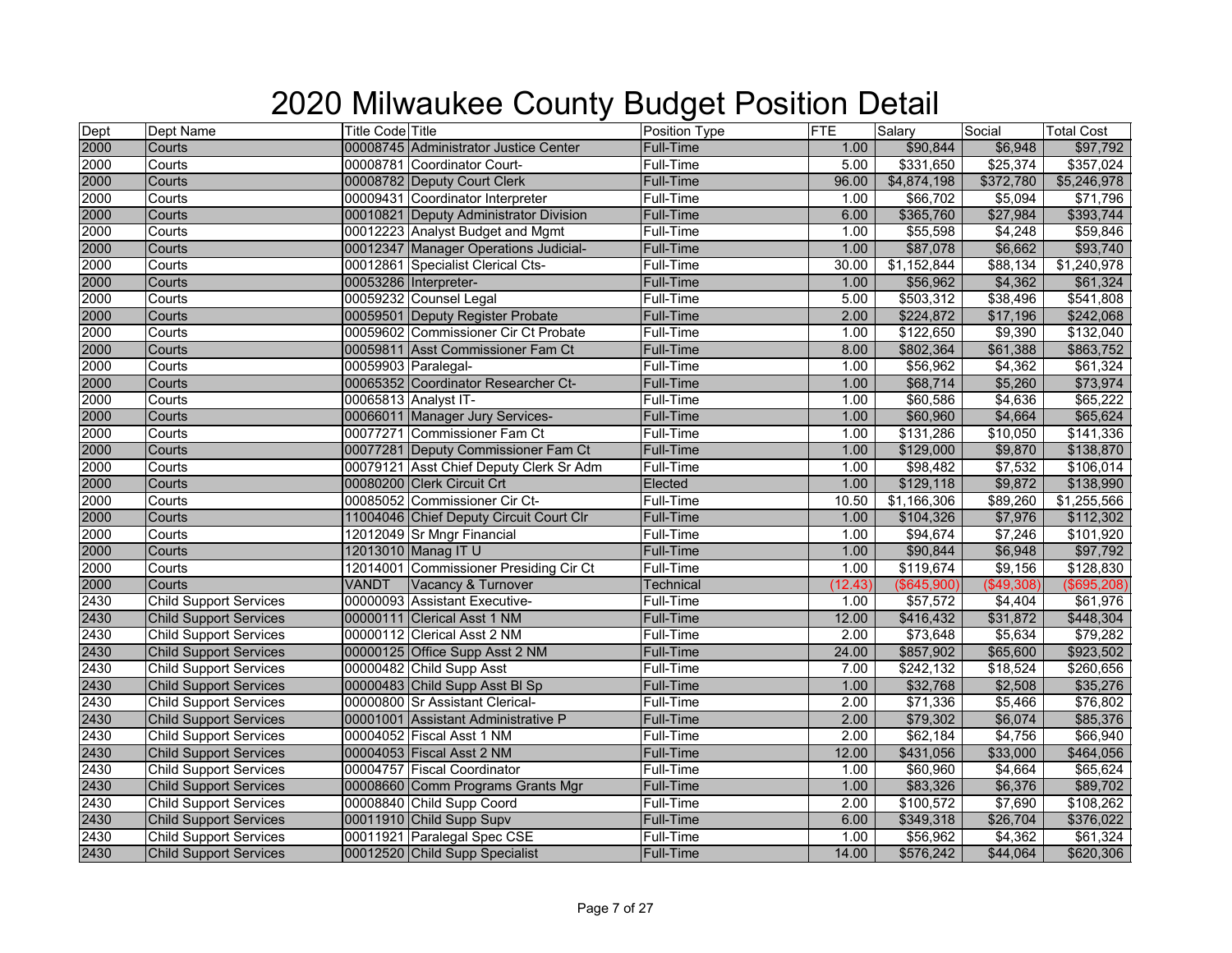| Dept  | Dept Name                     | <b>Title Code Title</b> |                                         | Position Type            | <b>FTE</b>        | Salary      | Social    | <b>Total Cost</b>    |
|-------|-------------------------------|-------------------------|-----------------------------------------|--------------------------|-------------------|-------------|-----------|----------------------|
| 2430  | <b>Child Support Services</b> |                         | 00012521 Child Supp Spec Bil SP         | Full-Time                | 1.00              | \$38,596    | \$2,948   | \$41,544             |
| 2430  | <b>Child Support Services</b> |                         | 00059259 Legal Counsel Admin - CSS      | <b>Full-Time</b>         | 1.00              | \$134,430   | \$10,286  | \$144,716            |
| 2430  | <b>Child Support Services</b> |                         | 00059261 Legal Counsel Asst - Admin     | Full-Time                | 1.00              | \$103,560   | \$7,922   | \$111,482            |
| 2430  | <b>Child Support Services</b> |                         | 00059281 Legal Cnsl Chld Supp 1 NM      | Full-Time                | 13.00             | \$1,206,962 | \$92,384  | \$1,299,346          |
| 2430  | <b>Child Support Services</b> |                         | 00059902 Paralegal-Child Sup B/L SP     | Full-Time                | 1.00              | \$41,986    | \$3,208   | \$45,194             |
| 2430  | <b>Child Support Services</b> |                         | 00059921 Paralegal-Child Sup            | Full-Time                | 32.00             | \$1,573,906 | \$120,380 | \$1,694,286          |
| 2430  | <b>Child Support Services</b> |                         | 00077240 Mgr Operations Chldsppr        | Full-Time                | 1.00              | \$87,118    | \$6,662   | \$93,780             |
| 2430  | <b>Child Support Services</b> |                         | 11005038 Executive Dir Child Support    | <b>Full-Time</b>         | 1.00              | \$131,572   | \$10,064  | \$141,636            |
| 2430  | <b>Child Support Services</b> |                         | 12012028 Manager Financial Child Suppor | Full-Time                | 1.00              | \$75,754    | \$5,802   | \$81,556             |
| 2430  | <b>Child Support Services</b> | <b>OTIME</b>            | Overtime                                | Technical                | 0.48              | \$22,848    | \$1,752   | \$24,600             |
| 2430  | <b>Child Support Services</b> | <b>SHIFT</b>            | <b>Shift Differential</b>               | Technical                | 2.45              | \$116,604   | \$8,928   | \$125,532            |
| 2430  | <b>Child Support Services</b> | VANDT                   | Vacancy & Turnover                      | Technical                | (0.50)            | (\$23,796)  | (\$1,824) | (\$25,620)           |
| 2900  | <b>Pre-Trial Services</b>     |                         | 00008781 Coordinator Court-             | <b>Full-Time</b>         | 2.00              | \$130,560   | \$9,976   | \$140,536            |
| 2900  | <b>Pre-Trial Services</b>     |                         | 12010016 Mgr Operations Judicial U      | <b>Full-Time</b>         | 1.00              | \$79,428    | \$6,076   | \$85,504             |
| 3010A | <b>Election Commission</b>    |                         | 00002010 Election Clerk                 | Hourly/Seasonal/Pool/etc | 1.00              | \$55,364    | \$4,234   | \$56,166             |
| 3010A | <b>Election Commission</b>    |                         | 00065741 Coordinator ElectionCommission | <b>Full-Time</b>         | 1.00              | \$60,180    | \$4,598   | \$64,778             |
| 3010A | <b>Election Commission</b>    |                         | 00083500 Election Comm Member           | Hourly/Seasonal/Pool/etc | 2.80              | \$6,978     | \$546     | \$7,524              |
| 3010A | <b>Election Commission</b>    |                         | 00083501 Specialist Election Support    | <b>Full-Time</b>         | 1.00              | \$52,092    | \$3,986   | \$56,078             |
| 3010A | <b>Election Commission</b>    |                         | 12010014 Director Election Comm         | <b>Full-Time</b>         | 1.00              | \$78,858    | \$6,028   | \$84,886             |
| 3010A | <b>Election Commission</b>    | <b>VANDT</b>            | Vacancy & Turnover                      | Technical                | (0.08)            | (\$4,380)   | ( \$336)  | ( \$4,716)           |
| 3090A | Treasurer                     |                         | 00000112 Clerical Asst 2 NM             | Full-Time                | 1.00              | \$32,960    | \$2,520   | \$35,480             |
| 3090A | Treasurer                     |                         | 00002020 Analyst Real Property-         | <b>Full-Time</b>         | 1.00              | \$45,284    | \$3,468   | \$48,752             |
| 3090A | Treasurer                     |                         | 00004218 Manager Acct Treasury          | <b>Full-Time</b>         | 1.00              | \$98,506    | \$7,532   | \$106,038            |
| 3090A | Treasurer                     |                         | 00004221 Assistant Accounting Treasury- | <b>Full-Time</b>         | 3.00              | \$118,088   | \$9,026   | \$127,114            |
| 3090A | Treasurer                     |                         | 00004222 Associate Accountant Treasury- | Full-Time                | 1.00              | \$47,546    | \$3,636   | $\overline{$}51,182$ |
| 3090A | Treasurer                     |                         | 00004223 Accountant Treasury-           | <b>Full-Time</b>         | 1.00              | \$47,546    | \$3,636   | \$51,182             |
| 3090A | Treasurer                     |                         | 00004431 Supervisor Accounting-         | Full-Time                | 1.00              | \$73,002    | \$5,584   | \$78,586             |
| 3090A | Treasurer                     |                         | 00081101 County Treasurer U             | Elected                  | 1.00              | \$90,870    | \$6,950   | \$97,820             |
| 3270A | <b>County Clerk</b>           |                         | 00000800 Sr Assistant Clerical-         | Full-Time                | 3.00              | \$119,142   | \$9,114   | \$128,256            |
| 3270A | <b>County Clerk</b>           |                         | 00001001 Assistant Administrative P     | <b>Full-Time</b>         | 1.00              | \$46,414    | \$3,556   | \$49,970             |
| 3270A | <b>County Clerk</b>           |                         | 00004375 Specialist Accounting-         | Full-Time                | 1.00              | \$49,116    | \$3,754   | \$52,870             |
| 3270A | <b>County Clerk</b>           |                         | 00080699 County Clerk U                 | Elected                  | 1.00              | \$90,870    | \$6,950   | \$97,820             |
| 3270A | <b>County Clerk</b>           |                         | 00084802 Admin Sec-Graphic Designer     | Full-Time                | 1.00              | \$57,896    | \$4,430   | \$62,326             |
| 3270A | <b>County Clerk</b>           |                         | 12010013 Deputy Cty Clerk               | <b>Full-Time</b>         | 1.00              | \$68,494    | \$5,234   | \$73,728             |
| 3270A | <b>County Clerk</b>           |                         | 21007006 Coord Committee                | Full-Time                | $\overline{3.00}$ | \$156,378   | \$11,964  | \$168,342            |
| 3270A | <b>County Clerk</b>           |                         | 21009028 Manager Legislative Srvs Div   | <b>Full-Time</b>         | 1.00              | \$73,064    | \$5,596   | \$78,660             |
| 3270A | <b>County Clerk</b>           |                         | 21009031 Coordinator Info County Clerk  | Full-Time                | 1.00              | \$60,180    | \$4,598   | \$64,778             |
| 3400  | <b>Register of Deeds</b>      |                         | 00000029 Clerk Vital Records-           | <b>Full-Time</b>         | 5.00              | \$174,016   | \$13,326  | \$187,342            |
| 3400  | <b>Register of Deeds</b>      |                         | 00000031 Clerk Document Imaging-        | Full-Time                | 1.00              | \$45,284    | \$3,468   | \$48,752             |
| 3400  | <b>Register of Deeds</b>      |                         | 00000036 Clerk Records-                 | <b>Full-Time</b>         | 3.00              | \$108,312   | \$8,286   | \$116,598            |
| 3400  | Register of Deeds             |                         | 00000064 Assistant Coordinator ROD-     | Full-Time                | 1.00              | \$35,312    | \$2,702   | \$38,014             |
| 3400  | <b>Register of Deeds</b>      |                         | 00000081 Supervisor Real Property-      | Full-Time                | 1.00              | \$52,170    | \$3,988   | \$56,158             |
| 3400  | <b>Register of Deeds</b>      |                         | 00000176 Supervisor Real Estate Div     | <b>Full-Time</b>         | 1.00              | \$49,220    | \$3,766   | \$52,986             |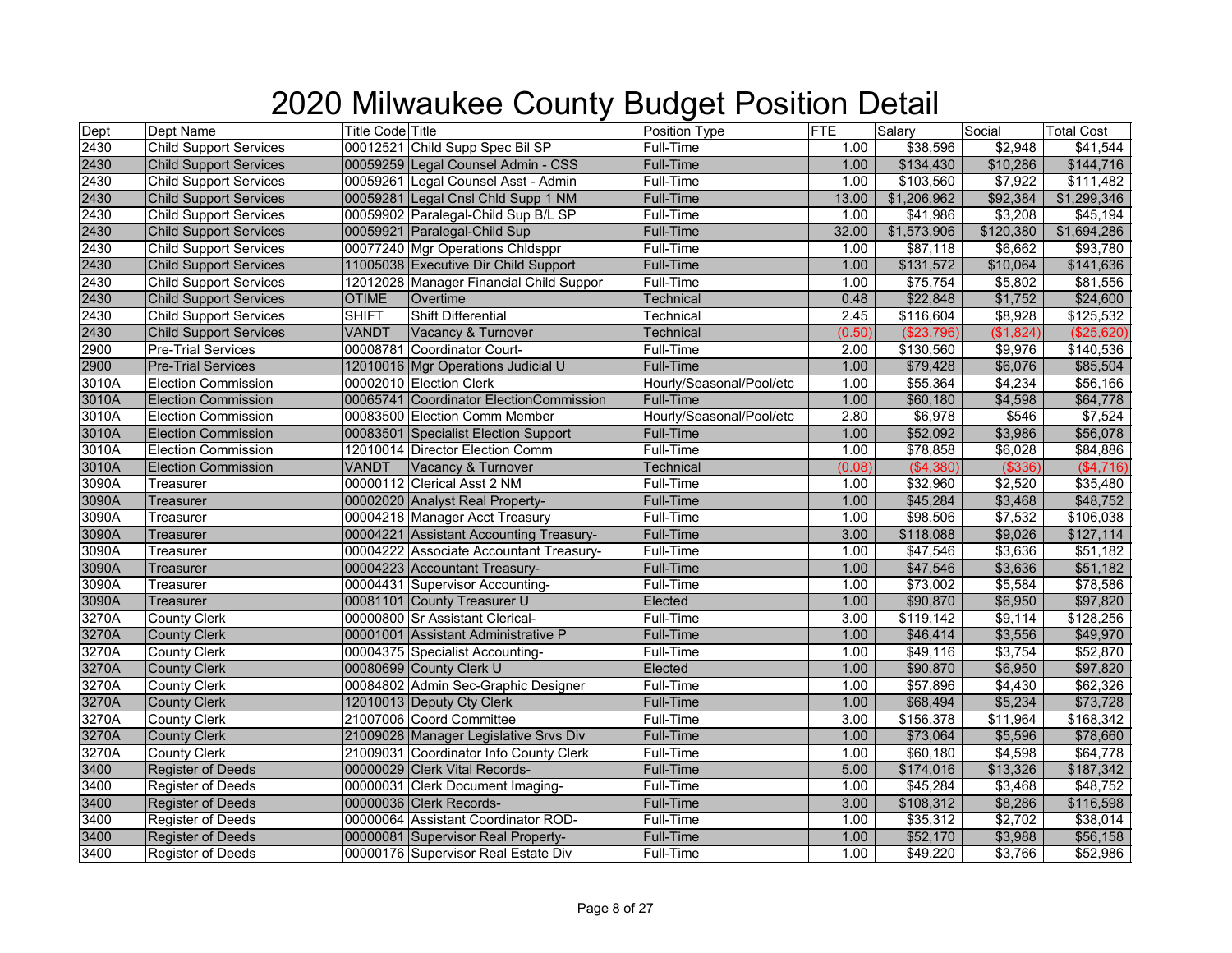| Dept | Dept Name                | <b>Title Code Title</b> |                                       | Position Type    | <b>FTE</b> | Salary      | Social     | <b>Total Cost</b> |
|------|--------------------------|-------------------------|---------------------------------------|------------------|------------|-------------|------------|-------------------|
| 3400 | <b>Register of Deeds</b> |                         | 00000178 Supervisor Register Deeds    | Full-Time        | 1.00       | \$52,170    | \$3,988    | \$56,158          |
| 3400 | <b>Register of Deeds</b> |                         | 00000179 Document Examiner            | Full-Time        | 6.00       | \$213,978   | \$16,380   | \$230,358         |
| 3400 | <b>Register of Deeds</b> |                         | 00000182 Supervisor Vital Records ROD | <b>Full-Time</b> | 1.00       | \$52,170    | \$3,988    | \$56,158          |
| 3400 | <b>Register of Deeds</b> |                         | 00000184 Coordinator Register Deeds   | Full-Time        | 1.00       | \$57,572    | \$4,404    | \$61,976          |
| 3400 | <b>Register of Deeds</b> |                         | 00002021 Analyst Real Property ROD    | Full-Time        | 2.00       | \$80,652    | \$6,170    | \$86,822          |
| 3400 | <b>Register of Deeds</b> |                         | 00081601 Register of Deeds U          | Elected          | 1.00       | \$90,870    | \$6,950    | \$97,820          |
| 3400 | <b>Register of Deeds</b> |                         | 12007006 Deputy Register Deeds        | <b>Full-Time</b> | 1.00       | \$78,274    | \$5,988    | \$84,262          |
| 3400 | <b>Register of Deeds</b> | <b>OTIME</b>            | Overtime                              | Technical        | 1.00       | \$42,168    | \$3,216    | \$45,384          |
| 3400 | <b>Register of Deeds</b> | <b>VANDT</b>            | Vacancy & Turnover                    | <b>Technical</b> | (0.50)     | (\$21,084)  | (\$1,608)  | (\$22,692)        |
| 3700 | Comptroller              |                         | 00000003 Assistant Clerical-          | Full-Time        | 1.00       | \$27,428    | \$2,104    | \$29,532          |
| 3700 | Comptroller              |                         | 00000010 Analyst Business Systems     | <b>Full-Time</b> | 1.00       | \$73,064    | \$5,596    | \$78,660          |
| 3700 | Comptroller              |                         | 00000014 Receptionist-                | Full-Time        | 1.00       | \$34,402    | \$2,624    | \$37,026          |
| 3700 | Comptroller              |                         | 00000701 Sr Assistant Executive-      | Full-Time        | 1.00       | \$63,858    | \$4,882    | \$68,740          |
| 3700 | Comptroller              |                         | 00000800 Sr Assistant Clerical-       | Full-Time        | 1.00       | \$35,090    | \$2,688    | \$37,778          |
| 3700 | Comptroller              |                         | 00002751 Financial Services Manager   | Full-Time        | 1.00       | \$114,934   | \$8,792    | \$123,726         |
| 3700 | Comptroller              |                         | 00004051 Assistant Accounts Payable-  | Full-Time        | 5.00       | \$202,736   | \$15,496   | \$218,232         |
| 3700 | Comptroller              |                         | 00004161 Supervisor Payroll-          | <b>Full-Time</b> | 1.00       | \$54,884    | \$4,196    | \$59,080          |
| 3700 | Comptroller              |                         | 00004163 Specialist Payroll-          | Full-Time        | 7.00       | \$318,966   | \$24,396   | \$343,362         |
| 3700 | Comptroller              |                         | 00004203 Associate Accountant-        | <b>Full-Time</b> | 1.00       | \$45,778    | \$3,504    | \$49,282          |
| 3700 | Comptroller              |                         | 00004371 Sr Accountant-               | Full-Time        | 5.00       | \$314,778   | \$24,054   | \$338,832         |
| 3700 | Comptroller              |                         | 00004431 Supervisor Accounting-       | Full-Time        | 1.00       | \$66,702    | \$5,094    | \$71,796          |
| 3700 | Comptroller              |                         | 00004491 Supervisor Accounts Payable- | Full-Time        | 1.00       | \$57,896    | \$4,430    | \$62,326          |
| 3700 | Comptroller              | 00004511 Auditor        |                                       | <b>Full-Time</b> | 4.00       | \$231,556   | \$17,692   | \$249,248         |
| 3700 | Comptroller              |                         | 00004531 Associate Auditor            | Full-Time        | 1.00       | \$46,622    | \$3,570    | \$50,192          |
| 3700 | Comptroller              |                         | 00004672 Assistant Audit-             | <b>Full-Time</b> | 2.00       | \$85,246    | \$6,518    | \$91,764          |
| 3700 | Comptroller              |                         | 00012224 Analyst Financial            | Full-Time        | 1.00       | \$60,180    | \$4,598    | \$64,778          |
| 3700 | Comptroller              |                         | 00012245 Coordinator Budget and Mgmt  | <b>Full-Time</b> | 2.00       | \$181,754   | \$13,898   | \$195,652         |
| 3700 | Comptroller              |                         | 00076181 Deputy Director Audits       | Full-Time        | 1.00       | \$117,208   | \$8,972    | \$126,180         |
| 3700 | Comptroller              |                         | 00076191 Director Audits-             | Full-Time        | 1.00       | \$123,846   | \$9,470    | \$133,316         |
| 3700 | Comptroller              |                         | 00081300 Comptroller                  | Elected          | 1.00       | \$129,118   | \$9,872    | \$138,990         |
| 3700 | Comptroller              |                         | 00084911 Assistant Executive U-       | <b>Full-Time</b> | 1.00       | \$60,180    | \$4,598    | \$64,778          |
| 3700 | Comptroller              |                         | 00089939 Mgr Payroll NR               | Full-Time        | 1.00       | \$98,482    | \$7,532    | \$106,014         |
| 3700 | Comptroller              |                         | 00089946 Mgr Accts Payable            | <b>Full-Time</b> | 1.00       | \$98,482    | \$7,532    | \$106,014         |
| 3700 | Comptroller              |                         | 11003017 Deputy Comptr                | Full-Time        | 1.00       | \$105,868   | \$8,094    | \$113,962         |
| 3700 | Comptroller              |                         | 12012023 Mgr Accounting Comptroller   | <b>Full-Time</b> | 1.00       | \$98,482    | \$7,532    | \$106,014         |
| 3700 | Comptroller              |                         | 12012032 Director Research and Plcy   | Full-Time        | 1.00       | \$115,430   | \$8,830    | \$124,260         |
| 3700 | Comptroller              |                         | 12012046 Manager Audit Forensi        | Full-Time        | 1.00       | \$85,700    | \$6,558    | \$92,258          |
| 3700 | Comptroller              |                         | 12012053 Manager of Audit             | Full-Time        | 2.00       | \$176,208   | \$13,482   | \$189,690         |
| 3700 | Comptroller              |                         | 12012054 Manager Audit Compli         | Full-Time        | 1.00       | \$101,390   | \$7,754    | \$109,144         |
| 3700 | Comptroller              |                         | 12013018 Manager Finance Capt Comptr  | Full-Time        | 1.00       | \$119,314   | \$9,130    | \$128,444         |
| 3700 | Comptroller              |                         | 21009020 Analyst Reserach Compt       | <b>Full-Time</b> | 3.00       | \$166,794   | \$12,744   | \$179,538         |
| 3700 | Comptroller              |                         | 21010008 Lead Auditor                 | Full-Time        | 5.00       | \$346,210   | \$26,470   | \$372,680         |
| 3700 | Comptroller              | VANDT                   | Vacancy & Turnover                    | Technical        | (5.99)     | (\$382,956) | (\$29,280) | (\$412,236)       |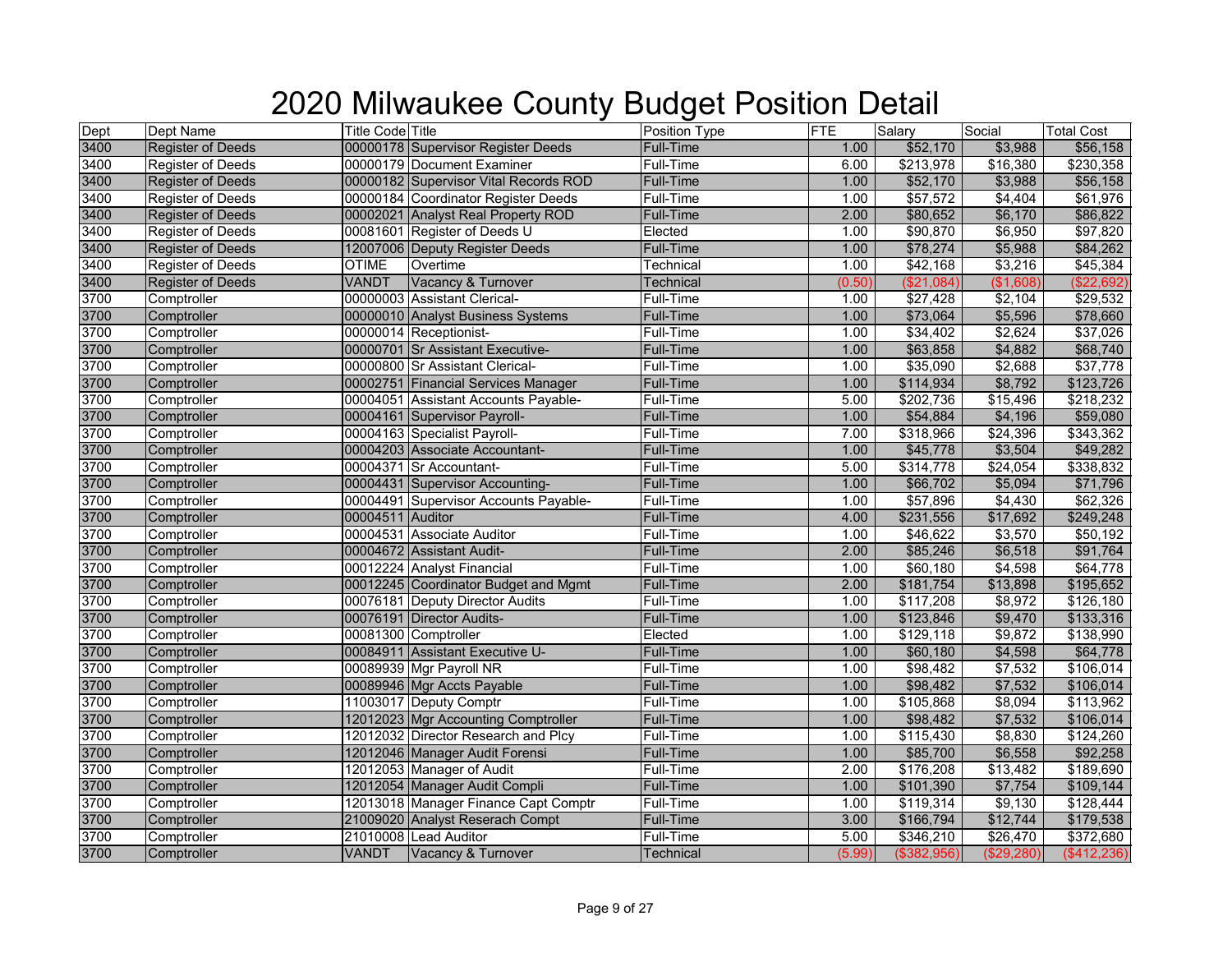| Dept | Dept Name      | <b>Title Code Title</b> |                                        | Position Type            | <b>FTE</b> | Salary                   | Social      | <b>Total Cost</b>        |
|------|----------------|-------------------------|----------------------------------------|--------------------------|------------|--------------------------|-------------|--------------------------|
| 3700 | Comptroller    | Z0048                   | Payroll Team Lead                      | Full-Time                | 2.00       | \$106,284                | \$8,132     | \$114,416                |
| 4000 | Sheriff        |                         | 00000022 Assistant Training Academy-   | <b>Full-Time</b>         | 1.00       | \$45,064                 | \$3,442     | \$48,506                 |
| 4000 | Sheriff        | 00000041 Adm Asst       |                                        | Full-Time                | 7.00       | \$297,836                | \$22,782    | \$320,618                |
| 4000 | Sheriff        |                         | 00000048 Clerical Asst 2 Hrly          | Hourly/Seasonal/Pool/etc | 4.31       | \$220,408                | \$16,880    | \$237,288                |
| 4000 | Sheriff        |                         | 00000111 Clerical Asst 1 NM            | Full-Time                | 7.00       | \$222,376                | \$17,010    | \$239,386                |
| 4000 | Sheriff        |                         | 00000112 Clerical Asst 2 NM            | <b>Full-Time</b>         | 32.00      | \$1,153,600              | \$88,230    | \$1,241,830              |
| 4000 | Sheriff        |                         | 00000701 Sr Assistant Executive-       | Full-Time                | 1.00       | \$63,858                 | \$4,882     | \$68,740                 |
| 4000 | Sheriff        |                         | 00001280 Assistant Office Supervisor   | <b>Full-Time</b>         | 1.00       | \$50,454                 | \$3,858     | \$54,312                 |
| 4000 | Sheriff        |                         | 00001290 Clerical Spec Sheriff         | Full-Time                | 2.00       | \$84,336                 | \$6,454     | \$90,790                 |
| 4000 | Sheriff        |                         | 00004042 Fiscal Spec                   | <b>Full-Time</b>         | 2.00       | \$86,828                 | \$6,638     | \$93,466                 |
| 4000 | Sheriff        |                         | 00004052 Fiscal Asst 1 NM              | Full-Time                | 3.00       | \$105,064                | \$8,050     | \$113,114                |
| 4000 | Sheriff        |                         | 00004053 Fiscal Asst 2 NM              | <b>Full-Time</b>         | 1.00       | \$32,960                 | \$2,520     | \$35,480                 |
| 4000 | Sheriff        |                         | 00004200 Accountant 2                  | Full-Time                | 1.00       | \$47,546                 | \$3,636     | \$51,182                 |
| 4000 | Sheriff        |                         | 00004250 Sheriff Sales Coordinator     | <b>Full-Time</b>         | 1.00       | \$41,986                 | \$3,208     | \$45,194                 |
| 4000 | Sheriff        |                         | 00004300 Accountant 3                  | Full-Time                | 1.00       | \$47,546                 | \$3,636     | \$51,182                 |
| 4000 | Sheriff        |                         | 00004595 Public Safety Fisc Anls       | <b>Full-Time</b>         | 2.00       | \$154,092                | \$11,788    | \$165,880                |
| 4000 | Sheriff        |                         | 00004605 Accounting-Manager            | Full-Time                | 1.00       | \$79,428                 | \$6,076     | \$85,504                 |
| 4000 | Sheriff        |                         | 00005893 Supervisor Public Safety      | Full-Time                | 1.00       | \$66,702                 | \$5,094     | \$71,796                 |
| 4000 | Sheriff        |                         | 00006510 Stores Clerk 1 Sheriff        | Full-Time                | 9.00       | \$333,070                | \$25,484    | \$358,554                |
| 4000 | Sheriff        |                         | 00006600 Stores Clerk 2                | <b>Full-Time</b>         | 1.00       | \$40,896                 | \$3,130     | \$44,026                 |
| 4000 | Sheriff        |                         | 00006700 Stores Clerk 3                | Full-Time                | 1.00       | \$38,596                 | \$2,948     | \$41,544                 |
| 4000 | <b>Sheriff</b> |                         | 00010837 Office Coord Sheriff          | <b>Full-Time</b>         | 1.00       | \$66,702                 | \$5,094     | \$71,796                 |
| 4000 | Sheriff        |                         | 00036249 Supervisor Office Management- | Full-Time                | 5.00       | \$274,042                | \$20,950    | \$294,992                |
| 4000 | Sheriff        |                         | 00058610 Corr Offcr Lt                 | Full-Time                | 20.00      | \$1,167,514              | \$89,254    | \$1,256,768              |
| 4000 | Sheriff        |                         | 00059960 Investigator Hr               | Hourly/Seasonal/Pool/etc | 3.50       | \$178,960                | \$13,712    | \$192,672                |
| 4000 | Sheriff        |                         | 00061450 Dep Sheriff 1                 | <b>Full-Time</b>         | 276.00     | \$17,247,292             |             | \$1,318,972 \$18,566,264 |
| 4000 | Sheriff        |                         | 00061460 Dep Sheriff 1 BI Sp           | Full-Time                | 3.00       | \$196,194                | \$15,004    | \$211,198                |
| 4000 | Sheriff        |                         | 00061700 Dep Sheriff Sgt               | Full-Time                | 16.00      | \$1,281,056              | \$97,920    | \$1,378,976              |
| 4000 | Sheriff        |                         | 00061711 Deputy Sheriff Lt.            | Full-Time                | 9.00       | \$787,340                | \$60,224    | \$847,564                |
| 4000 | <b>Sheriff</b> |                         | 00062041 Facilities Wrkr Secur NM      | <b>Full-Time</b>         | 31.00      | \$981,608                | \$75,108    | \$1,056,716              |
| 4000 | Sheriff        |                         | 00062180 Parking Checker Hrly          | Hourly/Seasonal/Pool/etc | 1.50       | \$76,702                 | \$5,870     | \$82,572                 |
| 4000 | Sheriff        |                         | 00076290 Public Safety Fis Admin       | <b>Full-Time</b>         | 1.00       | \$102,844                | \$7,868     | \$110,712                |
| 4000 | Sheriff        |                         | 00077110 Corr Manager                  | Full-Time                | 5.00       | \$410,976                | \$36,635    | \$447,611                |
| 4000 | Sheriff        |                         | 00077120 Sheriffs Dept Captain         | <b>Full-Time</b>         | 11.00      | \$1,045,442              | \$80,018    | \$1,125,460              |
| 4000 | Sheriff        | 00081700 Sheriff        |                                        | Full-Time                | 1.00       | \$132,286                | \$10,128    | \$142,414                |
| 4000 | Sheriff        |                         | 11002028 Deputy Sheriff Dir            | <b>Full-Time</b>         | 5.00       | \$496,630                | \$37,996    | \$534,626                |
| 4000 | Sheriff        |                         | 11004022 Administrator Sheriff         | Full-Time                | 1.00       | \$126,974                | \$9,714     | \$136,688                |
| 4000 | Sheriff        |                         | 11004045 Admin FAC                     | <b>Full-Time</b>         | 1.00       | \$126,974                | \$9,714     | \$136,688                |
| 4000 | Sheriff        | <b>OTIME</b>            | Overtime                               | Technical                | 69.96      | \$3,577,500              | \$273,408   | \$3,850,908              |
| 4000 | Sheriff        | <b>SHIFT</b>            | <b>Shift Differential</b>              | Technical                | 3.62       | \$185,088                | \$14,172    | \$199,260                |
| 4000 | Sheriff        | <b>SPREM</b>            | <b>Special Premium</b>                 | Technical                | 18.74      | \$958,260                | \$73,368    | \$1,031,628              |
| 4000 | Sheriff        | VANDT                   | Vacancy & Turnover                     | Technical                |            | $(53.29)$ $($2,724,852)$ | (\$208,512) | (\$2,933,364)            |
| 4000 | Sheriff        | ZZ096                   | Corr Offcr 1 Sheriff NM                | Full-Time                |            | 251.00 \$10,616,950      |             | \$810,044 \$11,426,994   |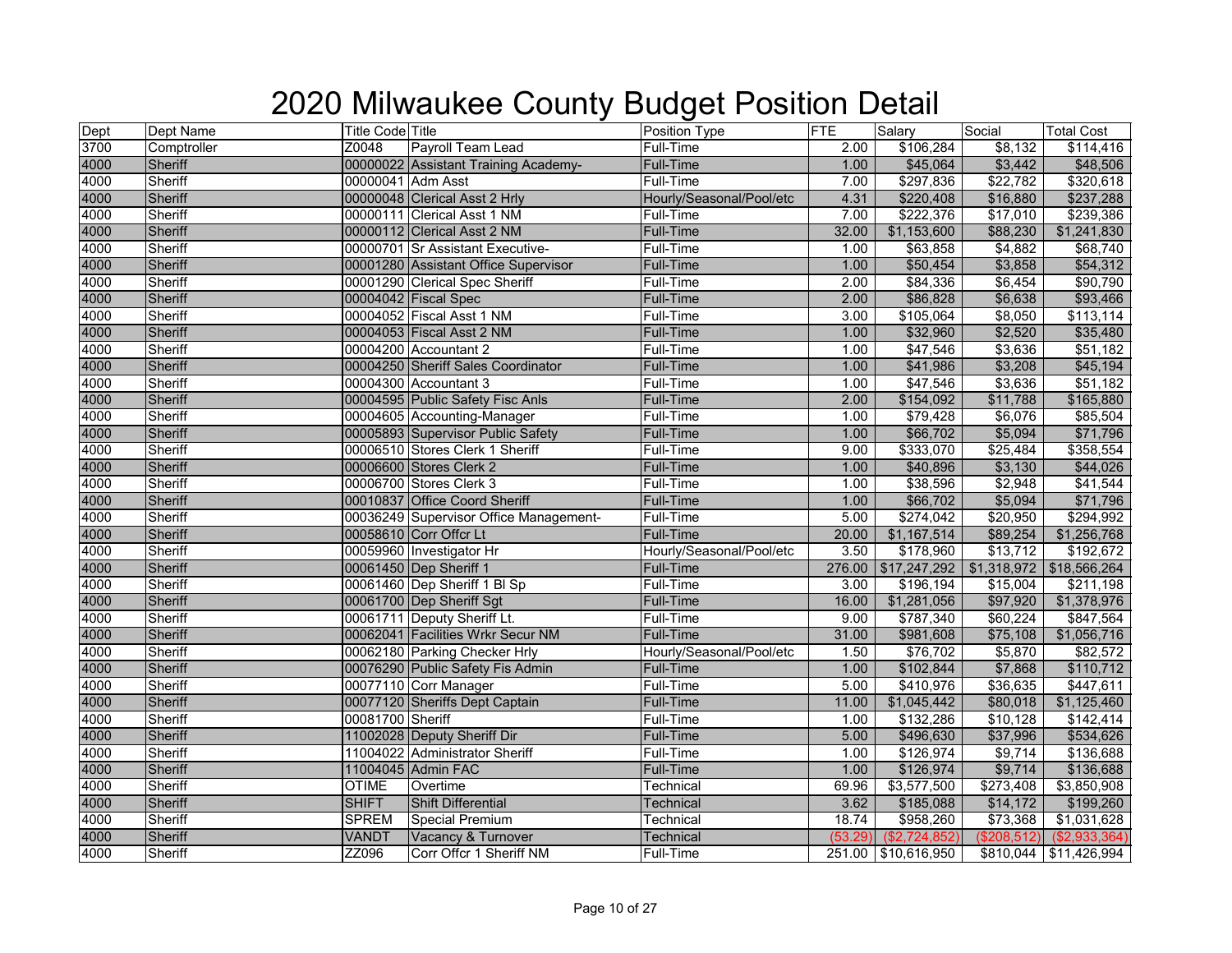| Dept | Dept Name                  | <b>Title Code Title</b> |                                        | Position Type    | FTE   | Salary      | Social    | <b>Total Cost</b> |
|------|----------------------------|-------------------------|----------------------------------------|------------------|-------|-------------|-----------|-------------------|
| 4000 | <b>Sheriff</b>             | ZZ099                   | Corr Offcr 1 DOT NM                    | Full-Time        | 10.00 | \$458,980   | \$35,060  | \$494,040         |
| 4000 | Sheriff                    | ZZ102                   | <b>Crime Analyst</b>                   | <b>Full-Time</b> | 1.00  | \$53,634    | \$4,102   | \$57,736          |
| 4300 | <b>House of Correction</b> |                         | 00000021 Adm Asst NR NonExempt         | <b>Full-Time</b> | 1.00  | \$40,208    | \$3,078   | \$43,286          |
| 4300 | House of Correction        |                         | 00000042 Clerical Asst 1               | Full-Time        | 1.00  | \$30,688    | \$2,350   | \$33,038          |
| 4300 | House of Correction        |                         | 00000093 Assistant Executive-          | Full-Time        | 1.00  | \$53,634    | \$4,102   | \$57,736          |
| 4300 | <b>House of Correction</b> |                         | 00000098 Admin Spec - HOC              | Full-Time        | 1.00  | \$52,598    | \$4,026   | \$56,624          |
| 4300 | <b>House of Correction</b> |                         | 00000111 Clerical Asst 1 NM            | <b>Full-Time</b> | 2.00  | \$70,444    | \$5,392   | \$75,836          |
| 4300 | House of Correction        |                         | 00000112 Clerical Asst 2 NM            | Full-Time        | 2.00  | \$65,920    | \$5,040   | \$70,960          |
| 4300 | <b>House of Correction</b> |                         | 00001283 Clerical Spec HOC             | Full-Time        | 5.00  | \$192,764   | \$14,730  | \$207,494         |
| 4300 | House of Correction        |                         | 00003579 Graphic Services Coord-       | Full-Time        | 1.00  | \$53,818    | \$4,118   | \$57,936          |
| 4300 | House of Correction        |                         | 00004042 Fiscal Spec                   | <b>Full-Time</b> | 1.00  | \$37,804    | \$2,886   | \$40,690          |
| 4300 | House of Correction        |                         | 00004052 Fiscal Asst 1 NM              | Full-Time        | 1.00  | \$31,092    | \$2,378   | \$33,470          |
| 4300 | <b>House of Correction</b> |                         | 00004053 Fiscal Asst 2 NM              | <b>Full-Time</b> | 2.00  | \$82,896    | \$6,348   | \$89,244          |
| 4300 | House of Correction        |                         | 00004204 Associate Accountant HOC      | Full-Time        | 1.00  | \$47,546    | \$3,636   | \$51,182          |
| 4300 | <b>House of Correction</b> |                         | 00004431 Supervisor Accounting-        | <b>Full-Time</b> | 1.00  | \$66,702    | \$5,094   | \$71,796          |
| 4300 | House of Correction        |                         | 00004446 Public Safety Fis Admin HOC   | Full-Time        | 1.00  | \$94,274    | \$7,208   | \$101,482         |
| 4300 | <b>House of Correction</b> |                         | 00006500 Stores Clerk 1                | <b>Full-Time</b> | 4.00  | \$150,192   | \$11,468  | \$161,660         |
| 4300 | House of Correction        |                         | 00006625 Disribution Assistant-        | <b>Full-Time</b> | 1.00  | \$34,988    | \$2,674   | \$37,662          |
| 4300 | <b>House of Correction</b> |                         | 00006710 Inventory Clerk               | Full-Time        | 1.00  | \$43,260    | \$3,310   | \$46,570          |
| 4300 | House of Correction        |                         | 00012223 Analyst Budget and Mgmt       | Full-Time        | 1.00  | \$63,858    | \$4,882   | \$68,740          |
| 4300 | House of Correction        |                         | 00013419 Facilities Mtc Wkr LPL        | Full-Time        | 3.00  | \$159,426   | \$12,198  | \$171,624         |
| 4300 | House of Correction        |                         | 00013420 Facilities Mtce Wrkr-HOC      | Full-Time        | 4.00  | \$180,594   | \$13,822  | \$194,416         |
| 4300 | <b>House of Correction</b> |                         | 00013421 Maintenance Foreman           | Full-Time        | 1.00  | \$51,466    | \$3,936   | \$55,402          |
| 4300 | House of Correction        |                         | 00016310 Laundry Supv                  | Full-Time        | 1.00  | \$60,960    | \$4,664   | \$65,624          |
| 4300 | House of Correction        |                         | 00016450 Laundry Cloth Prod Sup        | Full-Time        | 2.00  | \$89,768    | \$6,860   | \$96,628          |
| 4300 | House of Correction        |                         | 00016470 Laundry Cloth Prod Asst Sup   | Full-Time        | 5.00  | \$205,450   | \$15,702  | \$221,152         |
| 4300 | <b>House of Correction</b> |                         | 00019524 Graphics Asst-                | Full-Time        | 1.00  | \$43,260    | \$3,310   | \$46,570          |
| 4300 | House of Correction        |                         | 00019525 Graphics Supervisor           | Full-Time        | 1.00  | \$60,180    | \$4,598   | \$64,778          |
| 4300 | House of Correction        |                         | 00019540 Print Shop Tech HOC           | <b>Full-Time</b> | 1.00  | \$40,896    | \$3,130   | \$44,026          |
| 4300 | <b>House of Correction</b> |                         | 00020403 Mechanical Mtce Supt HOC-     | Full-Time        | 1.00  | \$83,584    | \$6,390   | \$89,974          |
| 4300 | House of Correction        |                         | 00023800 Electrical Mech               | <b>Full-Time</b> | 1.00  | \$69,064    | \$5,284   | \$74,348          |
| 4300 | <b>House of Correction</b> | 00025300 Plumber        |                                        | Full-Time        | 1.00  | \$81,922    | \$6,262   | \$88,184          |
| 4300 | <b>House of Correction</b> |                         | 00027280 Heating Equip Mech            | <b>Full-Time</b> | 1.00  | \$83,766    | \$6,414   | \$90,180          |
| 4300 | House of Correction        |                         | 00027612 Mechanic-                     | Full-Time        | 1.00  | \$53,142    | \$4,066   | \$57,208          |
| 4300 | <b>House of Correction</b> |                         | 00036249 Supervisor Office Management- | Full-Time        | 1.00  | \$51,650    | \$3,958   | \$55,608          |
| 4300 | House of Correction        |                         | 00058490 Corr Offcr Lt - Prog Facl     | Full-Time        | 1.00  | \$63,858    | \$4,882   | \$68,740          |
| 4300 | House of Correction        |                         | 00058504 Correctional Officer Sergeant | <b>Full-Time</b> | 24.00 | \$1,184,744 | \$90,598  | \$1,275,342       |
| 4300 | House of Correction        |                         | 00058530 Power Plant Oper In Charge    | Full-Time        | 1.00  | \$63,858    | \$4,882   | \$68,740          |
| 4300 | <b>House of Correction</b> |                         | 00058602 Power Plant Operator HOC      | Full-Time        | 7.00  | \$379,634   | \$29,054  | \$408,688         |
| 4300 | <b>House of Correction</b> |                         | 00058610 Corr Offcr Lt                 | Full-Time        | 23.00 | \$1,391,398 | \$106,376 | \$1,497,774       |
| 4300 | <b>House of Correction</b> |                         | 00077110 Corr Manager                  | Full-Time        | 7.00  | \$608,078   | \$46,526  | \$654,604         |
| 4300 | <b>House of Correction</b> |                         | 00084805 Graphic Designer-             | Full-Time        | 1.00  | \$41,002    | \$3,140   | \$44,142          |
| 4300 | <b>House of Correction</b> |                         | 11003014 Asst Superintendant           | <b>Full-Time</b> | 2.00  | \$207,702   | \$15,894  | \$223,596         |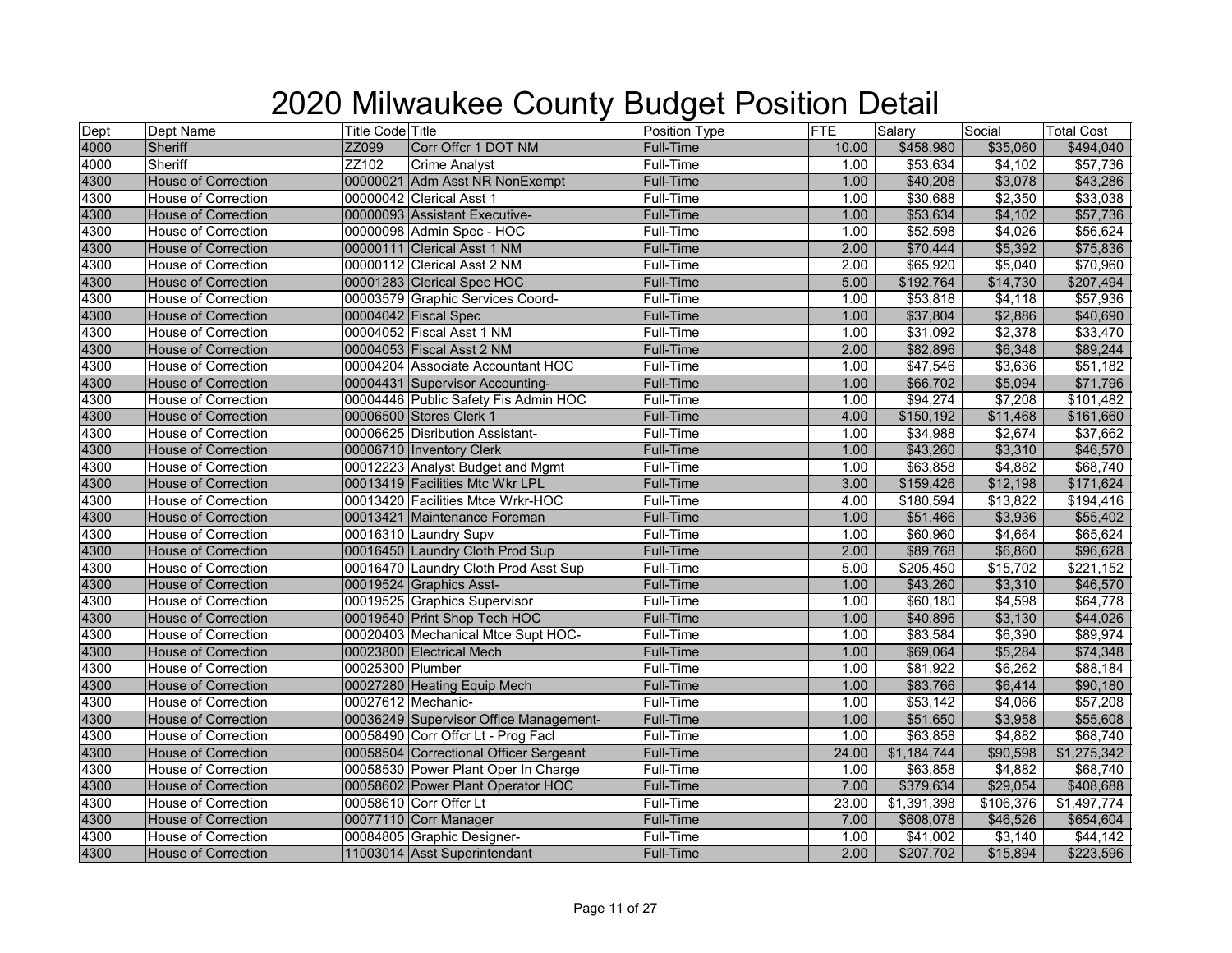| Dept | Dept Name                   | <b>Title Code Title</b> |                                         | Position Type            | <b>FTE</b> | Salary              | Social      | <b>Total Cost</b> |
|------|-----------------------------|-------------------------|-----------------------------------------|--------------------------|------------|---------------------|-------------|-------------------|
| 4300 | House of Correction         |                         | 11005039 Superintendent House Correctio | Full-Time                | 1.00       | \$108,104           | \$8,272     | \$116,376         |
| 4300 | <b>House of Correction</b>  | <b>OTIME</b>            | Overtime                                | <b>Technical</b>         | 43.19      | \$1,914,864         | \$146,772   | \$2,061,636       |
| 4300 | <b>House of Correction</b>  | <b>SHIFT</b>            | Shift Differential                      | Technical                | 6.44       | \$285,576           | \$21,852    | \$307,428         |
| 4300 | House of Correction         | VANDT                   | Vacancy & Turnover                      | Technical                | (39.00)    | (\$1,729,260)       | (\$132,444) | (\$1,861,704)     |
| 4300 | <b>House of Correction</b>  | ZZ095                   | Corr Offcr 1 NM                         | Full-Time                |            | 242.00 \$10,386,668 | \$792,982   | \$11,179,650      |
| 4300 | <b>House of Correction</b>  | ZZ100                   | <b>Corr Offer Truck Driver</b>          | Full-Time                | 1.00       | \$50,622            | \$3,880     | \$54,502          |
| 4500 | <b>District Attorney</b>    |                         | 00000004 Office Supp Asst 1             | Full-Time                | 3.00       | \$86,154            | \$6,598     | \$92,752          |
| 4500 | <b>District Attorney</b>    |                         | 00000111 Clerical Asst 1 NM             | <b>Full-Time</b>         | 30.00      | \$1,056,576         | \$80,818    | \$1,137,394       |
| 4500 | <b>District Attorney</b>    |                         | 00000125 Office Supp Asst 2 NM          | Full-Time                | 3.00       | \$106,894           | \$8,180     | \$115,074         |
| 4500 | <b>District Attorney</b>    |                         | 00000127 Secretarial Asst NM            | <b>Full-Time</b>         | 21.00      | \$857,096           | \$65,600    | \$922,696         |
| 4500 | <b>District Attorney</b>    |                         | 00000128 Secretary NR NM                | <b>Full-Time</b>         | 2.00       | \$99,116            | \$7,584     | \$106,700         |
| 4500 | <b>District Attorney</b>    |                         | 00000129 Senior Exec Asst DA NM         | <b>Full-Time</b>         | 1.00       | \$52,532            | \$4,026     | \$56,558          |
| 4500 | <b>District Attorney</b>    |                         | 00000133 Legal Secretary NM             | Full-Time                | 1.00       | \$49,558            | \$3,792     | \$53,350          |
| 4500 | <b>District Attorney</b>    |                         | 00000174 Mgmt Asst - DA NM              | <b>Full-Time</b>         | 2.00       | \$85,792            | \$6,560     | \$92,352          |
| 4500 | <b>District Attorney</b>    |                         | 00000180 Database Assistant             | Full-Time                | 1.00       | \$56,702            | \$4,338     | \$61,040          |
| 4500 | <b>District Attorney</b>    |                         | 00004053 Fiscal Asst 2 NM               | <b>Full-Time</b>         | 1.00       | \$36,246            | \$2,766     | \$39,012          |
| 4500 | <b>District Attorney</b>    |                         | 00084162 Network Tech Spec DA NM        | <b>Full-Time</b>         | 2.00       | \$116,988           | \$8,940     | \$125,928         |
| 4500 | <b>District Attorney</b>    |                         | 00084171 Vict Wit Advocate U NM         | <b>Full-Time</b>         | 30.00      | \$1,504,668         | \$115,044   | \$1,619,712       |
| 4500 | <b>District Attorney</b>    |                         | 00084181 Vict Wit Advocate BI SP U NM   | Full-Time                | 1.00       | \$50,156            | \$3,834     | \$53,990          |
| 4500 | <b>District Attorney</b>    |                         | 00086060 Asst Sen Crimes Vit Adv NM     | <b>Full-Time</b>         | 6.00       | \$300,936           | \$23,004    | \$323,940         |
| 4500 | <b>District Attorney</b>    |                         | 00086162 Paralegal-Exempt NM            | Full-Time                | 25.00      | \$1,289,998         | \$98,708    | \$1,388,706       |
| 4500 | <b>District Attorney</b>    |                         | 00089936 Accountant 3 DA UN             | <b>Full-Time</b>         | 1.00       | \$55,598            | \$4,248     | \$59,846          |
| 4500 | <b>District Attorney</b>    |                         | 00089937 Accountant 4 DA UN             | Full-Time                | 1.00       | \$60,960            | \$4,664     | \$65,624          |
| 4500 | <b>District Attorney</b>    |                         | 00089938 Dir Victim Witness Services    | Full-Time                | 1.00       | \$87,078            | \$6,662     | \$93,740          |
| 4500 | <b>District Attorney</b>    |                         | 00089940 Manager IT DA                  | Full-Time                | 1.00       | \$87,078            | \$6,662     | \$93,740          |
| 4500 | <b>District Attorney</b>    |                         | 00089941 Office Manager U               | Full-Time                | 1.00       | \$57,572            | \$4,404     | \$61,976          |
| 4500 | <b>District Attorney</b>    |                         | 00089942 Analyst Crime U                | <b>Full-Time</b>         | 3.00       | \$191,050           | \$14,612    | \$205,662         |
| 4500 | <b>District Attorney</b>    |                         | 00089943 Office Manager Juvenile U      | <b>Full-Time</b>         | 1.00       | \$48,480            | \$3,704     | \$52,184          |
| 4500 | <b>District Attorney</b>    |                         | 11003018 Chief Investigatr              | Full-Time                | 1.00       | \$99,636            | \$7,622     | \$107,258         |
| 4500 | <b>District Attorney</b>    |                         | 11093345 Manager Financial              | <b>Full-Time</b>         | 1.00       | \$90,844            | \$6,948     | \$97,792          |
| 4500 | <b>District Attorney</b>    |                         | 12008020 Supervisor Victim Witnes Svc   | Full-Time                | 4.00       | \$244,398           | \$18,676    | \$263,074         |
| 4500 | <b>District Attorney</b>    |                         | 12012022 Deputy Chief Invest            | <b>Full-Time</b>         | 2.00       | \$185,518           | \$14,194    | \$199,712         |
| 4500 | <b>District Attorney</b>    |                         | 21012012 Investigator District Atty     | <b>Full-Time</b>         | 18.00      | \$1,268,012         | \$96,994    | \$1,365,006       |
| 4500 | <b>District Attorney</b>    | 61010011 Intern DA      |                                         | Hourly/Seasonal/Pool/etc | 2.64       | \$65,350            | \$5,000     | \$70,350          |
| 4500 | <b>District Attorney</b>    |                         | 61010013 Intern WP Administrative       | Hourly/Seasonal/Pool/etc | 1.79       | \$45,104            | \$3,444     | \$48,548          |
| 4500 | <b>District Attorney</b>    |                         | 61016003 Process Server Hrly            | Hourly/Seasonal/Pool/etc | 4.84       | \$203,948           | \$15,608    | \$219,556         |
| 4500 | <b>District Attorney</b>    | <b>OTIME</b>            | Overtime                                | Technical                | 4.70       | \$232,668           | \$11,965    | \$244,633         |
| 4500 | <b>District Attorney</b>    | <b>SHIFT</b>            | <b>Shift Differential</b>               | Technical                | 0.90       | \$44,556            | \$3,408     | \$47,964          |
| 4500 | <b>District Attorney</b>    | VANDT                   | Vacancy & Turnover                      | Technical                | (5.30)     | (\$262,368)         | (\$12,397   | (\$274,765)       |
| 4800 | <b>Emergency Management</b> |                         | 00001001 Assistant Administrative P     | <b>Full-Time</b>         | 1.00       | \$38,300            | \$2,934     | \$41,234          |
| 4800 | <b>Emergency Management</b> |                         | 00003563 Dispatcher                     | Full-Time                | 20.00      | \$847,738           | \$64,876    | \$912,614         |
| 4800 | <b>Emergency Management</b> |                         | 00003566 Lead Dispatcher-               | <b>Full-Time</b>         | 3.00       | \$149,932           | \$11,472    | \$161,404         |
| 4800 | <b>Emergency Management</b> |                         | 00004035 Supervisor Civilian ComCenter- | Full-Time                | 1.00       | \$69,910            | \$5,350     | \$75,260          |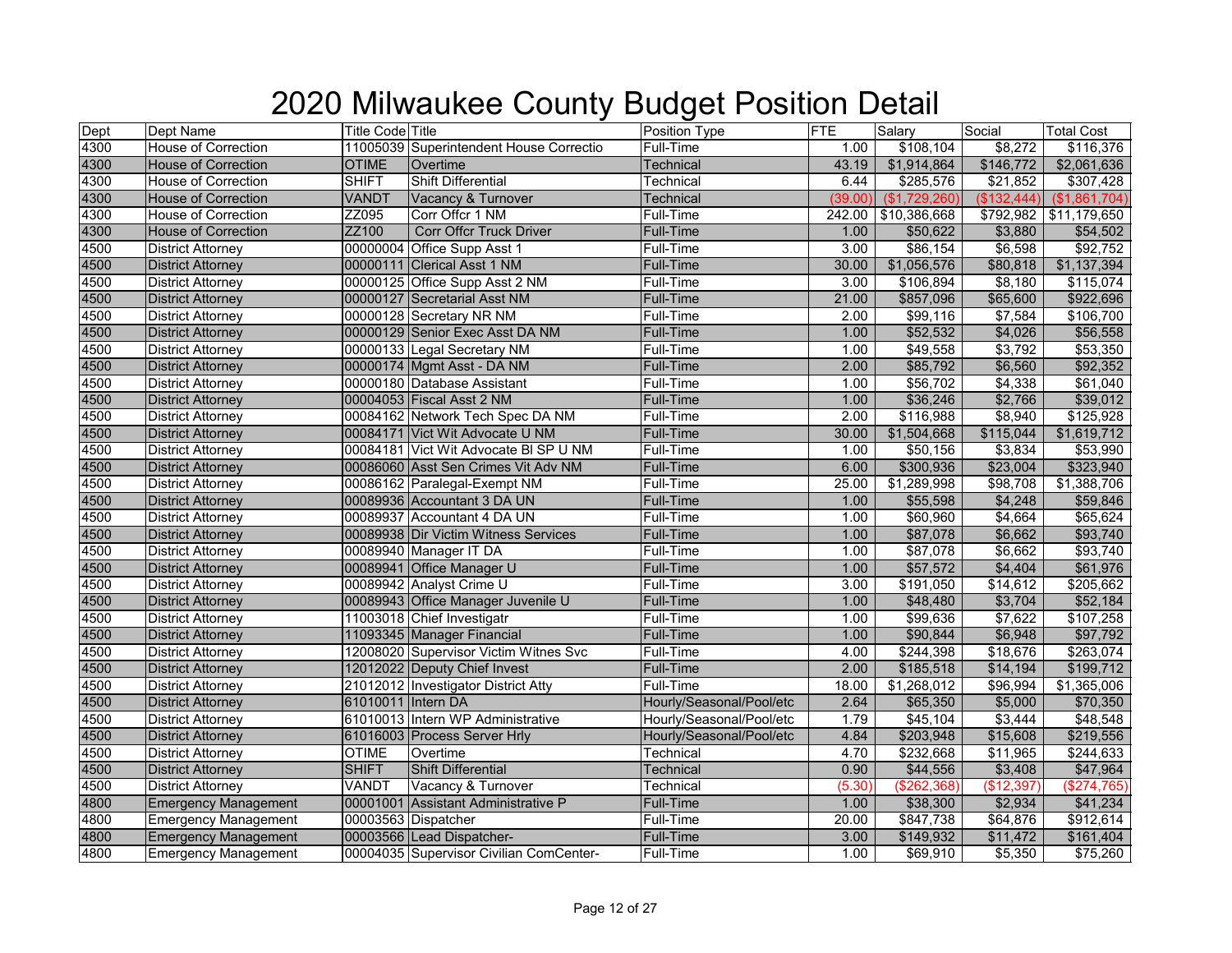| Dept  | Dept Name                   | <b>Title Code</b> Title |                                         | Position Type            | <b>FTE</b> | Salary      | Social    | <b>Total Cost</b> |
|-------|-----------------------------|-------------------------|-----------------------------------------|--------------------------|------------|-------------|-----------|-------------------|
| 4800  | <b>Emergency Management</b> |                         | 00010841 GIS Specialist-                | Full-Time                | 1.00       | \$56,702    | \$4,338   | \$61,040          |
| 4800  | <b>Emergency Management</b> |                         | 00012720 Coordinator Emergency Mngmt    | <b>Full-Time</b>         | 3.00       | \$191,574   | \$14,646  | \$206,220         |
| 4800  | <b>Emergency Management</b> |                         | 00012750 Coordinator QA OEM             | <b>Full-Time</b>         | 1.00       | \$61,376    | \$4,700   | \$66,076          |
| 4800  | <b>Emergency Management</b> |                         | 00041445 Airport Emerg Mgmt Coord       | Full-Time                | 1.00       | \$62,598    | \$4,790   | \$67,388          |
| 4800  | <b>Emergency Management</b> |                         | 00054810 Paramed Train & Paramed (Hrly) | Hourly/Seasonal/Pool/etc | 5.77       | \$235,970   | \$18,050  | \$254,020         |
| 4800  | <b>Emergency Management</b> |                         | 00054819 Coordinator Analytics OEM      | Full-Time                | 1.00       | \$76,272    | \$5,832   | \$82,104          |
| 4800  | <b>Emergency Management</b> |                         | 00054821 EMS Instructor- Hourly         | Hourly/Seasonal/Pool/etc | 0.52       | \$31,508    | \$2,406   | \$33,914          |
| 4800  | <b>Emergency Management</b> |                         | 00054824 Instructor EMS                 | <b>Full-Time</b>         | 3.00       | \$238,170   | \$18,222  | \$256,392         |
| 4800  | <b>Emergency Management</b> |                         | 00054842 911 Director                   | Full-Time                | 1.00       | \$98,558    | \$7,544   | \$106,102         |
| 4800  | <b>Emergency Management</b> |                         | 00054850 Ems Supv Hr                    | Hourly/Seasonal/Pool/etc | 2.52       | \$135,424   | \$10,364  | \$145,788         |
| 4800  | <b>Emergency Management</b> |                         | 00057333 Clinical Ed Quality Assur Mgr  | <b>Full-Time</b>         | 1.00       | \$87,078    | \$6,662   | \$93,740          |
| 4800  | <b>Emergency Management</b> |                         | 00058029 Supervisor QA OEM              | Full-Time                | 1.00       | \$73,064    | \$5,596   | \$78,660          |
| 4800  | <b>Emergency Management</b> |                         | 00058051 Qual Assur Spec EMS            | <b>Full-Time</b>         | 1.00       | \$53,142    | \$4,066   | \$57,208          |
| 4800  | <b>Emergency Management</b> |                         | 00062191 EM Director                    | Full-Time                | 1.00       | \$85,702    | \$6,558   | \$92,260          |
| 4800  | <b>Emergency Management</b> |                         | 00064402 EMS Communicator Hourly        | Hourly/Seasonal/Pool/etc | 3.53       | \$132,238   | \$10,114  | \$142,352         |
| 4800  | <b>Emergency Management</b> |                         | 00064403 Command Duty Officer           | Full-Time                | 6.00       | \$265,860   | \$20,340  | \$286,200         |
| 4800  | <b>Emergency Management</b> |                         | 00064404 911 Training Coordinator       | <b>Full-Time</b>         | 1.00       | \$49,442    | \$3,780   | \$53,222          |
| 4800  | <b>Emergency Management</b> |                         | 00064412 911 Quality Assurance Coord    | Full-Time                | 1.00       | \$49,442    | \$3,780   | \$53,222          |
| 4800  | <b>Emergency Management</b> |                         | 00064413 Lead Command Duty Officer      | Full-Time                | 1.00       | \$57,154    | \$4,368   | \$61,522          |
| 4800  | <b>Emergency Management</b> |                         | 00064414 Health Data Analytics Speciali | Full-Time                | 1.00       | \$55,598    | \$4,248   | \$59,846          |
| 4800  | <b>Emergency Management</b> |                         | 00084807 Coordinator Radio Services-    | <b>Full-Time</b>         | 1.00       | \$52,104    | \$3,988   | \$56,092          |
| 4800  | <b>Emergency Management</b> |                         | 00084912 Specialist Radio System-       | Full-Time                | 1.00       | \$60,960    | \$4,664   | \$65,624          |
| 4800  | <b>Emergency Management</b> |                         | 00089945 Dir Radio Srvs                 | Full-Time                | 1.00       | \$109,924   | \$8,414   | \$118,338         |
| 4800  | <b>Emergency Management</b> |                         | 11001020 Director Communication         | Full-Time                | 1.00       | \$68,988    | \$5,274   | \$74,262          |
| 4800  | <b>Emergency Management</b> |                         | 11005031 Director Emergency Management- | Full-Time                | 1.00       | \$129,624   | \$9,920   | \$139,544         |
| 4800  | <b>Emergency Management</b> |                         | 12012051 Director Emergency Services    | Full-Time                | 1.00       | \$85,702    | \$6,558   | \$92,260          |
| 4800  | <b>Emergency Management</b> | <b>OTIME</b>            | Overtime                                | Technical                | 2.69       | \$148,584   | \$11,352  | \$159,936         |
| 4800  | <b>Emergency Management</b> | VANDT                   | Vacancy & Turnover                      | Technical                | (1.85)     | (\$101,976) | (\$7,776) | (\$109,752)       |
| 4900A | <b>Medical Examiner</b>     |                         | 00000020 Mgmt Asst - ME                 | Full-Time                | 1.00       | \$44,182    | \$3,378   | \$47,560          |
| 4900A | <b>Medical Examiner</b>     |                         | 00011276 Operations Mgr Med Examiner    | Full-Time                | 1.00       | \$109,924   | \$8,414   | \$118,338         |
| 4900A | <b>Medical Examiner</b>     |                         | 00052122 Med Rec Coord (ME)             | <b>Full-Time</b>         | 1.00       | \$57,896    | \$4,430   | \$62,326          |
| 4900A | <b>Medical Examiner</b>     |                         | 00054211 Manager Toxicology-            | <b>Full-Time</b>         | 1.00       | \$94,674    | \$7,246   | \$101,920         |
| 4900A | <b>Medical Examiner</b>     |                         | 00054212 Lead Forensic Toxicologist     | <b>Full-Time</b>         | 1.00       | \$90,844    | \$6,948   | \$97,792          |
| 4900A | <b>Medical Examiner</b>     |                         | 00054631 Supervisor Forensic-           | Full-Time                | 1.00       | \$60,960    | \$4,664   | \$65,624          |
| 4900A | <b>Medical Examiner</b>     |                         | 00054661  Forensic Asst Med Examr       | Full-Time                | 4.00       | \$193,976   | \$14,832  | \$208,808         |
| 4900A | <b>Medical Examiner</b>     |                         | 00054681 Forensic Chemist               | Full-Time                | 3.00       | \$201,312   | \$15,402  | \$216,714         |
| 4900A | <b>Medical Examiner</b>     |                         | 00064921 Investigator Forensic-         | <b>Full-Time</b>         | 12.00      | \$699,790   | \$53,538  | \$753,328         |
| 4900A | <b>Medical Examiner</b>     |                         | 00064941 Lead Forensic Investigator-    | Full-Time                | 2.00       | \$137,156   | \$10,484  | \$147,640         |
| 4900A | <b>Medical Examiner</b>     |                         | 11010002 Asst Medical Examiner          | Full-Time                | 3.00       | \$626,424   | \$34,859  | \$661,283         |
| 4900A | <b>Medical Examiner</b>     |                         | 11010003 Deputy Chief Med Examiner      | Full-Time                | 1.00       | \$232,714   | \$11,969  | \$244,683         |
| 4900A | <b>Medical Examiner</b>     |                         | 11012002 Med Examiner                   | <b>Full-Time</b>         | 1.00       | \$261,792   | \$12,387  | \$274,179         |
| 4900A | <b>Medical Examiner</b>     |                         | 11012003 Dep Chief Medical Examiner     | Full-Time                | 1.00       | \$239,962   | \$12,073  | \$252,035         |
| 4900A | <b>Medical Examiner</b>     | <b>OTIME</b>            | Overtime                                | Technical                | 0.92       | \$82,308    | \$6,288   | \$88,596          |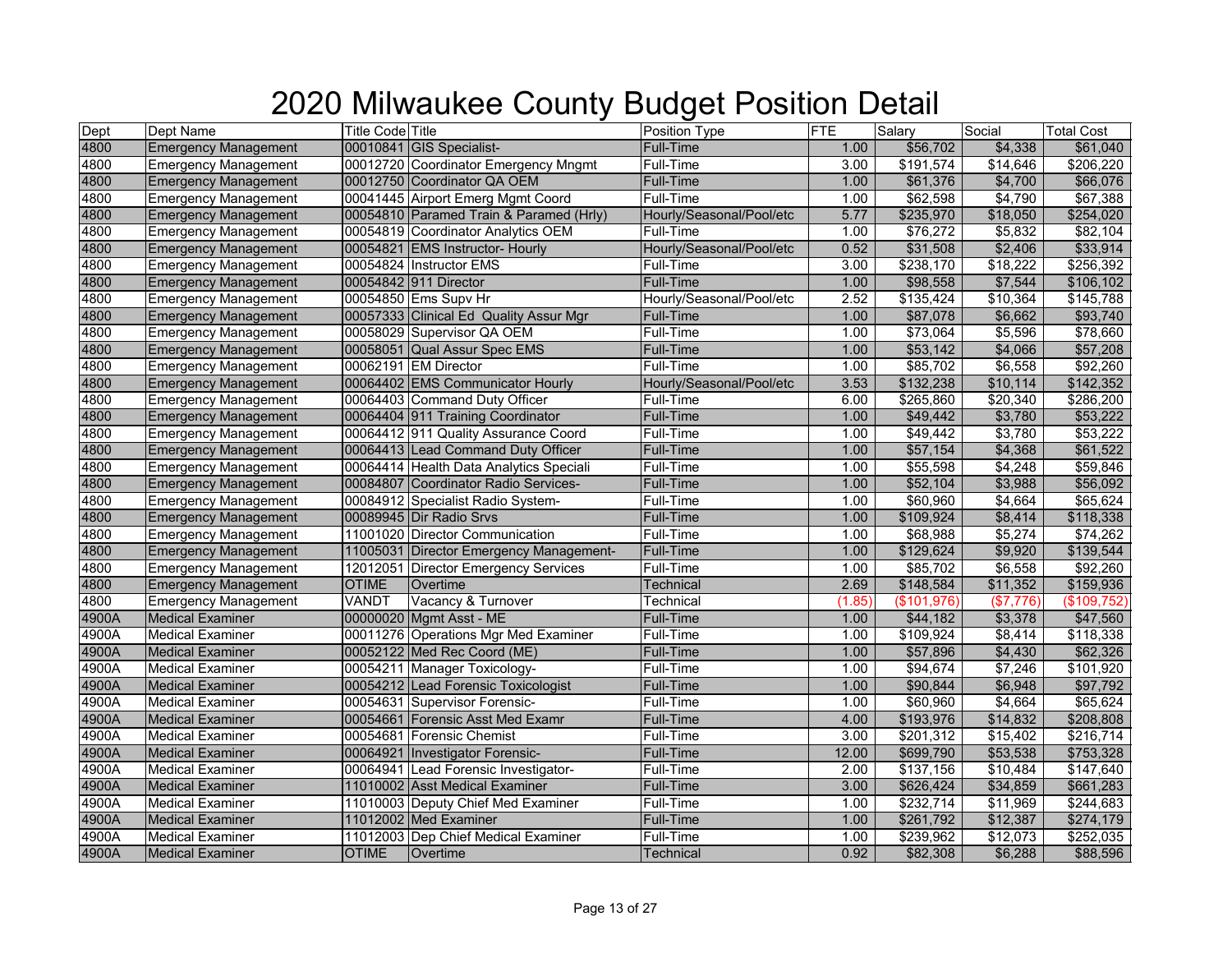| Dept              | Dept Name               | <b>Title Code Title</b>                 | Position Type    | <b>FTE</b> | Salary                | Social    | <b>Total Cost</b> |
|-------------------|-------------------------|-----------------------------------------|------------------|------------|-----------------------|-----------|-------------------|
| 4900A             | <b>Medical Examiner</b> | Vacancy & Turnover<br>VANDT             | Technical        | (1.08)     | (\$96,624)            | (\$7,392  | (\$104,016)       |
| 5040              | <b>DOT</b> - Airport    | 00000011 Mgmt Asst - TPW                | <b>Full-Time</b> | 1.00       | \$48,156              | \$3,686   | \$51,842          |
| 5040              | DOT - Airport           | 00000015 Clerical Asst 1 Nr             | Full-Time        | 1.00       | \$38,584              | \$2,948   | \$41,532          |
| 5040              | DOT - Airport           | 00000093 Assistant Executive-           | Full-Time        | 1.00       | \$55,598              | \$4,248   | \$59,846          |
| 5040              | DOT - Airport           | 00000111 Clerical Asst 1 NM             | Full-Time        | 1.00       | \$31,092              | \$2,378   | \$33,470          |
| 5040              | <b>DOT - Airport</b>    | 00000401 Admin Asst DOT                 | <b>Full-Time</b> | 1.00       | \$52,804              | \$4,038   | \$56,842          |
| 5040              | DOT - Airport           | 00001000 Assistant Administrative-      | Full-Time        | 3.00       | \$129,896             | \$9,934   | \$139,830         |
| 5040              | <b>DOT</b> - Airport    | 00004053 Fiscal Asst 2 NM               | <b>Full-Time</b> | 1.00       | \$38,558              | \$2,948   | \$41,506          |
| 5040              | DOT - Airport           | 00004200 Accountant 2                   | Full-Time        | 2.00       | \$88,984              | \$6,804   | \$95,788          |
| 5040              | DOT - Airport           | 00004300 Accountant 3                   | <b>Full-Time</b> | 2.00       | \$100,688             | \$7,702   | \$108,390         |
| 5040              | DOT - Airport           | 00004431 Supervisor Accounting-         | Full-Time        | 2.00       | \$139,766             | \$10,690  | \$150,456         |
| 5040              | <b>DOT - Airport</b>    | 00006500 Stores Clerk 1                 | Full-Time        | 1.00       | \$38,596              | \$2,948   | \$41,544          |
| 5040              | DOT - Airport           | 00010841 GIS Specialist-                | Full-Time        | 1.00       | \$64,038              | \$4,898   | \$68,936          |
| 5040              | <b>DOT</b> - Airport    | 00010853 Manager Airport Planner        | <b>Full-Time</b> | 1.00       | \$98,506              | \$7,532   | \$106,038         |
| $\overline{5040}$ | DOT - Airport           | 00010869 Manager Assistant Airport Ops  | Full-Time        | 3.00       | $\overline{$209,676}$ | \$16,020  | \$225,696         |
| 5040              | <b>DOT - Airport</b>    | 00010872 Asst Airport Pub Safe/Sec Mgr  | Full-Time        | 1.00       | \$69,910              | \$5,350   | \$75,260          |
| 5040              | DOT - Airport           | 00010875 Airport Pub Saf and Secur Mngr | Full-Time        | 1.00       | \$87,078              | \$6,662   | \$93,740          |
| 5040              | DOT - Airport           | 00010891 Airport Oper Coord 2           | Full-Time        | 11.00      | \$650,434             | \$49,768  | \$700,202         |
| 5040              | DOT - Airport           | 00010892 Airport Pub Saf and Sec Cord 2 | Full-Time        | 4.00       | $\overline{$}234,814$ | \$17,962  | \$252,776         |
| 5040              | DOT - Airport           | 00010921 Manager Airport Business       | <b>Full-Time</b> | 1.00       | \$79,428              | \$6,076   | \$85,504          |
| 5040              | DOT - Airport           | 00011294 Manager Airport Prop           | Full-Time        | 1.00       | \$79,428              | \$6,076   | \$85,504          |
| 5040              | DOT - Airport           | 00012223 Analyst Budget and Mgmt        | Full-Time        | 1.00       | \$63,858              | \$4,882   | \$68,740          |
| 5040              | DOT - Airport           | 00019560 Asst Airpt Maint Supv          | Full-Time        | 6.00       | \$354,524             | \$27,082  | \$381,606         |
| 5040              | <b>DOT - Airport</b>    | 00019570 Maintenance Supv Airport       | Full-Time        | 1.00       | \$66,702              | \$5,094   | \$71,796          |
| 5040              | DOT - Airport           | 00019580 Airport Mtce Asst Supt         | Full-Time        | 2.00       | \$152,492             | \$11,672  | \$164,164         |
| 5040              | <b>DOT - Airport</b>    | 00020210 Operating and Mtce Supv        | Full-Time        | 1.00       | \$60,960              | \$4,664   | \$65,624          |
| 5040              | DOT - Airport           | 00020230 Airport Ops Coordinator        | Full-Time        | 14.00      | \$719,132             | \$55,000  | \$774,132         |
| 5040              | <b>DOT</b> - Airport    | 00020232 Airport Security Operator      | <b>Full-Time</b> | 3.00       | \$127,518             | \$9,752   | \$137,270         |
| 5040              | DOT - Airport           | 00020260 Asst Facilities Supv           | Full-Time        | 2.00       | \$80,226              | \$6,142   | \$86,368          |
| 5040              | DOT - Airport           | 00020436 Chief Airpt Res and Fire Figh  | <b>Full-Time</b> | 1.00       | \$98,506              | \$7,532   | \$106,038         |
| 5040              | DOT - Airport           | 00020500 Carpenter                      | Full-Time        | 2.00       | \$146,368             | \$11,196  | \$157,564         |
| 5040              | <b>DOT - Airport</b>    | 00023799 High Voltage Electrician       | Full-Time        | 2.00       | \$144,028             | \$11,012  | \$155,040         |
| 5040              | DOT - Airport           | 00023800 Electrical Mech                | Full-Time        | 2.00       | \$138,128             | \$10,568  | \$148,696         |
| 5040              | DOT - Airport           | 00023801 Electrical Mech Dot            | <b>Full-Time</b> | 4.00       | \$276,256             | \$21,136  | \$297,392         |
| 5040              | DOT - Airport           | 00023900 Electrical Mech Dot            | Full-Time        | 1.00       | \$68,326              | \$5,222   | \$73,548          |
| 5040              | DOT - Airport           | 00024000 Electrical Mech Supv           | <b>Full-Time</b> | 2.00       | \$160,624             | \$12,286  | \$172,910         |
| 5040              | DOT - Airport           | 00025300 Plumber                        | Full-Time        | 3.00       | \$245,766             | \$18,786  | \$264,552         |
| 5040              | <b>DOT - Airport</b>    | 00027220 Steamfitter Temp Contrl        | <b>Full-Time</b> | 2.00       | \$167,532             | \$12,828  | \$180,360         |
| 5040              | DOT - Airport           | 00032411 Airport Mtce Wkr Asst NM       | Full-Time        | 24.00      | \$763,076             | \$58,440  | \$821,516         |
| 5040              | <b>DOT - Airport</b>    | 00032430 Airport Mtce Wkr Asst IC       | Full-Time        | 3.00       | \$112,342             | \$8,600   | \$120,942         |
| 5040              | DOT - Airport           | 00032452 Airport Mtce Worker NM         | Full-Time        | 56.00      | \$2,810,500           | \$215,170 | \$3,025,670       |
| 5040              | DOT - Airport           | 00032462 Airport Mtce Worker IC NM      | Full-Time        | 10.00      | \$558,090             | \$42,710  | \$600,800         |
| 5040              | DOT - Airport           | 00035573 Specialist Airport Prop        | <b>Full-Time</b> | 3.00       | \$181,320             | \$13,860  | \$195,180         |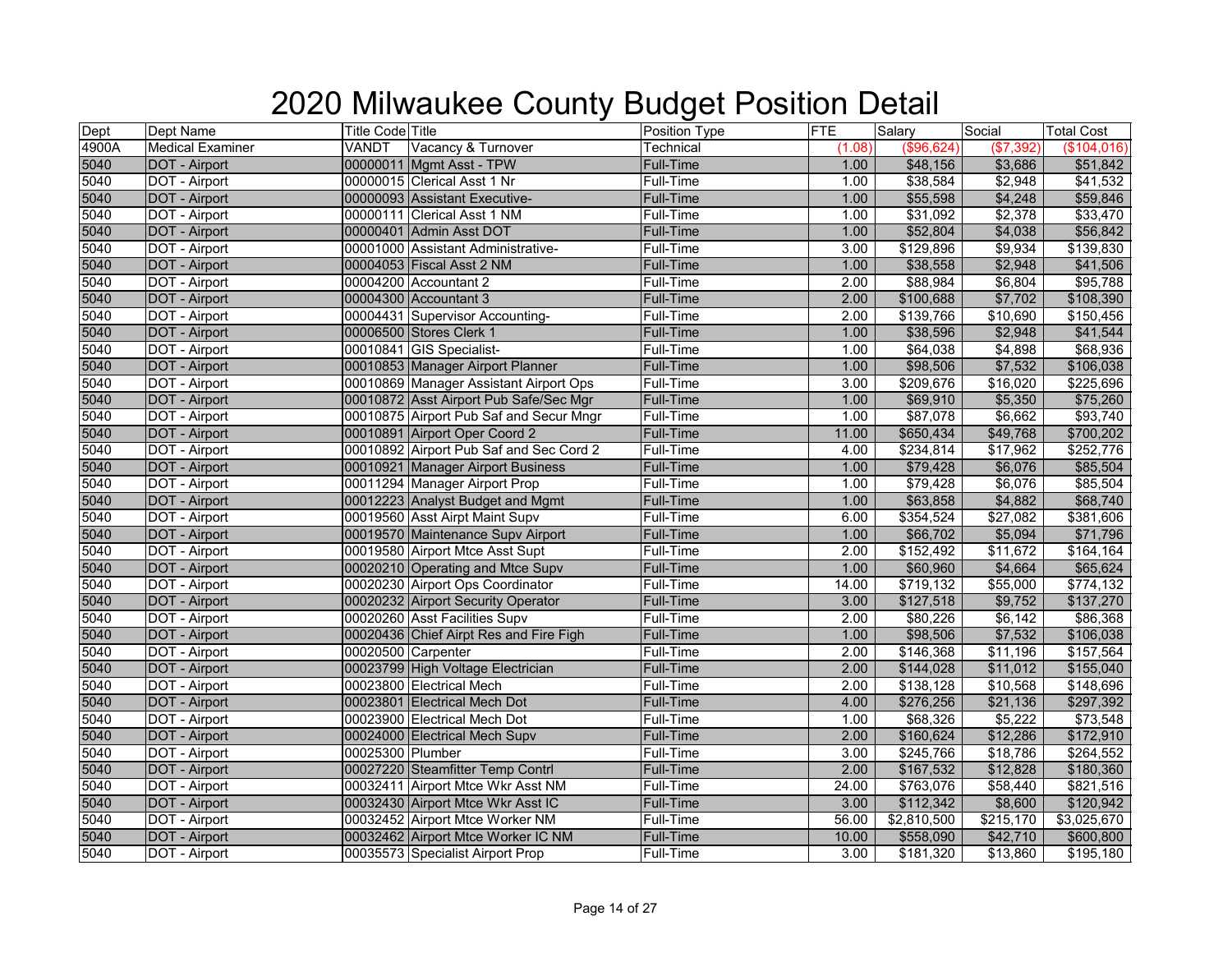| Dept | Dept Name                       | <b>Title Code Title</b>                 | Position Type            | <b>FTE</b> | Salary      | Social     | <b>Total Cost</b> |
|------|---------------------------------|-----------------------------------------|--------------------------|------------|-------------|------------|-------------------|
| 5040 | DOT - Airport                   | 00035596 Manager Environmental-         | Full-Time                | 1.00       | \$83,248    | \$6,366    | \$89,614          |
| 5040 | DOT - Airport                   | 00035771 Manager GIS-                   | <b>Full-Time</b>         | 1.00       | \$90,844    | \$6,948    | \$97,792          |
| 5040 | DOT - Airport                   | 00040680 Airport Ground Wrkr Sea        | Hourly/Seasonal/Pool/etc | 1.33       | \$39,660    | \$3,036    | \$40,248          |
| 5040 | DOT - Airport                   | 00040685 Airport Worker - Seasonal      | Hourly/Seasonal/Pool/etc | 3.84       | \$152,550   | \$11,556   | \$154,710         |
| 5040 | DOT - Airport                   | 00043000 Facilities Supv                | <b>Full-Time</b>         | 1.00       | \$50,456    | \$3,858    | \$54,314          |
| 5040 | DOT - Airport                   | 00064200 Firefighter Equip Oper         | Full-Time                | 25.92      | \$1,205,240 | \$92,214   | \$1,297,454       |
| 5040 | <b>DOT - Airport</b>            | 00064290 Asst Chief Air Res and Firefg  | Full-Time                | 6.50       | \$441,832   | \$33,804   | \$475,636         |
| 5040 | DOT - Airport                   | 00065492 Network Tech Spec IV Airport   | Full-Time                | 3.00       | \$234,840   | \$17,970   | \$252,810         |
| 5040 | <b>DOT</b> - Airport            | 00065493 Network Tech Spec II Airport   | Full-Time                | 1.00       | \$52,144    | \$3,988    | \$56,132          |
| 5040 | DOT - Airport                   | 00065684 Administrator Database         | Full-Time                | 1.00       | \$90,844    | \$6,948    | \$97,792          |
| 5040 | DOT - Airport                   | 00076270 Accting Manager Airport        | <b>Full-Time</b>         | 1.00       | \$87,468    | \$6,700    | \$94,168          |
| 5040 | DOT - Airport                   | 00076572 Director Air Srv Development   | Full-Time                | 1.00       | \$109,494   | \$8,378    | \$117,872         |
| 5040 | <b>DOT - Airport</b>            | 00076573 Dir of Public Affairs and Mktg | Full-Time                | 1.00       | \$109,494   | \$8,378    | \$117,872         |
| 5040 | DOT - Airport                   | 00076773 Manager Airport Maint          | Full-Time                | 1.00       | \$94,674    | \$7,246    | \$101,920         |
| 5040 | DOT - Airport                   | 00076779 Manager Parking Program        | <b>Full-Time</b>         | 1.00       | \$87,078    | \$6,662    | \$93,740          |
| 5040 | DOT - Airport                   | 00076783 Manager Airport Operations     | <b>Full-Time</b>         | 1.00       | \$94,674    | \$7,246    | \$101,920         |
| 5040 | DOT - Airport                   | 00085760 Airport Intern                 | Hourly/Seasonal/Pool/etc | 3.45       | \$86,940    | \$6,630    | \$93,570          |
| 5040 | DOT - Airport                   | 00085770 Student Intern                 | Hourly/Seasonal/Pool/etc | 0.60       | \$15,640    | \$1,196    | \$16,836          |
| 5040 | DOT - Airport                   | 00096901 HVAC Mech 1                    | <b>Full-Time</b>         | 8.00       | \$375,192   | \$28,704   | \$403,896         |
| 5040 | DOT - Airport                   | 00096902 HVAC Mech 2                    | Full-Time                | 2.00       | \$95,092    | \$7,272    | \$102,364         |
| 5040 | DOT - Airport                   | 11005032 Director Bus Commerical Dev    | <b>Full-Time</b>         | 1.00       | \$120,858   | \$9,248    | \$130,106         |
| 5040 | DOT - Airport                   | 11005044 Dir Finance and Admin          | Full-Time                | 1.00       | \$131,572   | \$10,064   | \$141,636         |
| 5040 | DOT - Airport                   | 11007009 Director Ops and Main          | <b>Full-Time</b>         | 1.00       | \$123,014   | \$9,404    | \$132,418         |
| 5040 | DOT - Airport                   | 11009001 Executive Dir Airport          | Full-Time                | 1.00       | \$182,584   | \$11,241   | \$193,825         |
| 5040 | DOT - Airport                   | 11094050 Analyst Air Services           | Full-Time                | 1.00       | \$69,910    | \$5,350    | \$75,260          |
| 5040 | DOT - Airport                   | 11094150 Aviation Analyst               | Full-Time                | 2.00       | \$139,766   | \$10,690   | \$150,456         |
| 5040 | <b>DOT - Airport</b>            | 11094250 Marketing Coordinator          | <b>Full-Time</b>         | 2.00       | \$139,820   | \$10,700   | \$150,520         |
| 5040 | DOT - Airport                   | 12013010 Manag IT U                     | Full-Time                | 1.00       | \$103,560   | \$7,922    | \$111,482         |
| 5040 | DOT - Airport                   | <b>OTIME</b><br>Overtime                | <b>Technical</b>         | 23.10      | \$1,249,308 | \$95,736   | \$1,345,044       |
| 5040 | DOT - Airport                   | VANDT<br>Vacancy & Turnover             | Technical                | (8.11)     | (\$438,456) | (\$33,528) | $(*471,984)$      |
| 5090 | <b>DOT - Transport Services</b> | 00000702 Coordinator Administrative-    | Full-Time                | 1.00       | \$55,846    | \$4,272    | \$60,118          |
| 5090 | <b>DOT</b> - Transport Services | 00004380 Sr Analyst Financial Capital-  | <b>Full-Time</b>         | 1.00       | \$69,910    | \$5,350    | \$75,260          |
| 5090 | <b>DOT - Transport Services</b> | 00008650 Transp Design and Cons EngMgr- | <b>Full-Time</b>         | 1.00       | \$109,924   | \$8,414    | \$118,338         |
| 5090 | <b>DOT - Transport Services</b> | 00035740 Construction Coordinator       | Full-Time                | 2.00       | \$109,856   | \$8,392    | \$118,248         |
| 5090 | <b>DOT - Transport Services</b> | 00035751 Engineer NM                    | <b>Full-Time</b>         | 3.00       | \$230,002   | \$17,596   | \$247,598         |
| 5090 | <b>DOT - Transport Services</b> | 00035808 Engineering Project Manager    | Full-Time                | 4.00       | \$384,924   | \$29,444   | \$414,368         |
| 5090 | <b>DOT - Transport Services</b> | 00085580 Engnrng Intern Student         | Hourly/Seasonal/Pool/etc | 1.00       | \$26,378    | \$2,014    | \$28,392          |
| 5090 | <b>DOT</b> - Transport Services | <b>OTIME</b><br>Overtime                | Technical                | 1.00       | \$8,004     | \$612      | \$8,616           |
| 5090 | <b>DOT - Transport Services</b> | <b>VANDT</b><br>Vacancy & Turnover      | <b>Technical</b>         | (2.25)     | (\$175,068) | (\$13,428) | (\$188,496)       |
| 5100 | <b>DOT - Transport Services</b> | 00002748 Manager Financial-             | Full-Time                | 1.00       | \$94,674    | \$7,246    | \$101,920         |
| 5100 | <b>DOT - Transport Services</b> | 00004053 Fiscal Asst 2 NM               | Full-Time                | 1.00       | \$37,402    | \$2,868    | \$40,270          |
| 5100 | <b>DOT - Transport Services</b> | 00004466 Sr. Fiscal Analyst             | <b>Full-Time</b>         | 1.00       | \$73,064    | \$5,596    | \$78,660          |
| 5100 | <b>DOT - Transport Services</b> | 00010842 Sr Analyst GIS-                | <b>Full-Time</b>         | 1.00       | \$68,534    | \$5,246    | \$73,780          |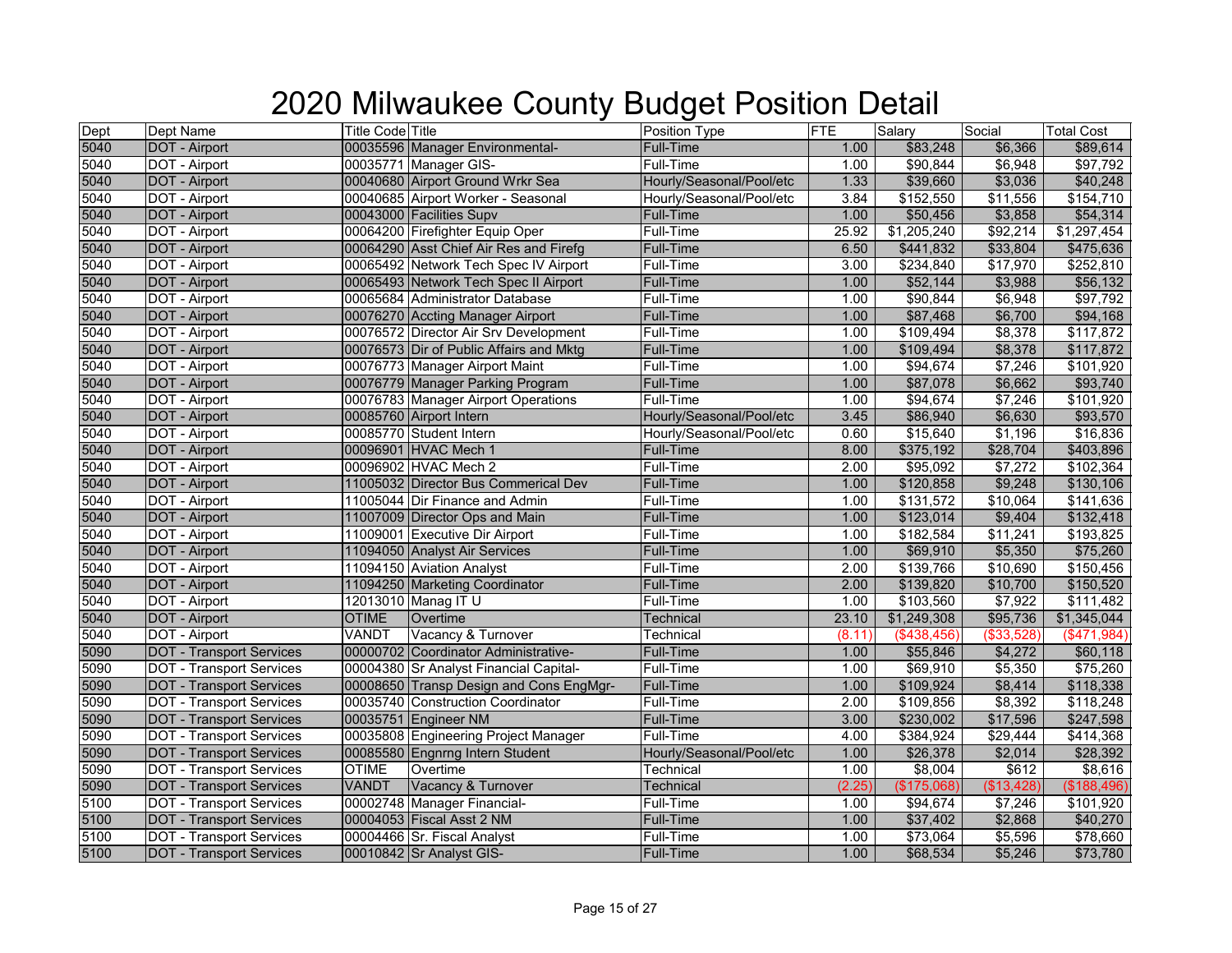| Dept  | Dept Name                         | <b>Title Code Title</b> |                                         | Position Type            | <b>FTE</b> | Salary      | Social     | <b>Total Cost</b> |
|-------|-----------------------------------|-------------------------|-----------------------------------------|--------------------------|------------|-------------|------------|-------------------|
| 5100  | <b>DOT - Transport Services</b>   |                         | 00018101 Highway Mtce Supv              | Full-Time                | 5.00       | \$349,550   | \$26,750   | \$376,300         |
| 5100  | <b>DOT - Transport Services</b>   |                         | 00018151 Asst Hiway Mtce Supv           | <b>Full-Time</b>         | 4.00       | \$243,060   | \$18,590   | \$261,650         |
| 5100  | <b>DOT - Transport Services</b>   |                         | 00020800 Cement Mason                   | Full-Time                | 3.00       | \$213,936   | \$16,362   | \$230,298         |
| 5100  | <b>DOT - Transport Services</b>   |                         | 00023801 Electrical Mech Dot            | <b>Full-Time</b>         | 4.00       | \$276,256   | \$21,136   | \$297,392         |
| 5100  | <b>DOT - Transport Services</b>   |                         | 00032620 Highway Mtce Wkr 2             | Full-Time                | 39.00      | \$1,802,920 | \$138,008  | \$1,940,928       |
| 5100  | <b>DOT - Transport Services</b>   |                         | 00032630 Highway Mtce Wkr 3             | Full-Time                | 54.24      | \$2,874,892 | \$220,010  | \$3,094,902       |
| 5100  | <b>DOT - Transport Services</b>   |                         | 00035640 Transpor and Hiway Maint Supv- | Full-Time                | 1.00       | \$76,272    | \$5,832    | \$82,104          |
| 5100  | <b>DOT - Transport Services</b>   |                         | 11092551 Dispatch Clerk                 | <b>Full-Time</b>         | 1.00       | \$35,310    | \$2,702    | \$38,012          |
| 5100  | <b>DOT - Transport Services</b>   |                         | 11094751 Dir Highway Maintenance        | Full-Time                | 1.00       | \$110,000   | \$8,414    | \$118,414         |
| 5100  | <b>DOT - Transport Services</b>   |                         | 61010015 Intern Student                 | Hourly/Seasonal/Pool/etc | 1.00       | \$28,160    | \$2,152    | \$30,312          |
| 5100  | <b>DOT</b> - Transport Services   | <b>OTIME</b>            | Overtime                                | Technical                | 8.71       | \$451,116   | \$34,524   | \$485,640         |
| 5100  | <b>DOT - Transport Services</b>   | <b>SHIFT</b>            | <b>Shift Differential</b>               | Technical                | 0.90       | \$46,608    | \$3,552    | \$50,160          |
| 5100  | <b>DOT - Transport Services</b>   | VANDT                   | Vacancy & Turnover                      | Technical                | (3.95)     | (\$204,576) | (\$15,648) | (\$220, 224)      |
| 5100  | <b>DOT - Transport Services</b>   | Z0047                   | <b>Hwy Mtce Superintendent</b>          | <b>Full-Time</b>         | 1.00       | \$94,674    | \$7,246    | \$101,920         |
| 5100  | <b>DOT - Transport Services</b>   | Z0049                   | Hwy Mtce Asst Supt                      | Full-Time                | 1.00       | \$79,428    | \$6,076    | \$85,504          |
| 5300A | <b>DOT - Fleet</b>                |                         | 00000105 Assistant Fleet-               | <b>Full-Time</b>         | 1.00       | \$32,768    | \$2,508    | \$35,276          |
| 5300A | DOT - Fleet                       |                         | 00000197 Manager Fleet-                 | Full-Time                | 1.00       | \$66,702    | \$5,094    | \$71,796          |
| 5300A | <b>DOT - Fleet</b>                |                         | 00006629 Assistant Parts                | <b>Full-Time</b>         | 5.00       | \$205,490   | \$15,704   | \$221,194         |
| 5300A | DOT - Fleet                       |                         | 00006632 Manager Parts-                 | Full-Time                | 1.00       | \$50,456    | \$3,858    | \$54,314          |
| 5300A | DOT - Fleet                       |                         | 00012224 Analyst Financial              | Full-Time                | 1.00       | \$55,598    | \$4,248    | \$59,846          |
| 5300A | DOT - Fleet                       |                         | 00013656 Fleet Maintenance Worker       | Full-Time                | 1.00       | \$51,466    | \$3,936    | \$55,402          |
| 5300A | <b>DOT - Fleet</b>                |                         | 00026340 Ironworker DPW-                | <b>Full-Time</b>         | 2.00       | \$100,908   | \$7,716    | \$108,624         |
| 5300A | DOT - Fleet                       |                         | 00027582 Supervisor Fleet-              | Full-Time                | 3.00       | \$187,062   | \$14,290   | \$201,352         |
| 5300A | DOT - Fleet                       |                         | 00027601 Assistant Mechanic             | <b>Full-Time</b>         | 2.00       | \$79,532    | \$6,080    | \$85,612          |
| 5300A | DOT - Fleet                       |                         | 00027613 Mechanic Fleet                 | Full-Time                | 15.00      | \$795,340   | \$60,818   | \$856,158         |
| 5300A | <b>DOT - Fleet</b>                |                         | 00027614 Mechanic Airport               | <b>Full-Time</b>         | 8.00       | \$431,166   | \$32,990   | \$464,156         |
| 5300A | DOT - Fleet                       |                         | 00027623 Lead Mechanic DOT              | Full-Time                | 4.00       | \$237,518   | \$18,182   | \$255,700         |
| 5300A | <b>DOT</b> - Fleet                |                         | 00027624 Lead Mechanic Airport          | <b>Full-Time</b>         | 2.00       | \$115,416   | \$8,832    | \$124,248         |
| 5300A | DOT - Fleet                       |                         | 11004027 Director Flt                   | Full-Time                | 1.00       | \$108,830   | \$8,334    | \$117,164         |
| 5300A | DOT - Fleet                       | <b>OTIME</b>            | Overtime                                | Technical                | 1.93       | \$100,200   | \$7,680    | \$107,880         |
| 5300A | DOT - Fleet                       | <b>SHIFT</b>            | <b>Shift Differential</b>               | Technical                | 0.24       | \$12,492    | \$960      | \$13,452          |
| 5300A | <b>DOT - Fleet</b>                | VANDT                   | Vacancy & Turnover                      | Technical                | (1.53)     | (\$79,608)  | (\$6,096)  | (\$85,704)        |
| 5800  | <b>DOT</b> - Director's Office    |                         | 00000701 Sr Assistant Executive-        | Full-Time                | 1.00       | \$60,180    | \$4,598    | \$64,778          |
| 5800  | DOT - Director's Office           |                         | 00035621 Sr Manager Grants Compliance-  | Full-Time                | 1.00       | \$87,078    | \$6,662    | \$93,740          |
| 5800  | DOT - Director's Office           |                         | 00065647 Analyst Transportation         | Full-Time                | 1.00       | \$57,572    | \$4,404    | \$61,976          |
| 5800  | DOT - Director's Office           |                         | 00076172 Sr Manager Financial-          | <b>Full-Time</b>         | 1.00       | \$103,560   | \$7,922    | \$111,482         |
| 5800  | DOT - Director's Office           |                         | 00080119 Sr Manager Grants Developmnt-  | Full-Time                | 1.00       | \$98,506    | \$7,532    | \$106,038         |
| 5800  | DOT - Director's Office           |                         | 11002015 Exec Dir Transportation-       | <b>Full-Time</b>         | 1.00       | \$131,572   | \$10,064   | \$141,636         |
| 5800  | DOT - Director's Office           |                         | 11005030 Dep Dir Dept Transportation    | Full-Time                | 1.00       | \$125,196   | \$9,584    | \$134,780         |
| 6300  | <b>Behavioral Health Division</b> |                         | 00023800 Electrical Mech                | Full-Time                | 1.00       | \$69,064    | \$5,284    | \$74,348          |
| 6300  | <b>Behavioral Health Division</b> | 00025300 Plumber        |                                         | Full-Time                | 1.00       | \$81,922    | \$6,262    | \$88,184          |
| 6300  | <b>Behavioral Health Division</b> |                         | 11001002 Associate Director Wraparound  | <b>Full-Time</b>         | 1.00       | \$79,674    | \$6,092    | \$85,766          |
| 6300  | <b>Behavioral Health Division</b> |                         | 11002000 Administrator EnvironmentalSvc | <b>Full-Time</b>         | 1.00       | \$82,676    | \$6,324    | \$89,000          |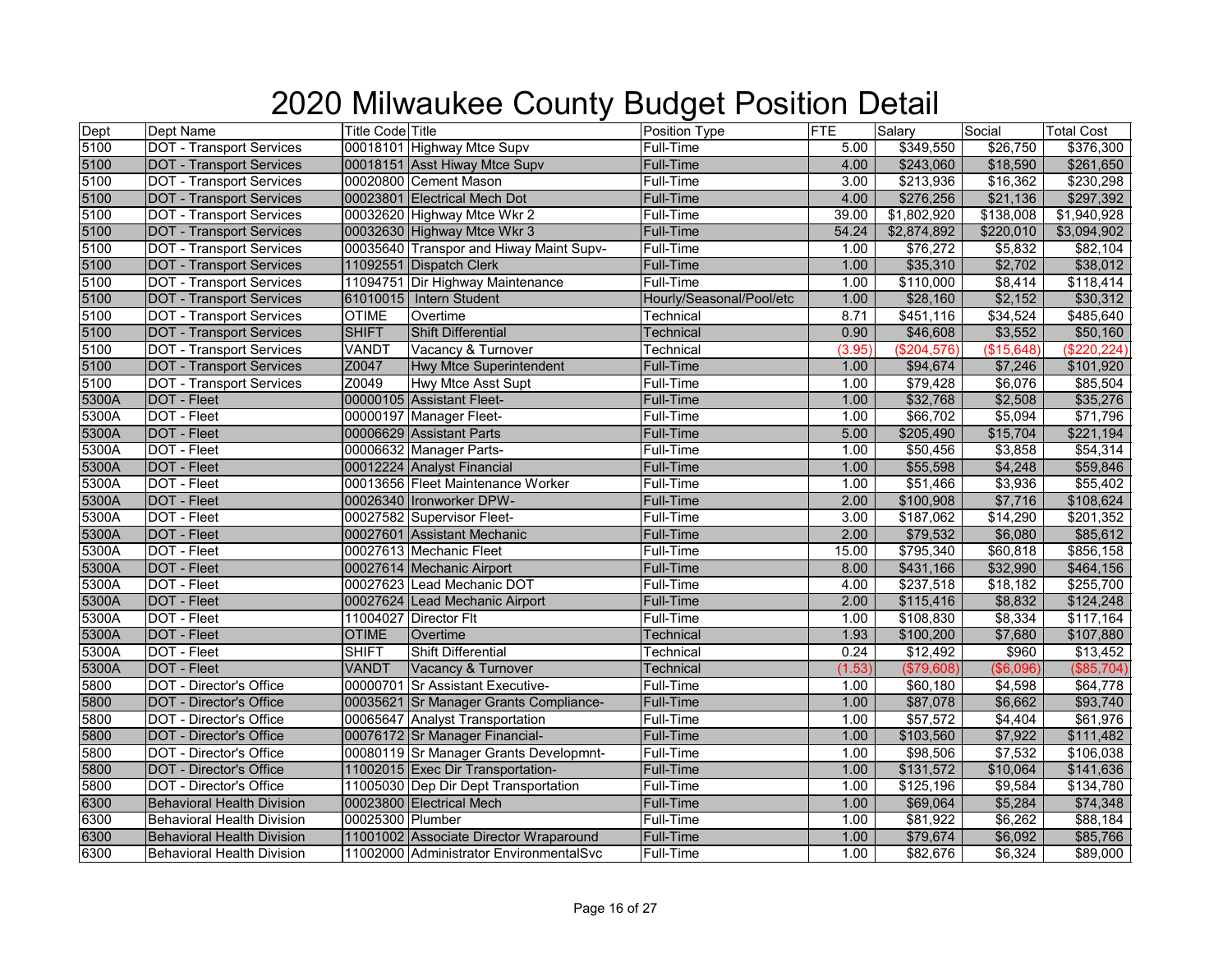| Dept | <b>Dept Name</b>                  | <b>Title Code</b> Title                 | Position Type            | FTE  | Salary    | Social          | <b>Total Cost</b> |
|------|-----------------------------------|-----------------------------------------|--------------------------|------|-----------|-----------------|-------------------|
| 6300 | <b>Behavioral Health Division</b> | 11002001 Director Financial Services    | <b>Full-Time</b>         | 1.00 | \$84,312  | \$6,454         | \$90,766          |
| 6300 | <b>Behavioral Health Division</b> | 11003002 Officer Safety                 | <b>Full-Time</b>         | 1.00 | \$93,312  | \$7,132         | \$100,444         |
| 6300 | <b>Behavioral Health Division</b> | 11003003 Director Wraparound Program    | <b>Full-Time</b>         | 1.00 | \$100,196 | \$7,662         | \$107,858         |
| 6300 | <b>Behavioral Health Division</b> | 11004001 Administrator Financial BHD    | Full-Time                | 1.00 | \$121,026 | \$9,260         | \$130,286         |
| 6300 | <b>Behavioral Health Division</b> | 11005027 Chief Operations Officer BHD   | <b>Full-Time</b>         | 1.00 | \$134,288 | \$10,274        | \$144,562         |
| 6300 | <b>Behavioral Health Division</b> | 11005047 Director Clinical Applications | Full-Time                | 1.00 | \$118,936 | \$9,102         | \$128,038         |
| 6300 | <b>Behavioral Health Division</b> | 11006001 Chief Psychologist             | Full-Time                | 1.00 | \$131,676 | \$10,078        | \$141,754         |
| 6300 | <b>Behavioral Health Division</b> | 11006007 Chief Nursing Officer          | <b>Full-Time</b>         | 1.00 | \$115,104 | \$8,816         | \$123,920         |
| 6300 | <b>Behavioral Health Division</b> | 11008000 Administrator BH               | Full-Time                | 1.00 | \$170,286 | \$11,061        | \$181,347         |
| 6300 | <b>Behavioral Health Division</b> | 11012000 Director Medical               | Full-Time                | 3.50 | \$988,302 | \$48,193        | \$1,036,495       |
| 6300 | <b>Behavioral Health Division</b> | 11014000 Chief Director Medical         | Full-Time                | 1.00 | \$308,648 | \$13,073        | \$321,721         |
| 6300 | <b>Behavioral Health Division</b> | 11092763 Assistant Director Nursing     | Full-Time                | 1.00 | \$97,766  | \$7,480         | \$105,246         |
| 6300 | <b>Behavioral Health Division</b> | 11093764 Clinical School Liaison        | Full-Time                | 1.00 | \$46,676  | \$3,572         | \$50,248          |
| 6300 | <b>Behavioral Health Division</b> | 11095565 Coord Budget & Management      | Full-Time                | 1.00 | \$90,962  | \$6,962         | \$97,924          |
| 6300 | <b>Behavioral Health Division</b> | 11095664 Assoc Dir Comm Access to RS    | Full-Time                | 1.00 | \$100,196 | \$7,662         | \$107,858         |
| 6300 | <b>Behavioral Health Division</b> | 11095764 Lead BH Emerg SVC Clinician    | <b>Full-Time</b>         | 1.00 | \$60,922  | \$4,662         | \$65,584          |
| 6300 | <b>Behavioral Health Division</b> | 12005000 Manager Patient Access         | <b>Full-Time</b>         | 1.00 | \$50,234  | \$3,844         | \$54,078          |
| 6300 | Behavioral Health Division        | 12005001 Supervisor Office Management   | <b>Full-Time</b>         | 1.00 | \$54,610  | \$4,184         | \$58,794          |
| 6300 | <b>Behavioral Health Division</b> | 12005006 Team Lead of ROI               | <b>Full-Time</b>         | 1.00 | \$45,298  | \$3,468         | \$48,766          |
| 6300 | <b>Behavioral Health Division</b> | 12005007 Supervisor Med Records         | Full-Time                | 1.00 | \$55,390  | \$4,234         | \$59,624          |
| 6300 | <b>Behavioral Health Division</b> | 12007004 Manager Facilities Op BHD      | <b>Full-Time</b>         | 1.00 | \$58,038  | \$4,442         | \$62,480          |
| 6300 | <b>Behavioral Health Division</b> | 12008005 QA QI Manager                  | Full-Time                | 1.00 | \$80,726  | $\sqrt{$6,172}$ | \$86,898          |
| 6300 | <b>Behavioral Health Division</b> | 12008006 Manager Operations Fiscal      | <b>Full-Time</b>         | 1.00 | \$75,962  | \$5,818         | \$81,780          |
| 6300 | <b>Behavioral Health Division</b> | 12008007 Manager Program                | Full-Time                | 5.00 | \$313,794 | \$24,000        | \$337,794         |
| 6300 | <b>Behavioral Health Division</b> | 12008014 Patient Accounts Manager       | <b>Full-Time</b>         | 1.00 | \$65,600  | \$5,014         | \$70,614          |
| 6300 | <b>Behavioral Health Division</b> | 12008015 Manager Transitional Services  | Full-Time                | 1.00 | \$65,442  | \$5,002         | \$70,444          |
| 6300 | <b>Behavioral Health Division</b> | 12008017 Manager Intake Services        | <b>Full-Time</b>         | 1.00 | \$75,962  | \$5,818         | \$81,780          |
| 6300 | <b>Behavioral Health Division</b> | 12008019 Supervisor Maintenanc          | Full-Time                | 1.00 | \$61,234  | \$4,678         | \$65,912          |
| 6300 | <b>Behavioral Health Division</b> | 12008023 Manager Communications         | <b>Full-Time</b>         | 1.00 | \$68,598  | \$5,246         | \$73,844          |
| 6300 | <b>Behavioral Health Division</b> | 12008025 Manager Assistant Program      | Full-Time                | 1.00 | \$88,310  | \$6,764         | \$95,074          |
| 6300 | <b>Behavioral Health Division</b> | 12009000 Manager Integrated Services    | <b>Full-Time</b>         | 3.00 | \$244,376 | \$18,698        | \$263,074         |
| 6300 | <b>Behavioral Health Division</b> | 12009001 Manager Medical Services       | Full-Time                | 1.00 | \$86,570  | \$6,622         | \$93,192          |
| 6300 | <b>Behavioral Health Division</b> | 12009003 Coordinator Psych Crisis Svcs  | <b>Full-Time</b>         | 4.00 | \$292,610 | \$22,400        | \$315,010         |
| 6300 | <b>Behavioral Health Division</b> | 12010002 Administrator Medical Records  | Full-Time                | 1.00 | \$87,052  | \$6,662         | \$93,714          |
| 6300 | <b>Behavioral Health Division</b> | 12010003 Supervisor Nursing             | Full-Time                | 4.50 | \$335,844 | \$25,680        | \$361,524         |
| 6300 | <b>Behavioral Health Division</b> | 12010004 Supervisor Nursing Pool        | Hourly/Seasonal/Pool/etc | 1.85 | \$121,300 | \$9,320         | \$130,620         |
| 6300 | <b>Behavioral Health Division</b> | 12010012 Manager Integrated Service CCS | <b>Full-Time</b>         | 1.00 | \$73,560  | \$5,626         | \$79,186          |
| 6300 | <b>Behavioral Health Division</b> | 12010024 Director Clinical              | <b>Full-Time</b>         | 1.00 | \$107,468 | \$8,220         | \$115,688         |
| 6300 | <b>Behavioral Health Division</b> | 12011000 Manager Accounting             | Full-Time                | 1.00 | \$71,182  | \$5,444         | \$76,626          |
| 6300 | <b>Behavioral Health Division</b> | 12011012 Director Outpat Treatmt Pgms   | Full-Time                | 1.00 | \$103,106 | \$7,884         | \$110,990         |
| 6300 | <b>Behavioral Health Division</b> | 12012000 Manager Nurse                  | <b>Full-Time</b>         | 6.00 | \$537,090 | \$41,090        | \$578,180         |
| 6300 | <b>Behavioral Health Division</b> | 12012005 Manager Case Management UR     | <b>Full-Time</b>         | 1.00 | \$93,934  | \$7,184         | \$101,118         |
| 6300 | <b>Behavioral Health Division</b> | 12012014 Director Community Centers     | <b>Full-Time</b>         | 2.00 | \$178,650 | \$13,662        | \$192,312         |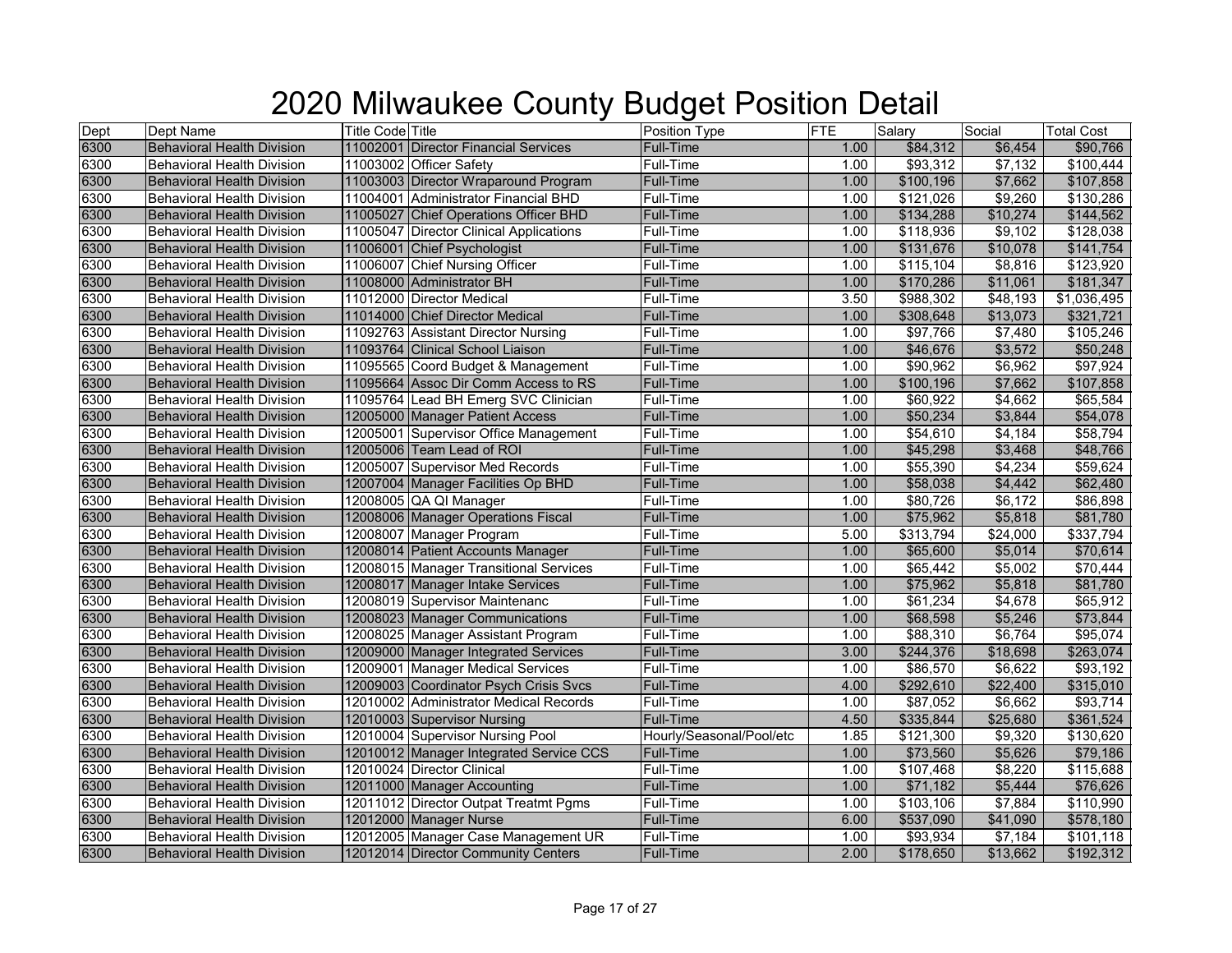| Dept | Dept Name                         | <b>Title Code Title</b> |                                         | Position Type            | FTE   | Salary               | Social    | <b>Total Cost</b> |
|------|-----------------------------------|-------------------------|-----------------------------------------|--------------------------|-------|----------------------|-----------|-------------------|
| 6300 | <b>Behavioral Health Division</b> |                         | 12012101 Manager Quality Improvement    | Full-Time                | 1.00  | \$80,572             | \$6,166   | \$86,738          |
| 6300 | <b>Behavioral Health Division</b> |                         | 12013013 Deputy Administrator Community | <b>Full-Time</b>         | 1.00  | \$121,754            | \$9,312   | \$131,066         |
| 6300 | <b>Behavioral Health Division</b> |                         | 12015000 Director ClinicalProgramPsyc   | Full-Time                | 6.00  | \$714,550            | \$54,642  | \$769,192         |
| 6300 | <b>Behavioral Health Division</b> |                         | 12015001 Dir Clinical Prog Psych BH Hr  | Hourly/Seasonal/Pool/etc | 0.13  | \$8,536              | \$672     | \$9,208           |
| 6300 | <b>Behavioral Health Division</b> |                         | 21005001 Psychology Postdoc Fellow U    | Full-Time                | 2.00  | $\frac{1}{1}994,988$ | \$7,272   | \$102,260         |
| 6300 | <b>Behavioral Health Division</b> |                         | 21006001 Coder Medical Records          | <b>Full-Time</b>         | 1.00  | \$40,014             | \$3,064   | \$43,078          |
| 6300 | <b>Behavioral Health Division</b> |                         | 21007001 Representative Legal Services  | <b>Full-Time</b>         | 3.00  | \$172,118            | \$13,178  | \$185,296         |
| 6300 | <b>Behavioral Health Division</b> |                         | 21007002 Liason Childrens Court         | <b>Full-Time</b>         | 1.00  | \$43,220             | \$3,300   | \$46,520          |
| 6300 | <b>Behavioral Health Division</b> |                         | 21007005 Court and Billing Coordinator  | Full-Time                | 1.00  | \$42,572             | \$3,260   | \$45,832          |
| 6300 | <b>Behavioral Health Division</b> | 21008003 Dietitian      |                                         | <b>Full-Time</b>         | 1.00  | \$54,248             | \$4,154   | \$58,402          |
| 6300 | <b>Behavioral Health Division</b> |                         | 21008004 Analyst Technical Support      | <b>Full-Time</b>         | 1.00  | \$51,182             | \$3,910   | \$55,092          |
| 6300 | <b>Behavioral Health Division</b> |                         | 21008005 Analyst Heath Data             | <b>Full-Time</b>         | 1.00  | \$51,650             | \$3,958   | \$55,608          |
| 6300 | <b>Behavioral Health Division</b> |                         | 21008006 Worker Psych Social            | Full-Time                | 11.00 | \$622,910            | \$47,674  | \$670,584         |
| 6300 | <b>Behavioral Health Division</b> |                         | 21008011 Compliance Auditor BHD         | <b>Full-Time</b>         | 4.00  | \$220,064            | \$16,822  | \$236,886         |
| 6300 | <b>Behavioral Health Division</b> |                         | 21008013 Clinician Emergency Services   | Full-Time                | 32.00 | \$1,918,004          | \$146,752 | \$2,064,756       |
| 6300 | <b>Behavioral Health Division</b> |                         | 21008014 Lead Emergency Servi Clinician | Full-Time                | 1.00  | \$66,052             | \$5,052   | \$71,104          |
| 6300 | <b>Behavioral Health Division</b> |                         | 21008015 Clinician Emergency Serv Hrly  | Hourly/Seasonal/Pool/etc | 0.92  | \$60,312             | \$4,602   | \$64,914          |
| 6300 | <b>Behavioral Health Division</b> |                         | 21009002 Coordinator Care Management    | <b>Full-Time</b>         | 6.00  | \$362,726            | \$27,732  | \$390,458         |
| 6300 | <b>Behavioral Health Division</b> | 21009004 Chaplain       |                                         | <b>Full-Time</b>         | 0.69  | \$50,414             | \$3,856   | \$54,270          |
| 6300 | <b>Behavioral Health Division</b> |                         | 21009005 Analyst Quality Assurance      | Full-Time                | 1.00  | \$50,414             | \$3,856   | \$54,270          |
| 6300 | <b>Behavioral Health Division</b> |                         | 21009007 Evaluator Program              | <b>Full-Time</b>         | 2.00  | \$107,376            | \$8,218   | \$115,594         |
| 6300 | <b>Behavioral Health Division</b> |                         | 21009008 Advocate Clients Rights        | <b>Full-Time</b>         | 1.00  | \$54,622             | \$4,180   | \$58,802          |
| 6300 | <b>Behavioral Health Division</b> |                         | 21009015 Analyst Budget and Mgmt BHD    | <b>Full-Time</b>         | 1.00  | \$63,664             | \$4,870   | \$68,534          |
| 6300 | <b>Behavioral Health Division</b> |                         | 21009017 Coordinator Contract Serv BHD  | <b>Full-Time</b>         | 4.00  | \$241,472            | \$18,478  | \$259,950         |
| 6300 | <b>Behavioral Health Division</b> |                         | 21009019 Coordinator Community Outreach | Full-Time                | 1.00  | \$64,170             | \$4,910   | \$69,080          |
| 6300 | <b>Behavioral Health Division</b> |                         | 21009027 Coordinator User Experience    | <b>Full-Time</b>         | 1.00  | \$60,830             | \$4,650   | \$65,480          |
| 6300 | <b>Behavioral Health Division</b> |                         | 21010000 Coordinator Administrative     | <b>Full-Time</b>         | 19.00 | \$1,184,394          | \$90,616  | \$1,275,010       |
| 6300 | <b>Behavioral Health Division</b> |                         | 21010001 QA Coordinator                 | Full-Time                | 2.00  | \$119,248            | \$9,118   | \$128,366         |
| 6300 | <b>Behavioral Health Division</b> |                         | 21010002 Sr Accountant                  | Full-Time                | 2.00  | \$133,676            | \$10,234  | \$143,910         |
| 6300 | <b>Behavioral Health Division</b> |                         | 21010003 Coordinator Integrated Service | <b>Full-Time</b>         | 6.00  | \$454,162            | \$34,754  | \$488,916         |
| 6300 | <b>Behavioral Health Division</b> |                         | 21010006 Coordinator Med Staff          | Full-Time                | 1.00  | \$54,442             | \$4,168   | \$58,610          |
| 6300 | <b>Behavioral Health Division</b> |                         | 21011001 Psychological Associate        | Full-Time                | 2.00  | \$135,842            | \$10,390  | \$146,232         |
| 6300 | <b>Behavioral Health Division</b> |                         | 21011002 Coordinator Health Prevention  | Full-Time                | 1.00  | \$72,352             | \$5,534   | \$77,886          |
| 6300 | <b>Behavioral Health Division</b> |                         | 21011004 Coordinator Quality Assurance  | Full-Time                | 1.00  | \$69,428             | \$5,312   | \$74,740          |
| 6300 | <b>Behavioral Health Division</b> |                         | 21011005 Coordinator QualityImprovement | Full-Time                | 1.00  | \$81,778             | \$6,248   | \$88,026          |
| 6300 | <b>Behavioral Health Division</b> |                         | 21011006 Sr Revenue Cycle Analyst       | <b>Full-Time</b>         | 1.00  | \$82,416             | \$6,300   | \$88,716          |
| 6300 | Behavioral Health Division        |                         | 21011010 Project Manager BHD            | Full-Time                | 1.00  | \$62,402             | \$4,778   | \$67,180          |
| 6300 | <b>Behavioral Health Division</b> |                         | 21011014 Sr Analyst Budget              | <b>Full-Time</b>         | 1.00  | \$50,412             | \$3,856   | \$54,268          |
| 6300 | <b>Behavioral Health Division</b> |                         | 21012000 RN Risk Management             | Full-Time                | 1.00  | \$63,506             | \$4,858   | \$68,364          |
| 6300 | <b>Behavioral Health Division</b> |                         | 21012001 Occupational Therapist Pool    | Hourly/Seasonal/Pool/etc | 0.77  | \$50,460             | \$3,840   | \$54,300          |
| 6300 | <b>Behavioral Health Division</b> |                         | 21012002 Therapist Occupational         | Full-Time                | 7.00  | \$480,226            | \$36,730  | \$516,956         |
| 6300 | <b>Behavioral Health Division</b> |                         | 21012003 RN Educator                    | Full-Time                | 4.00  | \$290,458            | \$22,212  | \$312,670         |
| 6300 | <b>Behavioral Health Division</b> |                         | 21012004 RN Utilization Review          | <b>Full-Time</b>         | 6.50  | \$516,858            | \$39,524  | \$556,382         |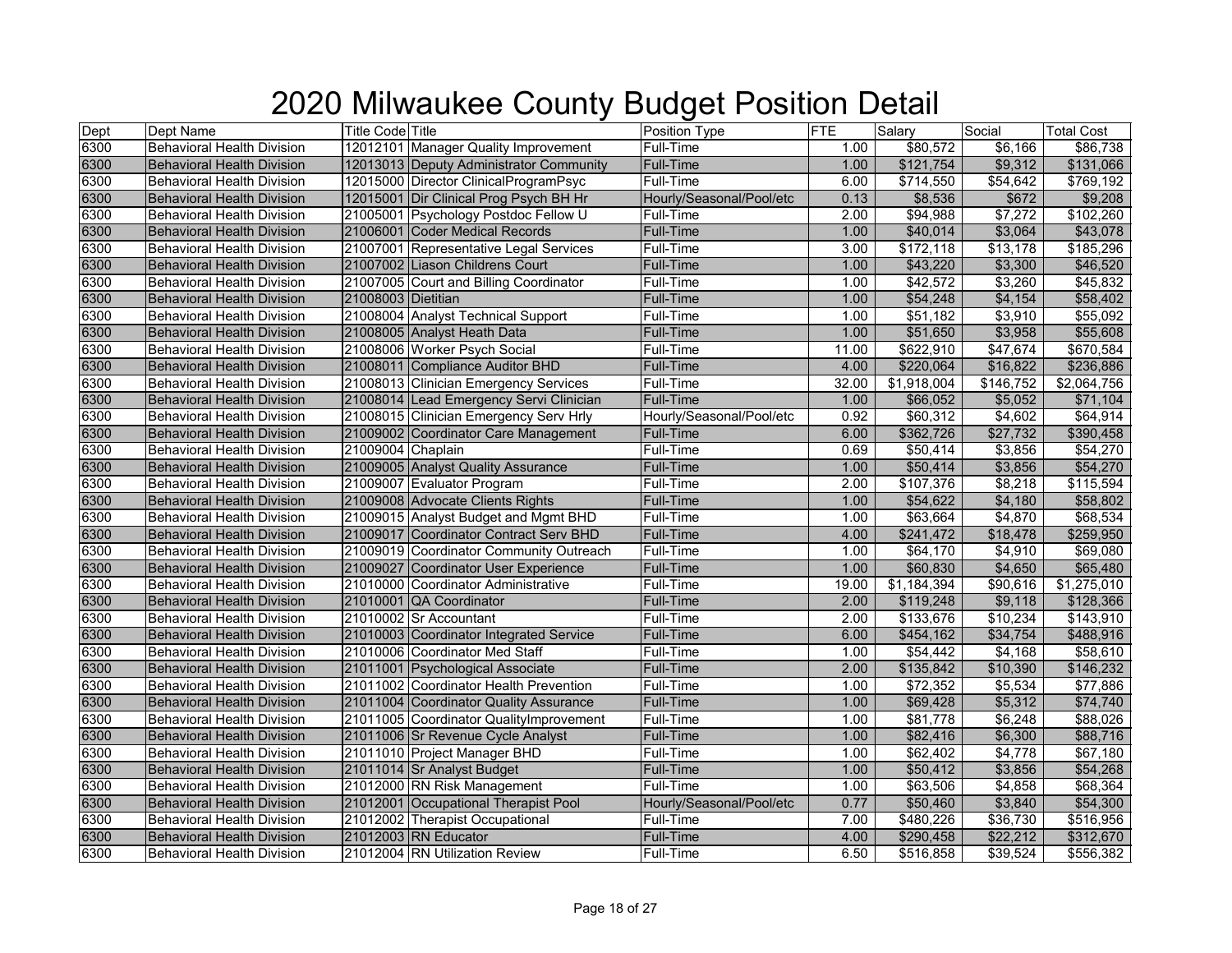| Dept | <b>Dept Name</b>                  | <b>Title Code Title</b> |                                         | Position Type            | FTE   | Salary      | Social    | <b>Total Cost</b> |
|------|-----------------------------------|-------------------------|-----------------------------------------|--------------------------|-------|-------------|-----------|-------------------|
| 6300 | <b>Behavioral Health Division</b> |                         | 21012006 Therapist Music                | Full-Time                | 3.00  | \$207,520   | \$15,874  | \$223,394         |
| 6300 | <b>Behavioral Health Division</b> |                         | 21012016 Manager Contract Network Srvcs | <b>Full-Time</b>         | 1.00  | \$77,492    | \$5,932   | \$83,424          |
| 6300 | <b>Behavioral Health Division</b> |                         | 21012017 Manager Compliance Contracts   | <b>Full-Time</b>         | 1.00  | \$65,078    | \$4,986   | \$70,064          |
| 6300 | <b>Behavioral Health Division</b> |                         | 21012018 Lead Administrative Coord      | Full-Time                | 2.00  | \$131,506   | \$10,064  | \$141,570         |
| 6300 | <b>Behavioral Health Division</b> |                         | 21013001 Coord Health Care Risk Mngmnt  | <b>Full-Time</b>         | 1.00  | \$58,804    | \$4,504   | \$63,308          |
| 6300 | <b>Behavioral Health Division</b> |                         | 21013005 RN Infection Control           | Full-Time                | 1.00  | \$83,466    | \$6,378   | \$89,844          |
| 6300 | <b>Behavioral Health Division</b> |                         | 21015001 Enterprise Project Manager     | Full-Time                | 1.00  | \$80,000    | \$6,116   | \$86,116          |
| 6300 | <b>Behavioral Health Division</b> |                         | 21016000 Advanced Nurse Prescriber Pool | Hourly/Seasonal/Pool/etc | 1.04  | \$68,184    | \$5,252   | \$73,436          |
| 6300 | <b>Behavioral Health Division</b> |                         | 21016001 Advanced Nurse Prescriber      | Full-Time                | 3.00  | \$341,728   | \$26,134  | \$367,862         |
| 6300 | <b>Behavioral Health Division</b> |                         | 21016003 Adv Nurse Prescriber - Psych   | Full-Time                | 4.00  | \$531,268   | \$40,648  | \$571,916         |
| 6300 | Behavioral Health Division        |                         | 21017000 Psychologist                   | <b>Full-Time</b>         | 5.80  | \$588,630   | \$45,022  | \$633,652         |
| 6300 | <b>Behavioral Health Division</b> |                         | 21017001 Psychologist Hrly              | Hourly/Seasonal/Pool/etc | 0.29  | \$19,022    | \$1,454   | \$20,476          |
| 6300 | <b>Behavioral Health Division</b> |                         | 21021000 Physician Hourly               | Hourly/Seasonal/Pool/etc | 6.47  | \$424,094   | \$32,444  | \$456,538         |
| 6300 | <b>Behavioral Health Division</b> |                         | 21025000 Psychiatrist Staff             | Full-Time                | 9.50  | \$2,112,204 | \$134,527 | \$2,246,731       |
| 6300 | <b>Behavioral Health Division</b> | 21025001 Physician      |                                         | <b>Full-Time</b>         | 1.00  | \$217,832   | \$11,749  | \$229,581         |
| 6300 | <b>Behavioral Health Division</b> |                         | 21025003 Psychiatrist Staff - Hourly    | Hourly/Seasonal/Pool/etc | 10.91 | \$715,222   | \$54,738  | \$769,960         |
| 6300 | <b>Behavioral Health Division</b> |                         | 21027001 Psychiatrist Inpatient         | <b>Full-Time</b>         | 5.00  | \$1,304,202 | \$61,865  | \$1,366,067       |
| 6300 | <b>Behavioral Health Division</b> |                         | 21027002 Psychiatrist Child BHD         | <b>Full-Time</b>         | 3.00  | \$785,126   | \$37,157  | \$822,283         |
| 6300 | <b>Behavioral Health Division</b> | 22001000 RN             |                                         | Full-Time                | 79.50 | \$5,262,924 | \$402,558 | \$5,665,482       |
| 6300 | <b>Behavioral Health Division</b> | 22001001 RN Pool        |                                         | Hourly/Seasonal/Pool/etc | 0.97  | \$63,650    | \$4,850   | \$68,500          |
| 6300 | <b>Behavioral Health Division</b> |                         | 61010000 Clerk Clothing Supply          | <b>Full-Time</b>         | 1.00  | \$33,804    | \$2,584   | \$36,388          |
| 6300 | <b>Behavioral Health Division</b> | 61011001 CNA            |                                         | Full-Time                | 31.00 | \$1,000,686 | \$76,546  | \$1,077,232       |
| 6300 | <b>Behavioral Health Division</b> | 61011002 CNA POOL       |                                         | Hourly/Seasonal/Pool/etc | 0.04  | \$2,600     | \$240     | \$2,840           |
| 6300 | <b>Behavioral Health Division</b> |                         | 61011003 Technician Psych               | Full-Time                | 43.00 | \$1,443,996 | \$110,432 | \$1,554,428       |
| 6300 | <b>Behavioral Health Division</b> |                         | 61012000 Assistant Office               | <b>Full-Time</b>         | 7.00  | \$239,508   | \$18,320  | \$257,828         |
| 6300 | <b>Behavioral Health Division</b> |                         | 61012001 Representative Admissions      | Full-Time                | 7.00  | \$212,558   | \$16,254  | \$228,812         |
| 6300 | <b>Behavioral Health Division</b> |                         | 61012002 Assistant Distribution         | <b>Full-Time</b>         | 1.00  | \$28,728    | \$2,196   | \$30,924          |
| 6300 | <b>Behavioral Health Division</b> |                         | 61012005 Assistant Office               | Full-Time                | 1.00  | \$40,184    | \$3,078   | \$43,262          |
| 6300 | <b>Behavioral Health Division</b> |                         | 61012006 Repressentative AdmissionsHrly | Hourly/Seasonal/Pool/etc | 0.19  | \$12,448    | \$950     | \$13,398          |
| 6300 | <b>Behavioral Health Division</b> |                         | 61013000 Clerk Supply                   | Full-Time                | 1.00  | \$37,974    | \$2,898   | \$40,872          |
| 6300 | <b>Behavioral Health Division</b> |                         | 61013001 Clerk Health Unit              | <b>Full-Time</b>         | 7.50  | \$250,818   | \$19,154  | \$269,972         |
| 6300 | <b>Behavioral Health Division</b> |                         | 61013003 Clerk Outpatient Admitting     | Full-Time                | 4.00  | \$146,392   | \$11,196  | \$157,588         |
| 6300 | <b>Behavioral Health Division</b> |                         | 61014000 Clerk Accounts Receivable      | <b>Full-Time</b>         | 2.00  | \$78,388    | \$6,010   | \$84,398          |
| 6300 | <b>Behavioral Health Division</b> |                         | 61014001 Housekeeper                    | Full-Time                | 2.00  | \$70,194    | \$5,364   | \$75,558          |
| 6300 | <b>Behavioral Health Division</b> |                         | 61014002 Assistant Medical Billing      | <b>Full-Time</b>         | 5.00  | \$189,996   | \$14,548  | \$204,544         |
| 6300 | <b>Behavioral Health Division</b> |                         | 61015001 Clerk Medical Records          | <b>Full-Time</b>         | 4.00  | \$149,012   | \$11,392  | \$160,404         |
| 6300 | <b>Behavioral Health Division</b> |                         | 61015002 Decorator Facilities           | <b>Full-Time</b>         | 1.00  | \$38,676    | \$2,960   | \$41,636          |
| 6300 | <b>Behavioral Health Division</b> |                         | 61016001 Assistant Administrative       | <b>Full-Time</b>         | 5.00  | \$187,570   | \$14,352  | \$201,922         |
| 6300 | <b>Behavioral Health Division</b> |                         | 61016006 Specialist Quality Assurance   | Full-Time                | 1.00  | \$45,376    | \$3,480   | \$48,856          |
| 6300 | <b>Behavioral Health Division</b> |                         | 61017001 Worker Maintenance             | Full-Time                | 7.00  | \$292,542   | \$22,398  | \$314,940         |
| 6300 | <b>Behavioral Health Division</b> |                         | 61017002 Credentialing Specialist       | <b>Full-Time</b>         | 2.00  | \$94,624    | \$7,244   | \$101,868         |
| 6300 | <b>Behavioral Health Division</b> |                         | 61018000 Associate Accountant           | Full-Time                | 1.00  | \$47,182    | \$3,610   | \$50,792          |
| 6300 | <b>Behavioral Health Division</b> |                         | 61018002 Coordinator Billing            | <b>Full-Time</b>         | 4.80  | \$203,662   | \$15,588  | \$219,250         |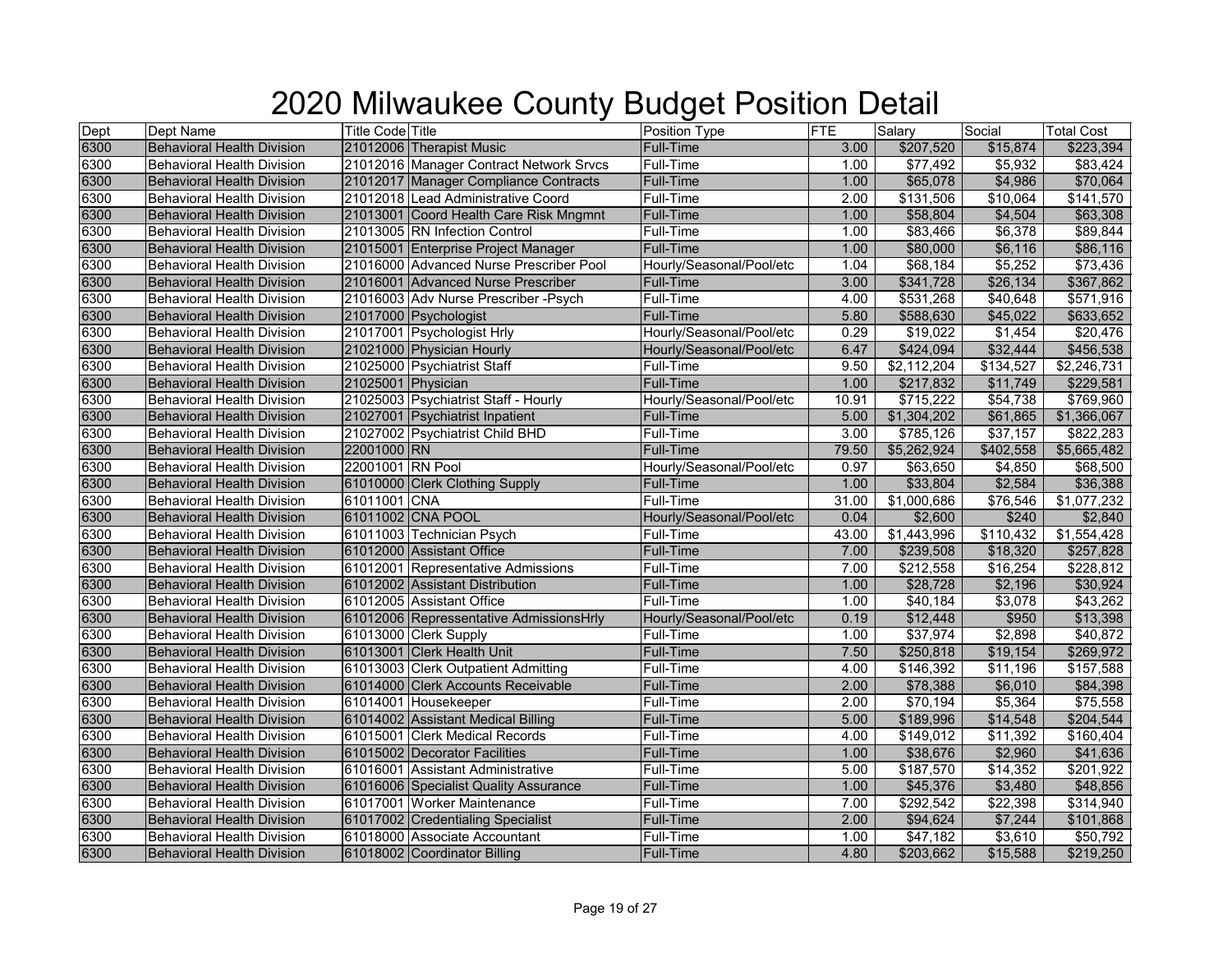| Dept | Dept Name                         | <b>Title Code Title</b> |                                         | Position Type    | <b>FTE</b> | Salary       | Social      | <b>Total Cost</b> |
|------|-----------------------------------|-------------------------|-----------------------------------------|------------------|------------|--------------|-------------|-------------------|
| 6300 | <b>Behavioral Health Division</b> |                         | 61018003 Assistant Executive BHD        | Full-Time        | 5.00       | \$221,194    | \$16,910    | \$238,104         |
| 6300 | <b>Behavioral Health Division</b> |                         | 61018007 Specialist Enrollment          | <b>Full-Time</b> | 1.00       | \$42,572     | \$3,260     | \$45,832          |
| 6300 | <b>Behavioral Health Division</b> |                         | 61018008 Contract Management Assistant  | Full-Time        | 1.00       | \$40,416     | \$3,090     | \$43,506          |
| 6300 | <b>Behavioral Health Division</b> |                         | 61019000 Specialist Collections         | Full-Time        | 1.00       | \$50,834     | \$3,894     | \$54,728          |
| 6300 | <b>Behavioral Health Division</b> |                         | 61020002 Specialist Wraparound Systems  | Full-Time        | 1.00       | \$48,170     | \$3,686     | \$51,856          |
| 6300 | <b>Behavioral Health Division</b> |                         | 61024000 Sr Ast Ex and Brd Adm Liaisn   | Full-Time        | 1.00       | \$72,090     | \$5,508     | \$77,598          |
| 6300 | <b>Behavioral Health Division</b> | <b>OTIME</b>            | Overtime                                | Technical        | 11.70      | \$767,028    | \$58,656    | \$825,684         |
| 6300 | <b>Behavioral Health Division</b> | <b>SHIFT</b>            | <b>Shift Differential</b>               | Technical        | 5.66       | \$371,064    | \$28,392    | \$399,456         |
| 6300 | <b>Behavioral Health Division</b> | VANDT                   | Vacancy & Turnover                      | Technical        | (30.11)    | (\$1,972,644 | (\$150,984) | (\$2,123,628)     |
| 7900 | Department on Aging               |                         | 00000111 Clerical Asst 1 NM             | Full-Time        | 1.00       | \$32,856     | \$2,518     | \$35,374          |
| 7900 | Department on Aging               |                         | 00000120 Executive Assistant Aging NM   | <b>Full-Time</b> | 1.00       | \$49,558     | \$3,792     | \$53,350          |
| 7900 | Department on Aging               |                         | 00000125 Office Supp Asst 2 NM          | Full-Time        | 1.00       | \$36,012     | \$2,754     | \$38,766          |
| 7900 | Department on Aging               |                         | 00000127 Secretarial Asst NM            | Full-Time        | 1.00       | \$42,026     | \$3,220     | \$45,246          |
| 7900 | Department on Aging               |                         | 00004047 Assistant Accounting-          | <b>Full-Time</b> | 1.00       | \$40,896     | \$3,130     | \$44,026          |
| 7900 | Department on Aging               |                         | 00004431 Supervisor Accounting-         | Full-Time        | 1.00       | \$66,702     | \$5,094     | \$71,796          |
| 7900 | Department on Aging               |                         | 00004506 Prog Coord - Community Progs   | <b>Full-Time</b> | 1.00       | \$73,064     | \$5,596     | \$78,660          |
| 7900 | Department on Aging               |                         | 00014409 Adm Asst Resource Cntr         | Full-Time        | 3.00       | \$135,194    | \$10,348    | \$145,542         |
| 7900 | Department on Aging               |                         | 00044890 RN 2 - Dept on Aging           | <b>Full-Time</b> | 1.00       | \$79,636     | \$6,092     | \$85,728          |
| 7900 | Department on Aging               |                         | 00055440 Serv Supp Spec                 | Full-Time        | 5.00       | \$179,002    | \$13,692    | \$192,694         |
| 7900 | Department on Aging               |                         | 00055445 Serv Supp Spec BI Sp           | Full-Time        | 1.00       | \$37,690     | \$2,884     | \$40,574          |
| 7900 | Department on Aging               |                         | 00055981 Human Ser Wkr Aging BI Sp NM   | Full-Time        | 2.00       | \$102,324    | \$7,828     | \$110,152         |
| 7900 | Department on Aging               |                         | 00056159 Human Ser Wkr Aging NM         | <b>Full-Time</b> | 35.00      | \$1,683,774  | \$128,774   | \$1,812,548       |
| 7900 | Department on Aging               |                         | 00056690 Unit Supervisor - LTS-         | <b>Full-Time</b> | 3.00       | \$182,100    | \$13,926    | \$196,026         |
| 7900 | Department on Aging               |                         | 00056700 Coordinator Care Management-   | <b>Full-Time</b> | 1.00       | \$73,064     | \$5,596     | \$78,660          |
| 7900 | Department on Aging               |                         | 00056712 Info and Outreach Coor Ag NM   | Full-Time        | 1.00       | \$54,884     | \$4,196     | \$59,080          |
| 7900 | Department on Aging               |                         | 00057291 Prog Coord - Aging             | <b>Full-Time</b> | 1.00       | \$67,090     | \$5,130     | \$72,220          |
| 7900 | Department on Aging               |                         | 00057340 Prog Coord - Res Center        | Full-Time        | 2.00       | \$130,560    | \$9,976     | \$140,536         |
| 7900 | Department on Aging               |                         | 00057851 Elderly Nutri Program          | Full-Time        | 1.00       | \$74,766     | \$5,716     | \$80,482          |
| 7900 | Department on Aging               |                         | 00057853 Coordinator Nutrition Outreach | Full-Time        | 1.00       | \$51,466     | \$3,936     | \$55,402          |
| 7900 | Department on Aging               |                         | 00057991 Qual Imprvt Coord Res Cen      | <b>Full-Time</b> | 1.00       | \$63,856     | \$4,882     | \$68,738          |
| 7900 | Department on Aging               |                         | 00059904 Paralegal NM                   | Full-Time        | 1.00       | \$50,064     | \$3,830     | \$53,894          |
| 7900 | Department on Aging               |                         | 00065860 Prog and Policy Coord          | <b>Full-Time</b> | 1.00       | \$73,064     | \$5,596     | \$78,660          |
| 7900 | Department on Aging               |                         | 00065870 Prog Planning Coord            | Full-Time        | 1.00       | \$69,910     | \$5,350     | \$75,260          |
| 7900 | Department on Aging               |                         | 00076160 Budget Mgr - Aging             | Full-Time        | 1.00       | \$87,468     | \$6,700     | \$94,168          |
| 7900 | Department on Aging               |                         | 00077390 Resource Manager Aging         | Full-Time        | 1.00       | \$85,792     | \$6,570     | \$92,362          |
| 7900 | Department on Aging               |                         | 00079019 Specialist Dementia Care-      | <b>Full-Time</b> | 2.00       | \$124,818    | \$9,546     | \$134,364         |
| 7900 | Department on Aging               |                         | 00089929 Administrator Finance OpsAg U  | Full-Time        | 1.00       | \$91,284     | \$6,986     | \$98,270          |
| 7900 | Department on Aging               |                         | 11001019 Director Admin Aging           | <b>Full-Time</b> | 1.00       | \$94,050     | \$7,196     | \$101,246         |
| 7900 | Department on Aging               |                         | 11005037 Executive Dir Aging            | Full-Time        | 1.00       | \$126,454    | \$9,676     | \$136,130         |
| 7900 | Department on Aging               |                         | 12007005 Coordinator Eldr Abuse Preven  | Full-Time        | 1.00       | \$66,702     | \$5,094     | \$71,796          |
| 7900 | Department on Aging               | <b>OTIME</b>            | Overtime                                | Technical        | 0.17       | \$9,048      | \$696       | \$9,744           |
| 7900 | Department on Aging               | VANDT                   | Vacancy & Turnover                      | Technical        | (2.29)     | (\$119,580)  | (\$9,108)   | (\$128,688)       |
| 8000 | <b>DHHS</b>                       |                         | 00000093 Assistant Executive-           | Full-Time        | 1.00       | \$55,598     | \$4,248     | \$59,846          |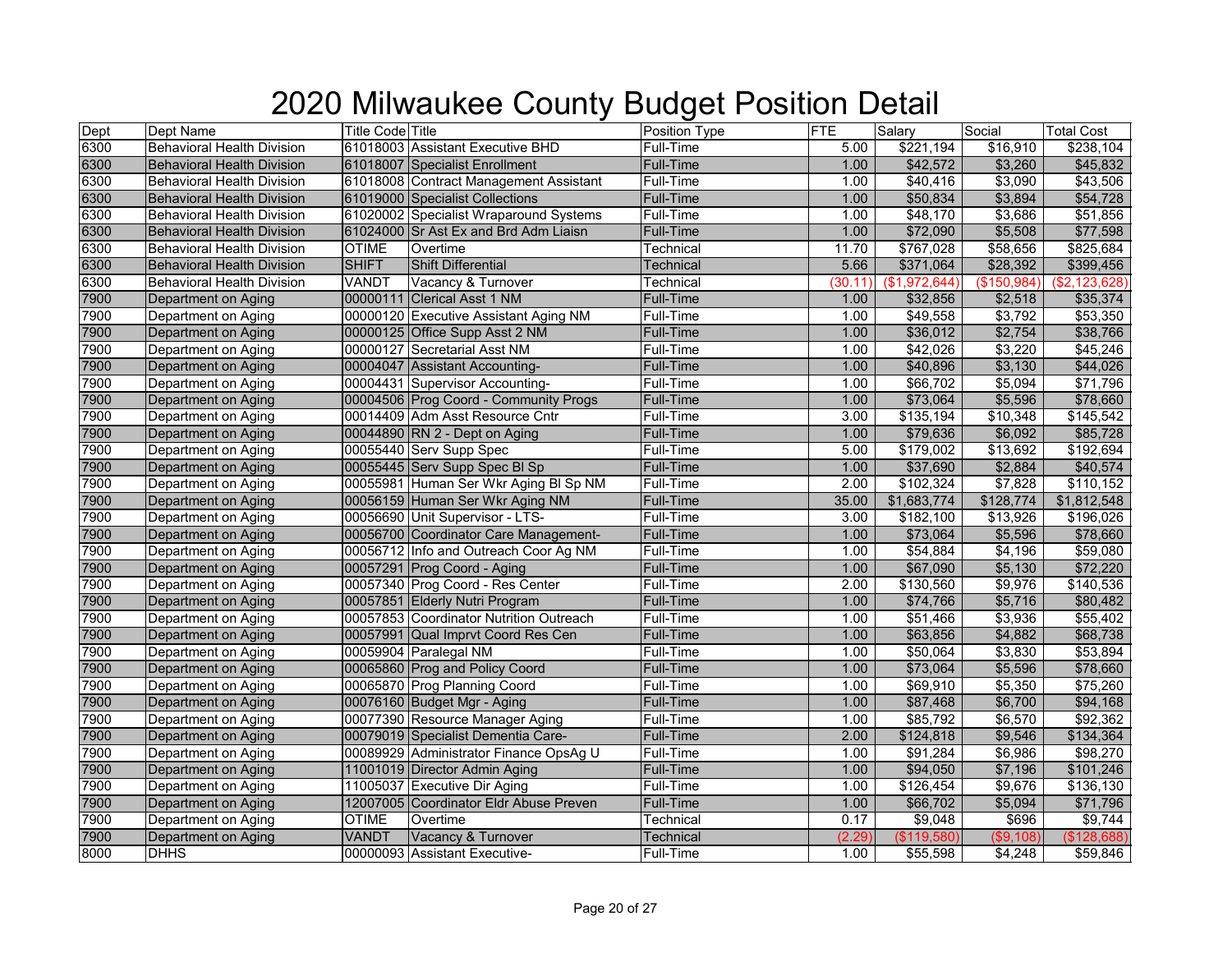| Dept<br>8000 | Dept Name   | <b>Title Code Title</b>                 | Position Type    | <b>FTE</b> | Salary    | Social   | <b>Total Cost</b> |
|--------------|-------------|-----------------------------------------|------------------|------------|-----------|----------|-------------------|
|              | <b>DHHS</b> | 00000111 Clerical Asst 1 NM             | Full-Time        | 3.00       | \$100,456 | \$7,690  | \$108,146         |
| 8000         | <b>DHHS</b> | 00000112 Clerical Asst 2 NM             | Full-Time        | 6.00       | \$227,880 | \$17,426 | \$245,306         |
| 8000<br>8000 | <b>DHHS</b> | 00000125 Office Supp Asst 2 NM          | <b>Full-Time</b> | 5.00       | \$175,802 | \$13,450 | \$189,252         |
|              | <b>DHHS</b> | 00000126 Office Supp Asst 2 BI NM       | Full-Time        | 1.00       | \$37,026  | \$2,832  | \$39,858          |
| 8000         | <b>DHHS</b> | 00000261 Control Center Asst            | Full-Time        | 3.00       | \$118,262 | \$9,062  | \$127,324         |
| 8000         | <b>DHHS</b> | 00000701 Sr Assistant Executive-        | Full-Time        | 1.00       | \$69,910  | \$5,350  | \$75,260          |
| 8000         | <b>DHHS</b> | 00001001 Assistant Administrative P     | <b>Full-Time</b> | 2.00       | \$88,774  | \$6,792  | \$95,566          |
| 8000         | <b>DHHS</b> | 00001294 Clerical Spec DHS              | Full-Time        | 2.00       | \$81,842  | \$6,272  | \$88,114          |
| 8000         | <b>DHHS</b> | 00004042 Fiscal Spec                    | Full-Time        | 1.00       | \$45,284  | \$3,468  | \$48,752          |
| 8000         | <b>DHHS</b> | 00004053 Fiscal Asst 2 NM               | Full-Time        | 2.00       | \$79,428  | \$6,088  | \$85,516          |
| 8000         | <b>DHHS</b> | 00004300 Accountant 3                   | Full-Time        | 1.00       | \$47,546  | \$3,636  | \$51,182          |
| 8000         | <b>DHHS</b> | 00004465 Accounting Coord - DHHS        | Full-Time        | 1.00       | \$69,910  | \$5,350  | \$75,260          |
| 8000         | <b>DHHS</b> | 00006626 Stores And Distrib Asst 1      | Full-Time        | 0.50       | \$15,342  | \$1,170  | \$16,512          |
| 8000         | <b>DHHS</b> | 00007991 Specialist Housing Intake      | Full-Time        | 1.00       | \$44,492  | \$3,402  | \$47,894          |
| 8000         | <b>DHHS</b> | 00008000 Community Intervention Spec    | Full-Time        | 11.00      | \$617,102 | \$47,266 | \$664,368         |
| 8000         | <b>DHHS</b> | 00008001 Lead Comm Intervention Spec    | Full-Time        | 1.00       | \$58,714  | \$4,494  | \$63,208          |
| 8000         | <b>DHHS</b> | 00008002 Assist Housing Stabilization   | <b>Full-Time</b> | 1.00       | \$56,702  | \$4,338  | \$61,040          |
| 8000         | <b>DHHS</b> | 00008021 Housing Prog Asst Rent Asst NM | Full-Time        | 5.00       | \$210,570 | \$16,082 | \$226,652         |
| 8000<br>8000 | <b>DHHS</b> | 00008023 Housing Program-Manager-       | <b>Full-Time</b> | 3.00       | \$242,768 | \$18,564 | \$261,332         |
|              | <b>DHHS</b> | 00008024 Housing Prog Manager BH-       | Full-Time        | 1.00       | \$87,078  | \$6,662  | \$93,740          |
| 8000         | <b>DHHS</b> | 00008041 Inspector Housing              | Full-Time        | 3.00       | \$162,866 | \$12,452 | \$175,318         |
| 8000         | <b>DHHS</b> | 00008042 Inspector Senior Housing       | Full-Time        | 1.00       | \$60,180  | \$4,598  | \$64,778          |
| 8000         | <b>DHHS</b> | 00008450 Asst Housing And Dev Coord     | <b>Full-Time</b> | 1.00       | \$57,572  | \$4,404  | \$61,976          |
| 8000         | <b>DHHS</b> | 00008500 Evaluator Housing Program      | Full-Time        | 1.00       | \$63,856  | \$4,882  | \$68,738          |
| 8000         | <b>DHHS</b> | 00010220 Adm Asst 2-Accts Rec           | Full-Time        | 1.00       | \$44,492  | \$3,402  | \$47,894          |
| 8000         | <b>DHHS</b> | 00011050 Adm Coord Alco Drug Prog       | Full-Time        | 1.00       | \$66,702  | \$5,096  | \$71,798          |
| 8000         | <b>DHHS</b> | 00011051 Admin Coord                    | Full-Time        | 3.00       | \$197,262 | \$15,070 | \$212,332         |
| 8000         | <b>DHHS</b> | 00012208 Deputy Administrator           | Full-Time        | 2.00       | \$193,178 | \$14,778 | \$207,956         |
| 8000         | <b>DHHS</b> | 00012221 Sr Analyst Budget and Mgmt-    | Full-Time        | 1.00       | \$76,272  | \$5,832  | \$82,104          |
| 8000         | <b>DHHS</b> | 00036249 Supervisor Office Management-  | Full-Time        | 1.00       | \$60,180  | \$4,598  | \$64,778          |
| 8000         | <b>DHHS</b> | 00044500 RN 1                           | <b>Full-Time</b> | 3.00       | \$190,470 | \$14,570 | \$205,040         |
| 8000         | <b>DHHS</b> | 00044572 RN 3 - DSD                     | Full-Time        | 1.00       | \$71,404  | \$5,466  | \$76,870          |
| 8000         | <b>DHHS</b> | 00044700 RN 2                           | <b>Full-Time</b> | 1.00       | \$64,702  | \$4,948  | \$69,650          |
| 8000         | <b>DHHS</b> | 00052651 Quality Strategy Coordinator   | Full-Time        | 1.00       | \$73,064  | \$5,596  | \$78,660          |
| 8000         | <b>DHHS</b> | 00055400 Human Services Supv            | Full-Time        | 8.00       | \$496,356 | \$37,952 | \$534,308         |
| 8000         | <b>DHHS</b> | 00055440 Serv Supp Spec                 | Full-Time        | 2.00       | \$72,576  | \$5,560  | \$78,136          |
| 8000         | <b>DHHS</b> | 00055710 Prog Manager Childrens Servs   | Full-Time        | 1.00       | \$73,064  | \$5,596  | \$78,660          |
| 8000         | <b>DHHS</b> | 00055720 Disabilities Services Coord    | Full-Time        | 6.00       | \$353,348 | \$27,016 | \$380,364         |
| 8000         | <b>DHHS</b> | 00055731 Contract Serv Coord            | Full-Time        | 3.00       | \$192,818 | \$14,754 | \$207,572         |
| 8000         | <b>DHHS</b> | 00055734 Mgr Contract Service Coord     | Full-Time        | 1.00       | \$69,910  | \$5,350  | \$75,260          |
| 8000         | <b>DHHS</b> | 00055735 Resource Center Mgr-Disab      | <b>Full-Time</b> | 1.00       | \$73,064  | \$5,596  | \$78,660          |
| 8000         | <b>DHHS</b> | 00055747 Specialist Disabilities Ben    | Full-Time        | 4.00       | \$188,258 | \$14,406 | \$202,664         |
| 8000         | <b>DHHS</b> | 00055801 Quality Specialist Energy      | Full-Time        | 1.00       | \$54,466  | \$4,168  | \$58,634          |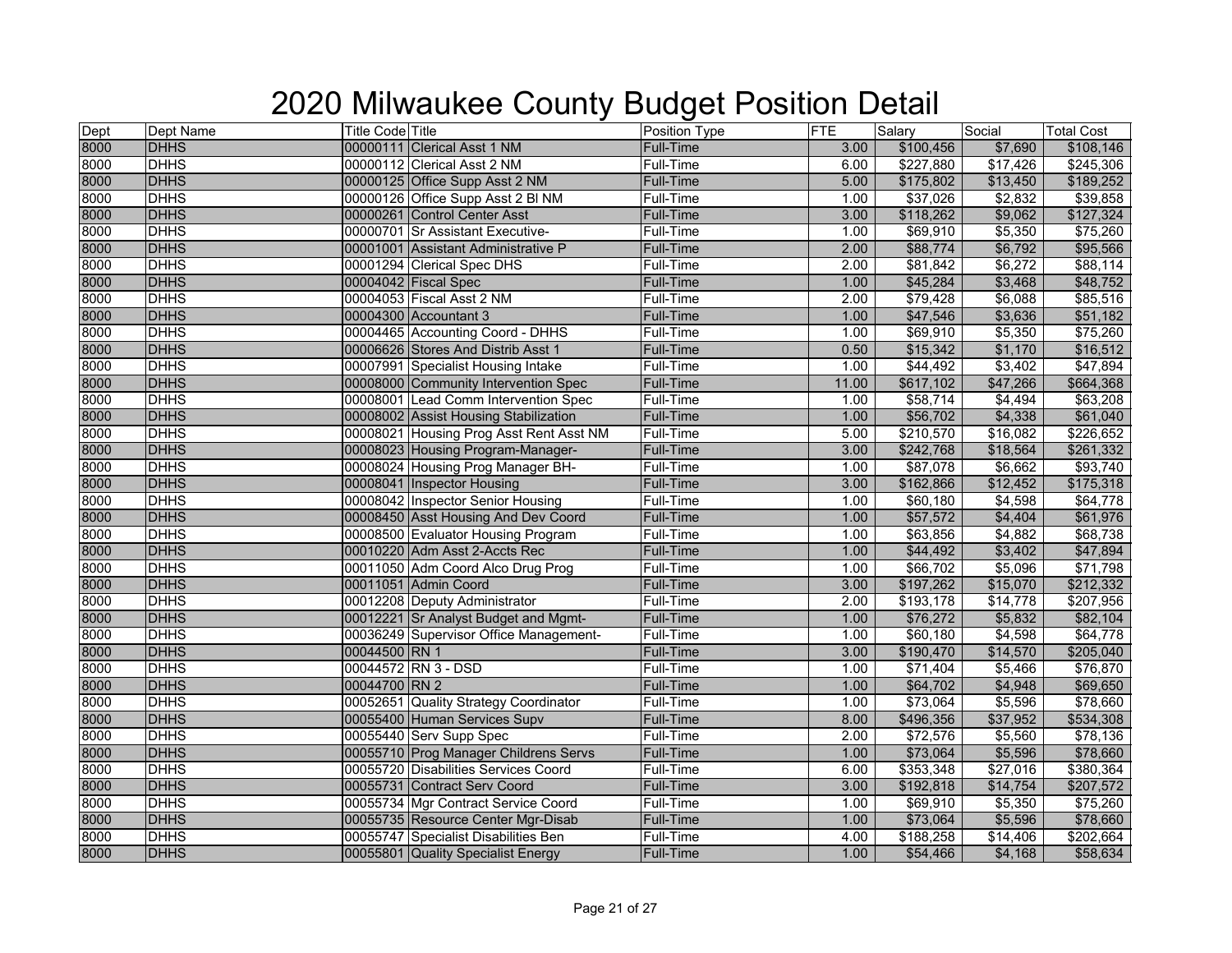| Dept | Dept Name    | <b>Title Code Title</b> |                                         | Position Type            | <b>FTE</b> | Salary           | Social       | <b>Total Cost</b> |
|------|--------------|-------------------------|-----------------------------------------|--------------------------|------------|------------------|--------------|-------------------|
| 8000 | <b>DHHS</b>  |                         | 00055810 Energy Asst Prog Spec          | Full-Time                | 2.00       | \$75,120         | \$5,744      | \$80,864          |
| 8000 | <b>DHHS</b>  |                         | 00056301 Manager Outreach Services-     | <b>Full-Time</b>         | 1.00       | \$87,078         | \$6,662      | \$93,740          |
| 8000 | <b>DHHS</b>  |                         | 00056302 Human Ser Wkr NM               | Full-Time                | 36.00      | \$1,744,880      | \$133,472    | \$1,878,352       |
| 8000 | <b>DHHS</b>  |                         | 00056311 Human Ser Wkr BI SP NM         | Full-Time                | 8.00       | \$378,278        | \$28,932     | \$407,210         |
| 8000 | <b>DHHS</b>  |                         | 00056397 Hum Ser Wkr-Juv Justice NM     | Full-Time                | 62.00      | \$3,035,990      | \$232,192    | \$3,268,182       |
| 8000 | <b>DHHS</b>  |                         | 00056398 Hum Ser Wrk Juv Just BLSpan NM | <b>Full-Time</b>         | 2.00       | \$101,530        | \$7,758      | \$109,288         |
| 8000 | <b>DHHS</b>  |                         | 00056561 Prog Coord - ASD               | Full-Time                | 1.00       | \$73,064         | \$5,596      | \$78,660          |
| 8000 | <b>DHHS</b>  |                         | 00056690 Unit Supervisor - LTS-         | <b>Full-Time</b>         | 3.00       | \$191,574        | \$14,646     | \$206,220         |
| 8000 | <b>DHHS</b>  |                         | 00056901 Specialist Comm Interven CIncl | Full-Time                | 1.00       | \$56,702         | \$4,338      | \$61,040          |
| 8000 | <b>DHHS</b>  |                         | 00057341 Assist Admin Disability Ser    | Full-Time                | 1.00       | \$83,248         | \$6,366      | \$89,614          |
| 8000 | <b>DHHS</b>  |                         | 00058024 Qual Assur Coord - DHHS        | Full-Time                | 1.00       | \$73,064         | \$5,596      | \$78,660          |
| 8000 | <b>DHHS</b>  |                         | 00058030 Qual Assur Spec AODA           | <b>Full-Time</b>         | 1.00       | \$58,038         | \$4,442      | \$62,480          |
| 8000 | <b>DHHS</b>  |                         | 00058038 Quality Assurance Special NM   | Full-Time                | 2.00       | \$114,284        | \$8,732      | \$123,016         |
| 8000 | <b>DHHS</b>  |                         | 00058053 Quality Specialist DHHS        | <b>Full-Time</b>         | 1.00       | \$46,440         | \$3,556      | \$49,996          |
| 8000 | <b>DHHS</b>  |                         | 00058641 Supervisor Juvenile CoOfficer- | Full-Time                | 7.00       | \$450,052        | \$34,412     | \$484,464         |
| 8000 | <b>DHHS</b>  |                         | 00065815 Administrative Asst DHHS IT    | Full-Time                | 1.00       | \$42,352         | \$3,236      | \$45,588          |
| 8000 | <b>DHHS</b>  |                         | 00065820 Info Systm Appl Spec Cc        | Full-Time                | 1.00       | \$61,248         | \$4,678      | \$65,926          |
| 8000 | <b>DHHS</b>  | 00076130 Sect Mgr       |                                         | <b>Full-Time</b>         | 2.00       | \$152,790        | \$11,688     | \$164,478         |
| 8000 | <b>DHHS</b>  |                         | 00079022 Asst Superintendent Juv Det    | Full-Time                | 1.00       | \$87,078         | \$6,662      | \$93,740          |
| 8000 | <b>DHHS</b>  |                         | 00086507 Sr. Real Estate Project Mgr    | <b>Full-Time</b>         | 1.00       | \$76,272         | \$5,832      | \$82,104          |
| 8000 | <b>DHHS</b>  |                         | 00087907 Mgr Business Ops               | Full-Time                | 1.00       | \$69,910         | \$5,350      | \$75,260          |
| 8000 | <b>DHHS</b>  |                         | 11001027 Director Strateg Initiative    | <b>Full-Time</b>         | 1.00       | \$108,466        | \$8,298      | \$116,764         |
| 8000 | <b>DHHS</b>  |                         | 11001030 Admin Contract DHHS            | Full-Time                | 1.00       | \$98,558         | \$7,544      | \$106,102         |
| 8000 | <b>DHHS</b>  |                         | 11002016 Exec Dir Health Human Svcs     | Full-Time                | 1.00       | \$131,572        | \$10,064     | \$141,636         |
| 8000 | <b>DHHS</b>  |                         | 11002023 Admin Housing                  | Full-Time                | 1.00       | \$122,210        | \$9,340      | \$131,550         |
| 8000 | <b>DHHS</b>  |                         | 11002030 Enterprise Project Administrat | <b>Full-Time</b>         | 1.00       | \$108,466        | \$8,298      | \$116,764         |
| 8000 | <b>DHHS</b>  |                         | 11004021 Admin Delinquency Courts       | Full-Time                | 1.00       | \$120,648        | \$9,232      | \$129,880         |
| 8000 | <b>DHHS</b>  |                         | 11005045 Deputy DHHS Dir                | Full-Time                | 1.00       | \$118,792        | \$9,090      | \$127,882         |
| 8000 | <b>DHHS</b>  |                         | 11094311 Sr. Mgr Operations and Budget  | Full-Time                | 1.00       | \$94,674         | \$7,246      | \$101,920         |
| 8000 | <b>DHHS</b>  |                         | 12011022 Manager Contract               | <b>Full-Time</b>         | 1.00       | \$79,364         | \$6,076      | \$85,440          |
| 8000 | <b>DHHS</b>  |                         | 12011025 Superintendent Juv Detention   | Full-Time                | 1.00       | \$94,674         | \$7,246      | \$101,920         |
| 8000 | <b>DHHS</b>  | <b>OTIME</b>            | Overtime                                | <b>Technical</b>         | 12.22      | \$610,464        | \$46,668     | \$657,132         |
| 8000 | <b>DHHS</b>  | VANDT                   | Vacancy & Turnover                      | Technical                | (17.58)    | (\$878,280)      | ( \$67, 176) | (\$945,456)       |
| 8000 | <b>DHHS</b>  | ZZ087                   | Navigator System Manager                | <b>Full-Time</b>         | 1.00       | \$83,260         | \$6,366      | \$89,626          |
| 8000 | <b>DHHS</b>  | ZZ097                   | Youth Correctional Officer              | Full-Time                | 71.00      | \$3,087,068      | \$235,704    | \$3,322,772       |
| 8000 | <b>DHHS</b>  | ZZ098                   | Youth Correctional Officer BL           | <b>Full-Time</b>         | 3.00       | \$130,896        | \$9,990      | \$140,886         |
| 8000 | <b>DHHS</b>  | ZZ106                   | Change Management Coordinator           | Full-Time                | 1.00       | \$90,844         | \$6,948      | \$97,792          |
| 8000 | <b>DHHS</b>  | ZZ107                   | <b>Community Engagement Coordinat</b>   | Full-Time                | 1.00       | \$94,674         | \$7,246      | \$101,920         |
| 8000 | <b>DHHS</b>  | ZZ108                   | <b>Training Coordinator</b>             | Full-Time                | 1.00       | $\sqrt{$94,674}$ | \$7,246      | \$101,920         |
| 9000 | Parks        |                         | 00000014 Receptionist-                  | Full-Time                | 1.00       | \$36,674         | \$2,804      | \$39,478          |
| 9000 | Parks        | 00000041 Adm Asst       |                                         | Full-Time                | 2.00       | \$88,768         | \$6,792      | \$95,560          |
| 9000 | <b>Parks</b> |                         | 00000701 Sr Assistant Executive-        | Full-Time                | 1.00       | \$60,180         | \$4,598      | \$64,778          |
| 9000 | Parks        |                         | 00001320 Office Asst 1 Seas             | Hourly/Seasonal/Pool/etc | 1.90       | \$60,012         | \$4,588      | \$60,866          |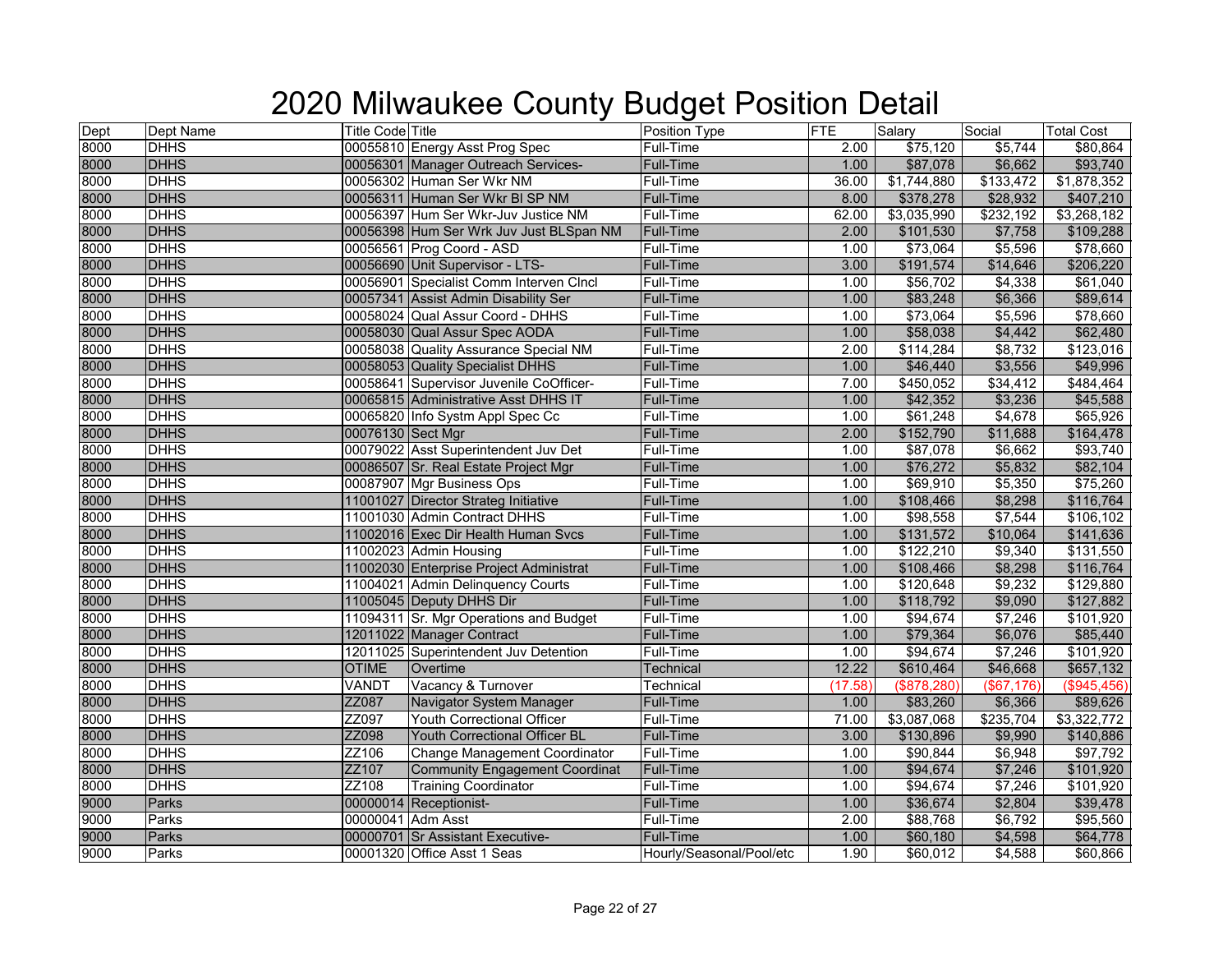| Dept<br>9000 | Dept Name | <b>Title Code Title</b>         |                                         | <b>Position Type</b>     | <b>FTE</b> | Salary      | Social    | <b>Total Cost</b> |
|--------------|-----------|---------------------------------|-----------------------------------------|--------------------------|------------|-------------|-----------|-------------------|
|              | Parks     | 00001370 Office Asst 1          |                                         | Full-Time                | 1.00       | \$33,404    | \$2,548   | \$35,952          |
| 9000         | Parks     | 00001390 Office Asst 3          |                                         | Full-Time                | 9.00       | \$332,568   | \$25,458  | \$358,026         |
|              | Parks     |                                 | 00015840 Park Unit Coord 1 Conc         | <b>Full-Time</b>         | 2.00       | \$96,960    | \$7,408   | \$104,368         |
| 9000<br>9000 | Parks     |                                 | 00015850 Park Unit Coord 2 Conc         | Full-Time                | 2.00       | \$113,180   | \$8,640   | \$121,820         |
| 9000         | Parks     |                                 | 00015871 Food Serv Operator Seas        | Hourly/Seasonal/Pool/etc | 6.25       | \$215,056   | \$16,488  | \$218,272         |
| 9000         | Parks     | 00015872 Food Service Operator  |                                         | Full-Time                | 3.00       | \$113,070   | \$8,652   | \$121,722         |
| 9000         | Parks     | 00020223 Engagement Mgr         |                                         | <b>Full-Time</b>         | 1.00       | \$73,064    | \$5,596   | \$78,660          |
| 9000         | Parks     | 00020500 Carpenter              |                                         | Full-Time                | 3.00       | \$219,552   | \$16,794  | \$236,346         |
| 9000         | Parks     | 00020700 Carpenter Supv         |                                         | <b>Full-Time</b>         | 1.00       | \$80,506    | \$6,156   | \$86,662          |
| 9000         | Parks     | 00021000 Painter Bldgs          |                                         | Full-Time                | 2.00       | \$126,856   | \$9,712   | \$136,568         |
| 9000         | Parks     | 00021560 Painter Supv           |                                         | <b>Full-Time</b>         | 1.00       | \$65,066    | \$4,986   | \$70,052          |
| 9000         | Parks     | 00023800 Electrical Mech        |                                         | Full-Time                | 1.00       | \$69,064    | \$5,284   | \$74,348          |
| 9000<br>9000 | Parks     | 00023801 Electrical Mech Dot    |                                         | <b>Full-Time</b>         | 3.00       | \$207,192   | \$15,852  | \$223,044         |
|              | Parks     | 00024000 Electrical Mech Supv   |                                         | Full-Time                | 1.00       | \$76,014    | \$5,818   | \$81,832          |
| 9000         | Parks     | 00025300 Plumber                |                                         | Full-Time                | 4.00       | \$327,688   | \$25,048  | \$352,736         |
| 9000         | Parks     | 00025400 Plumber Supv           |                                         | Full-Time                | 1.00       | \$91,752    | \$7,014   | \$98,766          |
| 9000         | Parks     | 00026350 Ironworker             |                                         | <b>Full-Time</b>         | 1.00       | \$66,364    | \$5,078   | \$71,442          |
| 9000         | Parks     | 00026370 Ironworker Supervisor  |                                         | Full-Time                | 1.00       | \$70,598    | \$5,402   | \$76,000          |
| 9000         | Parks     | 00027280 Heating Equip Mech     |                                         | Full-Time                | 1.00       | \$83,766    | \$6,414   | \$90,180          |
| 9000         | Parks     |                                 | 00027290 Heating Equip Mech Supv        | Full-Time                | 1.00       | \$96,338    | \$7,376   | \$103,714         |
| 9000         | Parks     |                                 | 00030801 Heating and Ventilating Spclst | Full-Time                | 3.00       | \$165,464   | \$12,658  | \$178,122         |
| 9000         | Parks     |                                 | 00035740 Construction Coordinator       | Full-Time                | 1.00       | \$67,168    | \$5,142   | \$72,310          |
| 9000         | Parks     | 00037700 Landscape Arch 3       |                                         | <b>Full-Time</b>         | 3.00       | \$223,612   | \$17,106  | \$240,718         |
| 9000         | Parks     |                                 | 00040051 Natural Res Spec Parks         | Full-Time                | 1.00       | \$70,064    | \$5,354   | \$75,418          |
| 9000         | Parks     | 00040120 Park Maint Wrkr 2 IC   |                                         | <b>Full-Time</b>         | 44.00      | \$2,047,894 | \$156,638 | \$2,204,532       |
| 9000         | Parks     | 00040121 Officer Development    |                                         | Full-Time                | 1.00       | \$76,272    | \$5,832   | \$82,104          |
| 9000         | Parks     | 00040150 Park Unit Coord 2 Golf |                                         | Full-Time                | 5.00       | \$293,710   | \$22,446  | \$316,156         |
| 9000         | Parks     | 00040160 Park Unit Coord 1 Golf |                                         | Full-Time                | 2.00       | \$98,934    | \$7,562   | \$106,496         |
| 9000<br>9000 | Parks     | 00040210 Park Unit Coord 1      |                                         | <b>Full-Time</b>         | 9.00       | \$456,842   | \$34,934  | \$491,776         |
|              | Parks     | 00040220 Park Unit Coord 2      |                                         | Full-Time                | 7.00       | \$402,308   | \$30,758  | \$433,066         |
| 9000         | Parks     |                                 | 00040240 Organized Sports Coordinator   | Full-Time                | 1.00       | \$60,960    | \$4,664   | \$65,624          |
| 9000         | Parks     |                                 | 00040258 Coordinator Trails Parks       | Full-Time                | 1.00       | \$58,714    | \$4,494   | \$63,208          |
| 9000         | Parks     |                                 | 00040262 Coord Marketing Spec Events    | <b>Full-Time</b>         | 1.00       | \$55,598    | \$4,248   | \$59,846          |
| 9000         | Parks     |                                 | 00040391 Construction Technician-Parks  | Full-Time                | 1.00       | \$51,466    | \$3,936   | \$55,402          |
| 9000         | Parks     |                                 | 00040401 Park Operats Analyst 2         | Full-Time                | 6.00       | \$318,972   | \$24,406  | \$343,378         |
| 9000         | Parks     | 00040404 Special Events Mgr     |                                         | Full-Time                | 1.00       | \$55,598    | \$4,248   | \$59,846          |
| 9000         | Parks     |                                 | 00040482 Parks Maintenance Worker NM    | Full-Time                | 16.00      | \$679,776   | \$51,994  | \$731,770         |
| 9000         | Parks     |                                 | 00040511 Horticulturist 2 In Charge     | Full-Time                | 1.00       | \$51,466    | \$3,936   | \$55,402          |
| 9000         | Parks     | 00040521 Horticulturist 1 NM    |                                         | Full-Time                | 10.00      | \$426,942   | \$32,636  | \$459,578         |
| 9000         | Parks     | 00040530 Horticulturist 1 Seas  |                                         | Hourly/Seasonal/Pool/etc | 1.60       | \$61,760    | \$4,728   | \$62,648          |
| 9000         | Parks     | 00040580 Park Naturalist        |                                         | Full-Time                | 3.00       | \$127,416   | \$9,750   | \$137,166         |
| 9000         | Parks     | 00040591 Park Artist NM         |                                         | Full-Time                | 1.00       | \$41,986    | \$3,208   | \$45,194          |
| 9000         | Parks     | 00040620 Park Worker 3 Seas     |                                         | Hourly/Seasonal/Pool/etc | 92.21      | \$2,258,632 | \$172,966 | \$2,291,522       |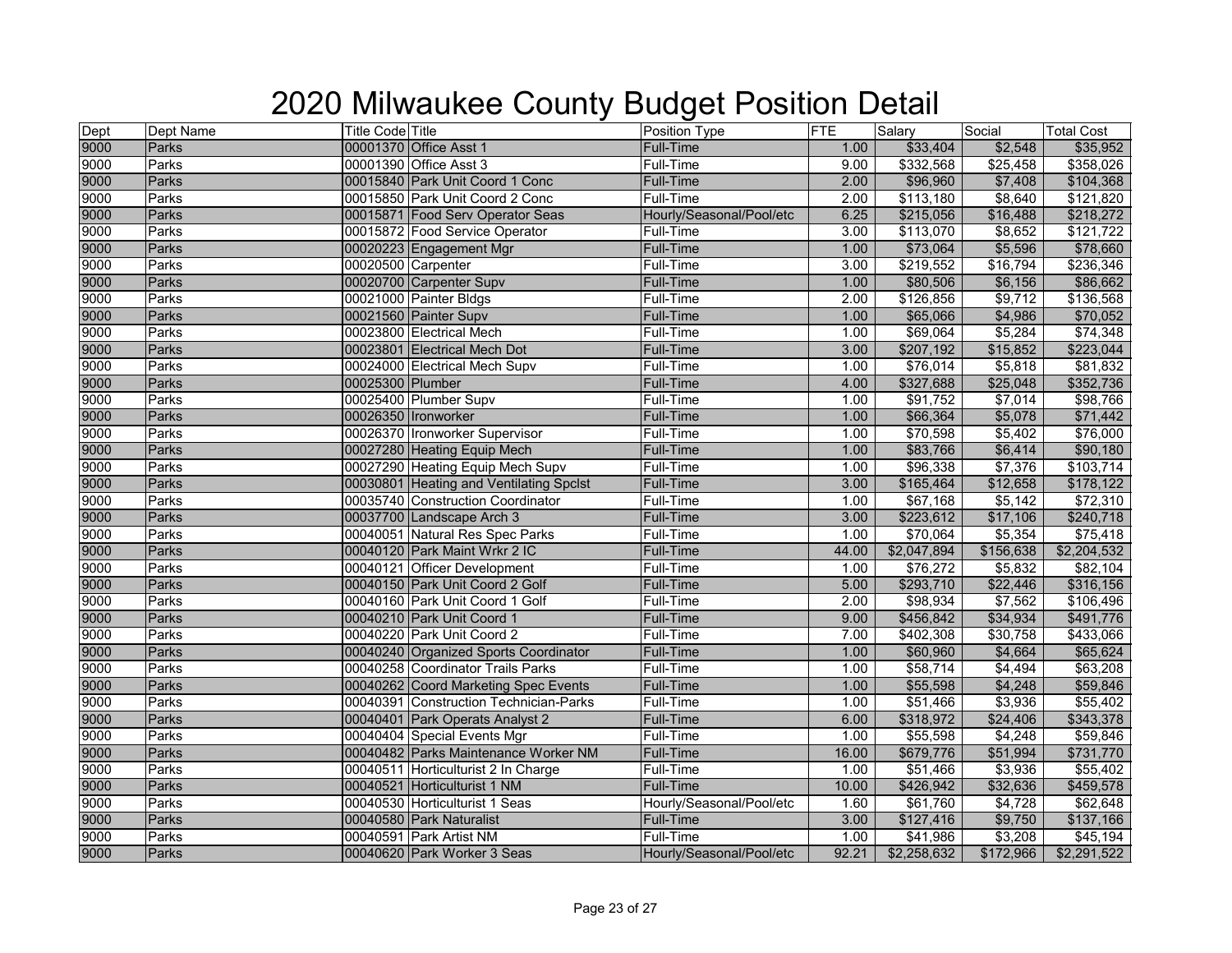| Dept<br>9000 | Dept Name    | <b>Title Code Title</b> |                                         | Position Type            | <b>FTE</b>        | Salary      | Social    | <b>Total Cost</b> |
|--------------|--------------|-------------------------|-----------------------------------------|--------------------------|-------------------|-------------|-----------|-------------------|
|              | Parks        |                         | 00040630 Park Worker 2 Seas             | Hourly/Seasonal/Pool/etc | 44.09             | \$883,148   | \$67,630  | \$895,986         |
| 9000         | Parks        |                         | 00040640 Park Worker 1 Seas             | Hourly/Seasonal/Pool/etc | 15.28             | \$270,850   | \$20,678  | \$274,752         |
| 9000         | Parks        |                         | 00040651 Park Patrol Seasonal           | Hourly/Seasonal/Pool/etc | 2.50              | \$77,256    | \$5,940   | \$78,444          |
| 9000         | <b>Parks</b> |                         | 00040652 SS&T Coordinator               | Full-Time                | 2.00              | \$115,416   | \$8,832   | \$124,248         |
| 9000         | Parks        |                         | 00040653 Lead Park Ranger               | Full-Time                | 2.00              | \$81,844    | \$6,258   | \$88,102          |
| 9000         | Parks        |                         | 00040670 Park Worker 4 Seas             | Hourly/Seasonal/Pool/etc | 2.60              | \$100,330   | \$7,688   | \$101,778         |
| 9000         | Parks        |                         | 00040730 Golf Superintendent-PGA        | Full-Time                | 1.00              | \$90,844    | \$6,948   | \$97,792          |
| 9000         | Parks        |                         | 00041120 Park Maint Wrkr Asst           | Full-Time                | 5.00              | \$169,912   | \$12,960  | \$182,872         |
| 9000         | Parks        |                         | 00041200 Head Lifeguard                 | Full-Time                | $\overline{3.00}$ | \$106,752   | \$8,178   | \$114,930         |
| 9000<br>9000 | Parks        |                         | 00041300 Park Naturalist Interp Ed      | <b>Full-Time</b>         | 1.00              | \$43,260    | \$3,310   | \$46,570          |
|              | Parks        |                         | 00041345 Safety Security and Train Mgr  | Full-Time                | 1.00              | \$83,248    | \$6,366   | \$89,614          |
| 9000         | <b>Parks</b> |                         | 00041358 Horticultural-Supervisor       | <b>Full-Time</b>         | 1.00              | \$55,598    | \$4,248   | \$59,846          |
|              | Parks        |                         | 00041359 Horticultural-Director         | Full-Time                | 1.00              | \$63,212    | \$4,842   | \$68,054          |
| 9000<br>9000 | Parks        |                         | 00041441 Coordinator Marketing          | <b>Full-Time</b>         | 1.00              | \$64,038    | \$4,898   | \$68,936          |
| 9000         | Parks        |                         | 00041510 Comm Center Mgr                | Full-Time                | 2.00              | \$107,938   | \$8,258   | \$116,196         |
| 9000<br>9000 | Parks        |                         | 00041521 Comm Center Supv               | <b>Full-Time</b>         | 2.00              | \$83,972    | \$6,416   | \$90,388          |
|              | Parks        |                         | 00042157 Natural Resources Coordinator  | Full-Time                | 5.00              | \$298,292   | \$22,796  | \$321,088         |
| 9000         | Parks        |                         | 00042158 Natural Resource Technician    | Full-Time                | 26.00             | \$1,350,562 | \$103,276 | \$1,453,838       |
| 9000         | Parks        |                         | 00042196 Asst Natural Areas Coordinator | Full-Time                | 1.00              | \$45,934    | \$3,508   | \$49,442          |
| 9000         | Parks        |                         | 00055732 Contract Services Officer      | <b>Full-Time</b>         | 1.00              | \$66,702    | \$5,094   | \$71,796          |
| 9000         | Parks        |                         | 00057088 Manager Planning Development-  | Full-Time                | 1.00              | \$98,506    | \$7,532   | \$106,038         |
| 9000         | <b>Parks</b> |                         | 00070360 Head Lifeguard Seas            | Hourly/Seasonal/Pool/etc | 3.20              | \$107,172   | \$8,190   | \$108,666         |
| 9000         | Parks        |                         | 00070370 Lifeguard Seas                 | Hourly/Seasonal/Pool/etc | 26.55             | \$679,680   | \$51,690  | \$688,710         |
| 9000         | Parks        |                         | 00070380 Asst Headlifeguard Seas        | Hourly/Seasonal/Pool/etc | 4.80              | \$136,296   | \$10,404  | \$138,276         |
| 9000         | Parks        |                         | 00070520 Aquatic Program Sup Sea        | Hourly/Seasonal/Pool/etc | 0.58              | \$27,008    | \$2,072   | \$27,400          |
| 9000         | Parks        |                         | 00070851 Recreation-Aquatic Prog Mgr    | <b>Full-Time</b>         | 1.00              | \$79,428    | \$6,076   | \$85,504          |
| 9000         | Parks        |                         | 00070910 Public Services Mgr            | Full-Time                | 1.00              | \$63,858    | \$4,882   | \$68,740          |
| 9000         | Parks        |                         | 00074100 Clubhouse Concessions Mgr      | <b>Full-Time</b>         | 1.00              | \$87,468    | \$6,700   | \$94,168          |
| 9000         | Parks        |                         | 00074300 Golf Services Mgr              | Full-Time                | 1.00              | \$83,260    | \$6,366   | \$89,626          |
| 9000         | Parks        |                         | 00076765 Mechanical Service Manager     | <b>Full-Time</b>         | 1.00              | \$93,752    | \$7,178   | \$100,930         |
| 9000         | Parks        |                         | 00079530 Botanical Gardens Dir          | Full-Time                | 1.00              | \$69,246    | \$5,298   | \$74,544          |
| 9000         | Parks        |                         | 00079560 Asst Chief of Rec/Business Op  | Full-Time                | 2.00              | \$180,870   | \$13,840  | \$194,710         |
| 9000         | Parks        |                         | 00079710 Budget Mgr - Parks             | Full-Time                | 1.00              | \$80,740    | \$6,172   | \$86,912          |
| 9000         | Parks        |                         | 00084802 Admin Sec-Graphic Designer     | <b>Full-Time</b>         | 1.00              | \$50,456    | \$3,858   | \$54,314          |
| 9000<br>9000 | Parks        |                         | 00084805 Graphic Designer-              | Full-Time                | 1.00              | \$47,766    | \$3,652   | \$51,418          |
|              | Parks        |                         | 00085631 Park Intern Athletic Of        | Hourly/Seasonal/Pool/etc | 0.23              | \$10,590    | \$750     | \$10,680          |
| 9000         | Parks        |                         | 00086506 Restoration Ecologist          | Full-Time                | 1.00              | \$49,442    | \$3,780   | \$53,222          |
|              | Parks        |                         | 11004028 Director Ops Field Parks       | <b>Full-Time</b>         | 1.00              | \$93,478    | \$7,144   | \$100,622         |
| 9000<br>9000 | Parks        |                         | 11004031 Deputy Director Parks          | Full-Time                | 1.00              | \$121,132   | \$9,272   | \$130,404         |
| 9000         | Parks        |                         | 11004041 Director Operatio Rec Parks    | Full-Time                | 1.00              | \$113,726   | \$8,702   | \$122,428         |
| 9000         | Parks        |                         | 11007007 Executive Dir Parks Rec Cltr   | Full-Time                | 1.00              | \$146,064   | \$10,711  | \$156,775         |
| 9000         | Parks        |                         | 11092790 Marketing Comm Specialist      | <b>Full-Time</b>         | 1.00              | \$51,650    | \$3,958   | \$55,608          |
| 9000         | Parks        |                         | 11092991 Aquatics Operations Supervisor | Full-Time                | 1.00              | \$48,480    | \$3,704   | \$52,184          |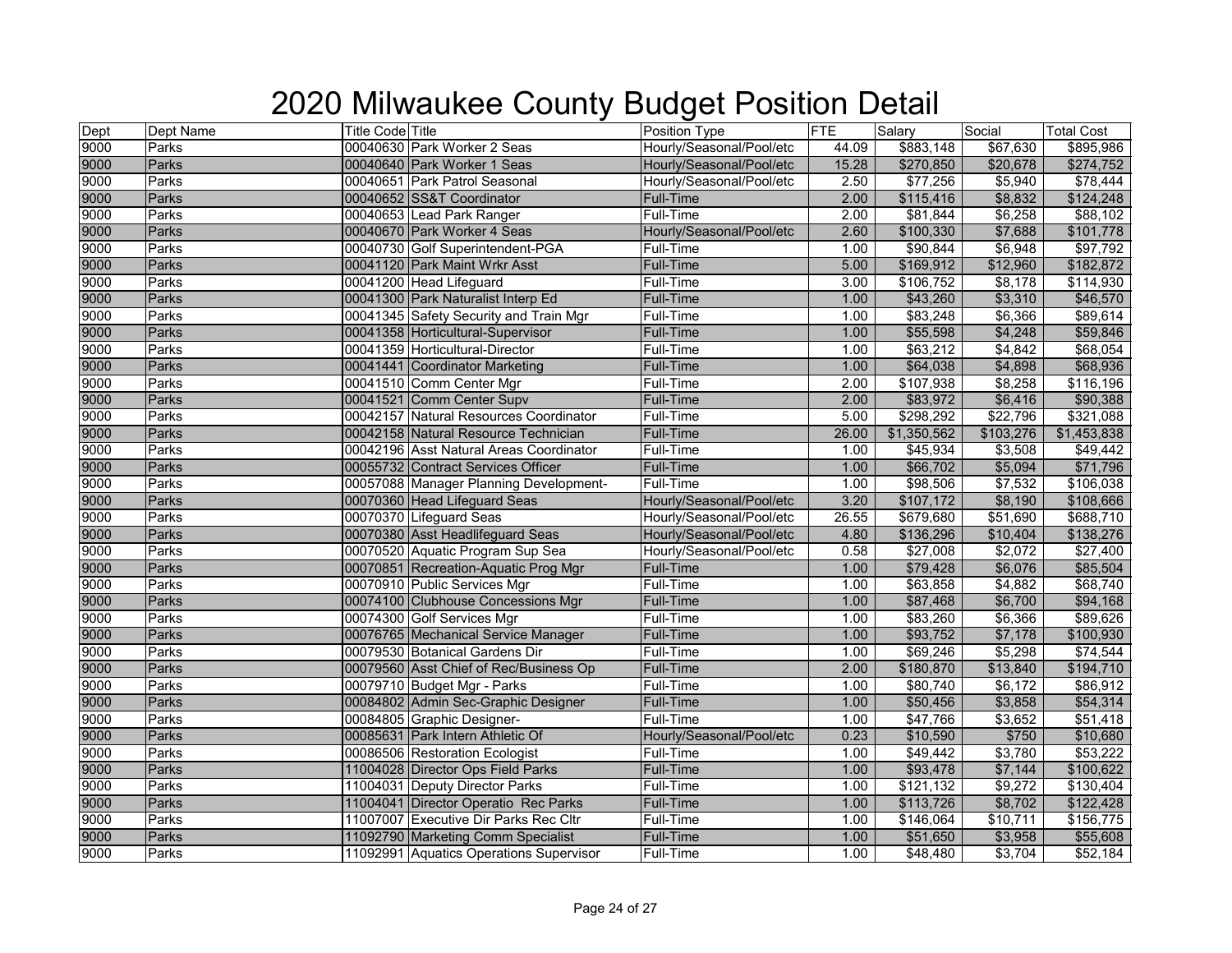| Dept | Dept Name    | <b>Title Code Title</b> |                                         | Position Type    | <b>FTE</b> | Salary      | Social     | <b>Total Cost</b> |
|------|--------------|-------------------------|-----------------------------------------|------------------|------------|-------------|------------|-------------------|
| 9000 | Parks        |                         | 11093091 Supervisor Lifeguard           | Full-Time        | 1.00       | \$55,598    | \$4,248    | \$59,846          |
| 9000 | Parks        |                         | 11093191 Manager Operations             | Full-Time        | 4.00       | \$298,672   | \$22,856   | \$321,528         |
| 9000 | Parks        |                         | 11093690 Director of Planning and Admin | <b>Full-Time</b> | 1.00       | \$93,482    | \$7,146    | \$100,628         |
| 9000 | Parks        |                         | 12012027 Manager Comm and Marketin U    | Full-Time        | 1.00       | \$90,844    | \$6,948    | \$97,792          |
| 9000 | Parks        | <b>OTIME</b>            | Overtime                                | <b>Technical</b> | 3.39       | \$177,048   | \$13,572   | \$190,620         |
| 9000 | <b>Parks</b> | VANDT                   | Vacancy & Turnover                      | Technical        | (10.50)    | (\$548,304) | (\$16,549) | (\$564, 853)      |
| 9000 | Parks        | ZZ090                   | Landscape-Const Region Super            | <b>Full-Time</b> | 2.00       | \$134,524   | \$10,288   | \$144,812         |
| 9000 | Parks        | ZZ091                   | <b>Golf And Recreation Turf Mgr</b>     | Full-Time        | 1.00       | \$90,908    | \$6,960    | \$97,868          |
| 9000 | Parks        | ZZ092                   | <b>Coordinator Natural Areas</b>        | Full-Time        | 1.00       | \$62,884    | \$4,806    | \$67,690          |
| 9000 | Parks        | ZZ093                   | Marina Manager                          | Full-Time        | 1.00       | \$66,702    | \$5,094    | \$71,796          |
| 9000 | Parks        | ZZ094                   | <b>Concessions In-Charge</b>            | Full-Time        | 1.00       | \$44,454    | \$3,402    | \$47,856          |
| 9000 | Parks        | ZZ101                   | <b>AOC Project Coordinator</b>          | Full-Time        | 1.00       | \$58,000    | \$4,442    | \$62,442          |
| 9000 | Parks        | ZZ109                   | <b>Director of Cultural Amenities</b>   | Full-Time        | 1.00       | \$100,324   | \$7,674    | \$107,998         |
| 9500 | Zoo          |                         | 00000015 Clerical Asst 1 Nr             | Full-Time        | 1.00       | \$38,584    | \$2,948    | \$41,532          |
| 9500 | Zoo          |                         | 00000108 Manager Contractor and Compli- | Full-Time        | 1.00       | \$69,910    | \$5,350    | \$75,260          |
| 9500 | Zoo          |                         | 00000121 Executive Assistant Zoo NM     | Full-Time        | 1.00       | \$49,558    | \$3,792    | \$53,350          |
| 9500 | Zoo          |                         | 00000127 Secretarial Asst NM            | <b>Full-Time</b> | 0.75       | \$31,520    | \$2,406    | \$33,926          |
| 9500 | Zoo          |                         | 00000191 Specialist Office Services-    | Full-Time        | 1.00       | \$41,986    | \$3,208    | \$45,194          |
| 9500 | Zoo          |                         | 00000702 Coordinator Administrative-    | <b>Full-Time</b> | 1.00       | \$48,480    | \$3,704    | \$52,184          |
| 9500 | Zoo          |                         | 00001001 Assistant Administrative P     | Full-Time        | 1.00       | \$39,650    | \$3,028    | \$42,678          |
| 9500 | Zoo          |                         | 00001298 Clerical Spec Zoo              | Full-Time        | 0.75       | \$29,286    | \$2,246    | \$31,532          |
| 9500 | Zoo          |                         | 00004046 Sr Assistant Accounting Cash-  | Full-Time        | 1.00       | \$43,712    | \$3,350    | \$47,062          |
| 9500 | Zoo          |                         | 00004049 Assistant Accounting Cash-     | <b>Full-Time</b> | 1.00       | \$36,104    | \$2,754    | \$38,858          |
| 9500 | Zoo          |                         | 00004203 Associate Accountant-          | Full-Time        | 1.00       | \$47,546    | \$3,636    | \$51,182          |
| 9500 | Zoo          |                         | 00004363 Accountant                     | Full-Time        | 1.00       | \$60,960    | \$4,664    | \$65,624          |
| 9500 | Zoo          |                         | 00013200 Custodial Wrkr 2               | Full-Time        | 9.00       | \$300,636   | \$22,932   | \$323,568         |
| 9500 | Zoo          |                         | 00013450 Custodial Wrkr Asst Sup        | Full-Time        | 2.00       | \$72,094    | \$5,508    | \$77,602          |
| 9500 | Zoo          |                         | 00018030 Zoo Maintenance Worker-        | Full-Time        | 2.00       | \$85,246    | \$6,518    | \$91,764          |
| 9500 | Zoo          |                         | 00020342 Manager Maintenance Zoo        | Full-Time        | 1.00       | \$79,428    | \$6,076    | \$85,504          |
| 9500 | Zoo          |                         | 00023810 Electrical Mech Permits        | Full-Time        | 1.00       | \$69,246    | \$5,298    | \$74,544          |
| 9500 | Zoo          |                         | 00025310 Plumber Permits                | <b>Full-Time</b> | 1.00       | \$83,014    | \$6,350    | \$89,364          |
| 9500 | Zoo          |                         | 00027220 Steamfitter Temp Contrl        | Full-Time        | 1.00       | \$83,766    | \$6,414    | \$90,180          |
| 9500 | Zoo          |                         | 00032330 Mach Operator Engineer Welder  | Full-Time        | 1.00       | \$50,052    | \$3,830    | \$53,882          |
| 9500 | Zoo          |                         | 00032340 Zoo Vehic Mach Oper-           | Full-Time        | 5.00       | \$233,830   | \$17,884   | \$251,714         |
| 9500 | Zoo          |                         | 00032640 Locomotive Engr Zoo            | Full-Time        | 1.00       | \$41,986    | \$3,208    | \$45,194          |
| 9500 | Zoo          |                         | 00032641 Lead Locomotive Engineer       | Full-Time        | 1.00       | \$47,546    | \$3,636    | \$51,182          |
| 9500 | Zoo          |                         | 00040261 Assistant Special Events       | Full-Time        | 1.00       | \$43,622    | \$3,338    | \$46,960          |
| 9500 | Zoo          |                         | 00040262 Coord Marketing Spec Events    | Full-Time        | 1.00       | \$57,572    | \$4,404    | \$61,976          |
| 9500 | Zoo          |                         | 00040501 Horticulturist                 | Full-Time        | 2.00       | \$108,026   | \$8,262    | \$116,288         |
| 9500 | Zoo          |                         | 00041601 Senior Staff Veterinarian      | Full-Time        | 1.00       | \$94,274    | \$7,208    | \$101,482         |
| 9500 | Zoo          |                         | 00041700 Zookeeper-                     | <b>Full-Time</b> | 43.00      | \$1,827,430 | \$139,752  | \$1,967,182       |
| 9500 | Zoo          |                         | 00041750 Zoo Area Supv-                 | Full-Time        | 11.00      | \$516,450   | \$39,476   | \$555,926         |
| 9500 | Zoo          |                         | 00041810 Curator of Birds               | Full-Time        | 1.00       | \$66,702    | \$5,094    | \$71,796          |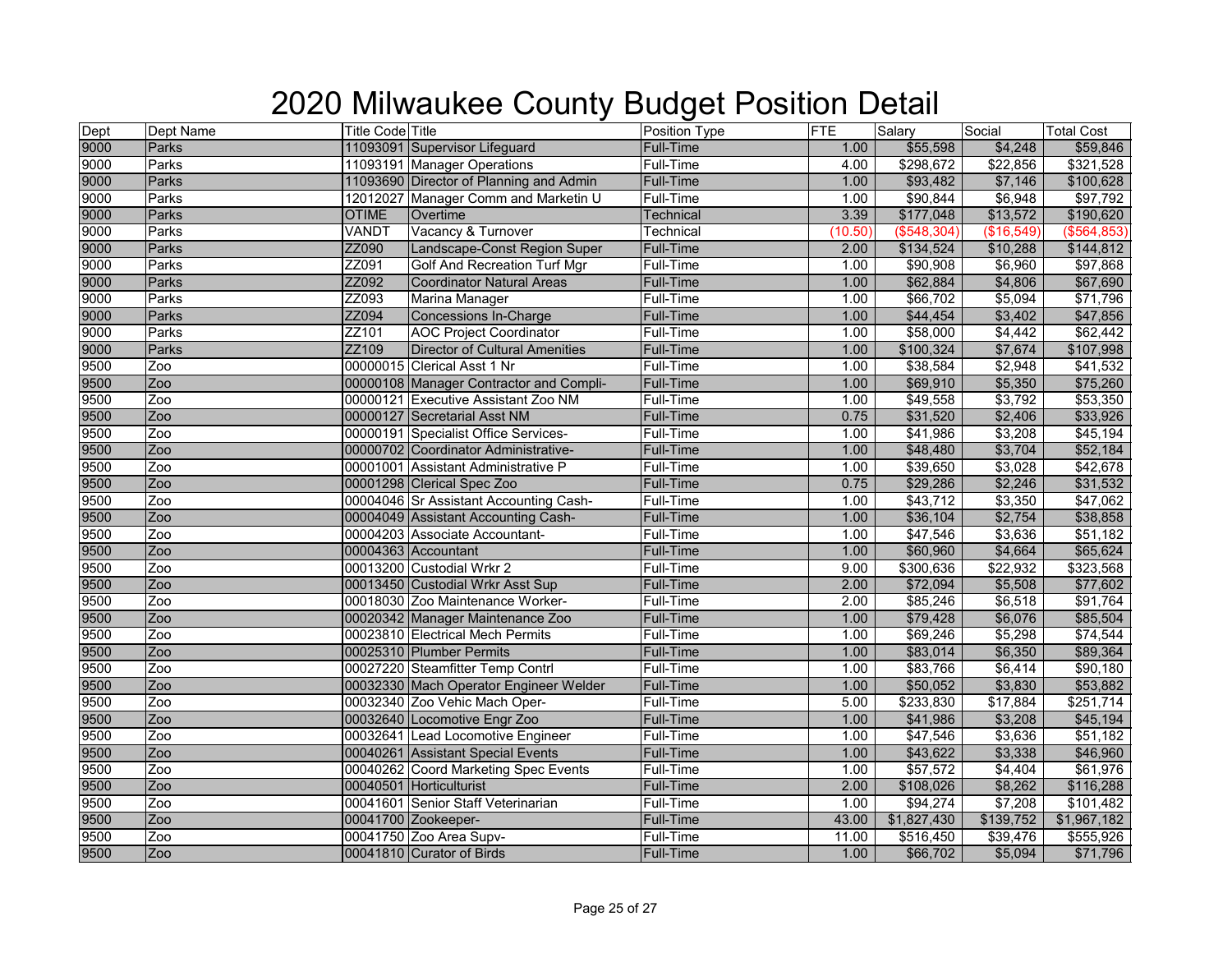| Dept<br>9500 | Dept Name | <b>Title Code Title</b> |                                         | <b>Position Type</b>     | <b>FTE</b> | Salary    | Social   | <b>Total Cost</b> |
|--------------|-----------|-------------------------|-----------------------------------------|--------------------------|------------|-----------|----------|-------------------|
|              | Zoo       |                         | 00041850 Curator Prim Sm Mammals        | Full-Time                | 1.00       | \$60,180  | \$4,598  | \$64,778          |
| 9500         | Zoo       |                         | 00041860 Curator Rept and Aquar         | <b>Full-Time</b>         | 1.00       | \$57,572  | \$4,404  | \$61,976          |
| 9500<br>9500 | Zoo       |                         | 00042162 Forestry Worker (Zoo)          | Full-Time                | 1.00       | \$50,052  | \$3,830  | \$53,882          |
|              | Zoo       |                         | 00042720 Zoo Worker 2 Seas              | Hourly/Seasonal/Pool/etc | 23.10      | \$474,960 | \$36,338 | \$481,854         |
| 9500         | Zoo       |                         | 00042730 Zoo Worker 3 Seas              | Hourly/Seasonal/Pool/etc | 14.90      | \$367,654 | \$28,088 | \$372,966         |
| 9500         | Zoo       |                         | 00042740 Zoo Worker 4 Seas              | Hourly/Seasonal/Pool/etc | 5.81       | \$169,702 | \$12,988 | \$172,154         |
| 9500         | Zoo       |                         | 00042750 Zoo Worker 5 Seas              | Hourly/Seasonal/Pool/etc | 1.26       | \$41,026  | \$3,142  | \$41,624          |
| 9500         | Zoo       |                         | 00042760 Zoo Worker 6 Seas              | Hourly/Seasonal/Pool/etc | 1.75       | \$61,338  | \$4,688  | \$62,222          |
| 9500         | Zoo       |                         | 00042791 Heritage Farm Attdt NM         | Full-Time                | 5.00       | \$175,046 | \$13,398 | \$188,444         |
| 9500         | Zoo       |                         | 00042800 Heritage Farm Attdt Sea        | Hourly/Seasonal/Pool/etc | 2.61       | \$87,610  | \$6,702  | \$88,876          |
| 9500         | Zoo       |                         | 00042871 Audiovisual Coord-Zoo          | Full-Time                | 1.00       | \$47,010  | \$3,596  | \$50,606          |
| 9500         | Zoo       |                         | 00042981 Coord Conserv Research Sustain | <b>Full-Time</b>         | 1.00       | \$57,572  | \$4,404  | \$61,976          |
| 9500         | Zoo       |                         | 00042989 Manager Grounds Maintenance-   | Full-Time                | 1.00       | \$69,910  | \$5,350  | \$75,260          |
| 9500         | Zoo       |                         | 00043001 Supervisor Custodial           | <b>Full-Time</b>         | 1.00       | \$56,806  | \$4,342  | \$61,148          |
| 9500         | Zoo       |                         | 00043020 Heritage Farm Supv             | Full-Time                | 1.00       | \$51,466  | \$3,936  | \$55,402          |
| 9500<br>9500 | Zoo       |                         | 00043041 Admissions and Transp Supervis | <b>Full-Time</b>         | 1.00       | \$60,180  | \$4,598  | \$64,778          |
|              | Zoo       |                         | 00043046 Guest Services Supv NM         | Full-Time                | 1.00       | \$44,884  | \$3,430  | \$48,314          |
| 9500         | Zoo       |                         | 00043085 Program Audience Eval Spec     | Full-Time                | 1.00       | \$41,158  | \$3,146  | \$44,304          |
| 9500<br>9500 | Zoo       |                         | 00043100 Group Sales Coord              | Full-Time                | 1.00       | \$60,180  | \$4,598  | \$64,778          |
|              | Zoo       |                         | 00043115 Animal Division Coord          | <b>Full-Time</b>         | 1.00       | \$54,884  | \$4,196  | \$59,080          |
| 9500         | Zoo       |                         | 00043141 Exhibits Registrar-            | Full-Time                | 1.00       | \$41,986  | \$3,208  | \$45,194          |
| 9500<br>9500 | Zoo       |                         | 00043151 Public Relats Coord            | <b>Full-Time</b>         | 1.00       | \$56,962  | \$4,362  | \$61,324          |
|              | Zoo       |                         | 00043175 Curator of Large Mammals       | Full-Time                | 1.00       | \$66,702  | \$5,094  | \$71,796          |
| 9500         | Zoo       |                         | 00043181 Asst Group Sales Coord         | Full-Time                | 1.00       | \$47,546  | \$3,636  | \$51,182          |
| 9500         | Zoo       |                         | 00043200 Group Sales Specialist         | Full-Time                | 1.00       | \$44,492  | \$3,402  | \$47,894          |
| 9500         | Zoo       |                         | 00051610 Staff Veterinarian-            | <b>Full-Time</b>         | 1.00       | \$76,272  | \$5,832  | \$82,104          |
| 9500         | Zoo       |                         | 00052261 Veterinary Tech-               | Full-Time                | 2.00       | \$84,156  | \$6,440  | \$90,596          |
| 9500         | Zoo       |                         | 00052262 Veterinary Tech Lead           | Full-Time                | 1.00       | \$46,950  | \$3,586  | \$50,536          |
| 9500         | Zoo       |                         | 00076241 Manager Accounting-            | Full-Time                | 1.00       | \$83,248  | \$6,366  | \$89,614          |
| 9500         | Zoo       |                         | 00079751 Director Marketing and Comm    | Full-Time                | 1.00       | \$109,234 | \$8,352  | \$117,586         |
| 9500         | Zoo       |                         | 00087905 Coordinator Elephant Care      | Full-Time                | 1.00       | \$46,950  | \$3,586  | \$50,536          |
| 9500         | Zoo       |                         | 00087906 Manager Business Operations-   | Full-Time                | 1.00       | \$85,792  | \$6,570  | \$92,362          |
| 9500         | Zoo       |                         | 00089948 Specialist Social Media        | Full-Time                | 1.00       | \$49,442  | \$3,780  | \$53,222          |
| 9500         | Zoo       |                         | 00089949 Coordinator Systems Control    | <b>Full-Time</b>         | 1.00       | \$60,950  | \$4,664  | \$65,614          |
| 9500         | Zoo       |                         | 00096910 Heating And Vent Mech 2        | Full-Time                | 1.00       | \$45,778  | \$3,504  | \$49,282          |
| 9500         | Zoo       |                         | 11004024 Director Animal Mgmt Hlth      | <b>Full-Time</b>         | 1.00       | \$101,234 | \$7,742  | \$108,976         |
| 9500         | Zoo       |                         | 11005033 Deputy Chief Adm Offcr Zoo     | Full-Time                | 1.00       | \$112,442 | \$8,608  | \$121,050         |
| 9500<br>9500 | Zoo       |                         | 11007008 Executive Dir Zoo              | Full-Time                | 1.00       | \$145,674 | \$10,709 | \$156,383         |
|              | Zoo       |                         | 11091995 Specialist Visitor Services    | Full-Time                | 2.00       | \$66,808  | \$5,096  | \$71,904          |
| 9500         | Zoo       |                         | 11092095 Zoo Maintenance Worker Asst    | Full-Time                | 1.00       | \$33,404  | \$2,548  | \$35,952          |
| 9500         | Zoo       |                         | 11092195 Grounds Worker                 | Full-Time                | 8.00       | \$269,256 | \$20,536 | \$289,792         |
| 9500         | Zoo       |                         | 11092295 Horticulturist Assistant       | <b>Full-Time</b>         | 4.00       | \$139,300 | \$10,642 | \$149,942         |
| 9500         | Zoo       |                         | 11092395 Security Coordinator           | Full-Time                | 1.00       | \$63,858  | \$4,882  | \$68,740          |